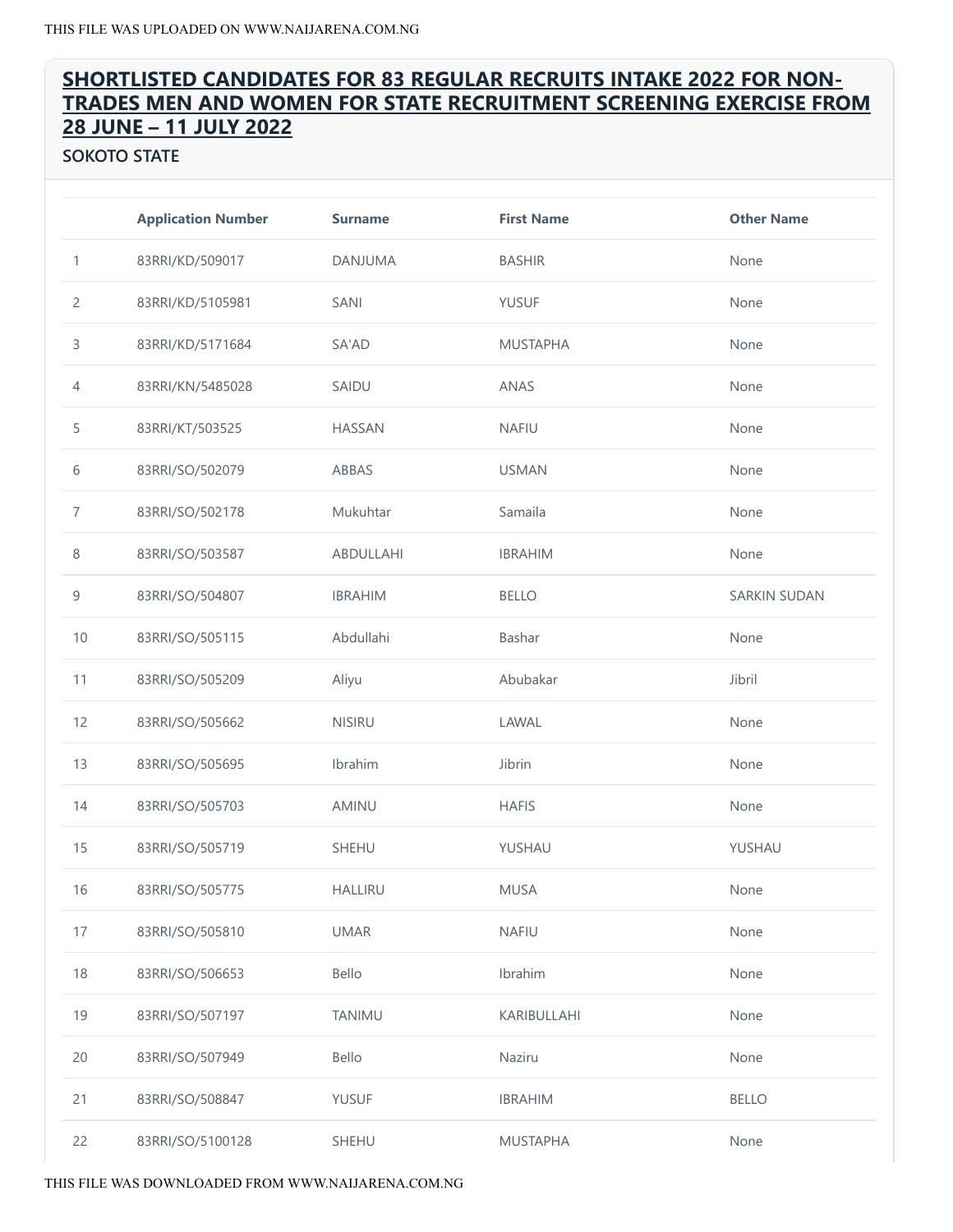| 23 | 83RRI/SO/510028  | ABUBAKAR        | <b>HAMZA</b>    | None       |
|----|------------------|-----------------|-----------------|------------|
| 24 | 83RRI/SO/5100304 | <b>BELLO</b>    | MA'AWUYA        | None       |
| 25 | 83RRI/SO/5100632 | Musa            | Anas            | None       |
| 26 | 83RRI/SO/5100924 | AMINU           | YASIR           | ABDULSALAM |
| 27 | 83RRI/SO/5101067 | <b>MUSA</b>     | <b>NURA</b>     | None       |
| 28 | 83RRI/SO/5101421 | <b>BELLO</b>    | <b>KABIRU</b>   | None       |
| 29 | 83RRI/SO/5101540 | ABDULLAHI       | <b>MUBARAK</b>  | None       |
| 30 | 83RRI/SO/5101546 | ABDULMUMINU     | ABBA            | None       |
| 31 | 83RRI/SO/5101810 | YAKUBU          | <b>YUSUF</b>    | None       |
| 32 | 83RRI/SO/5101862 | Sani            | Bilya           | None       |
| 33 | 83RRI/SO/5101902 | Muhammad        | Fodiyo          | None       |
| 34 | 83RRI/SO/5102017 | <b>HALIRU</b>   | YUNUSA          | SIDI       |
| 35 | 83RRI/SO/5102031 | SULAIMAN        | <b>HASSAN</b>   | None       |
| 36 | 83RRI/SO/5102140 | HASSAN          | ABUBAKAR        | None       |
| 37 | 83RRI/SO/5102207 | MUHAMMAD        | ABDULAZIZ       | None       |
| 38 | 83RRI/SO/5103046 | Abubakar        | Tasiu           | None       |
| 39 | 83RRI/SO/5103463 | Muhammad        | Abubakar        | None       |
| 40 | 83RRI/SO/5103482 | Aliyu           | Maniru          | None       |
| 41 | 83RRI/SO/5103536 | SULEIMAN        | ZULKANAINI      | None       |
| 42 | 83RRI/SO/5103872 | bawa            | Suleiman        | None       |
| 43 | 83RRI/SO/5103910 | <b>ISIYA</b>    | ABDULRAHMAN     | None       |
| 44 | 83RRI/SO/5103980 | Abdulhamid      | Mustapha        | None       |
| 45 | 83RRI/SO/5104096 | <b>MUHAMMAD</b> | <b>AHMAD</b>    | None       |
| 46 | 83RRI/SO/510415  | abubakar        | usama           | None       |
| 47 | 83RRI/SO/5105234 | bello           | anas            | gagi       |
| 48 | 83RRI/SO/5105576 | <b>IBRAHIM</b>  | AL-HUSSAINI     | None       |
| 49 | 83RRI/SO/5105715 | ABUBAKAR        | <b>MUHAMMAD</b> | AUWAL      |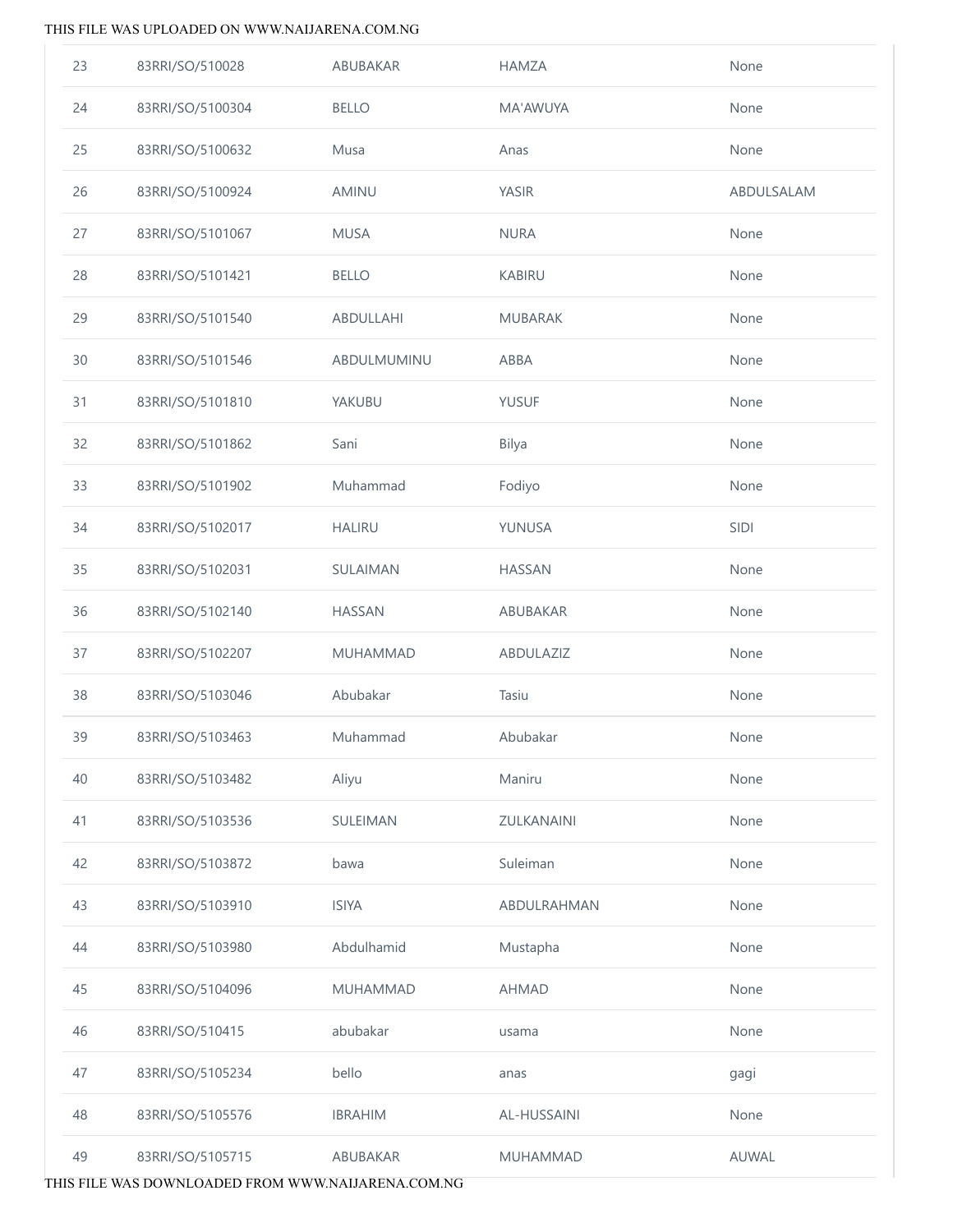| 50 | 83RRI/SO/5105750 | Umar           | Muhammad       | None                                                                                                       |
|----|------------------|----------------|----------------|------------------------------------------------------------------------------------------------------------|
| 51 | 83RRI/SO/5106451 | Adamu          | Abubakar       | None                                                                                                       |
| 52 | 83RRI/SO/5106789 | Isah           | Abubakar       | None                                                                                                       |
| 53 | 83RRI/SO/5106849 | SANI           | AMINU          |                                                                                                            |
| 54 | 83RRI/SO/510690  | Saidu          | Anas           | None                                                                                                       |
| 55 | 83RRI/SO/5107003 | <b>UMAR</b>    | SHUAIBU        | None                                                                                                       |
| 56 | 83RRI/SO/5107043 | MUHAMMAD       | <b>YUSUF</b>   | <b>RUFAI</b>                                                                                               |
| 57 | 83RRI/SO/5107133 | YAKUBU         | ABUBAKAR       | None                                                                                                       |
| 58 | 83RRI/SO/5107158 | ABUBAKAR       | YANUSA         | None                                                                                                       |
| 59 | 83RRI/SO/5107256 | <b>GIDADO</b>  | <b>IBRAHIM</b> | None                                                                                                       |
| 60 | 83RRI/SO/5107374 | Abubakar       | Saminu         | Lele                                                                                                       |
| 61 | 83RRI/SO/5107735 | SULAIMAN       | <b>BASHAR</b>  | None                                                                                                       |
| 62 | 83RRI/SO/5107784 | ABUBAKAR       | ALIYU          | None                                                                                                       |
| 63 | 83RRI/SO/5107790 | SHEHU          | <b>YUSUF</b>   | $\mathsf{M}% _{T}=\mathsf{M}_{T}\!\left( a,b\right) ,\ \mathsf{M}_{T}=\mathsf{M}_{T}\!\left( a,b\right) ,$ |
| 64 | 83RRI/SO/5107851 | ALHAJI         | SHEHU          | None                                                                                                       |
| 65 | 83RRI/SO/5108100 | <b>ISAH</b>    | AMINU          | None                                                                                                       |
| 66 | 83RRI/SO/5108200 | <b>IBRAHIM</b> | LUKMAN         | None                                                                                                       |
| 67 | 83RRI/SO/5108215 | <b>AHMAD</b>   | <b>MUBARAK</b> | <b>RABAH</b>                                                                                               |
| 68 | 83RRI/SO/5108371 | Abubakar       | Anas           | None                                                                                                       |
| 69 | 83RRI/SO/5108489 | Auwalu         | Abba           | None                                                                                                       |
| 70 | 83RRI/SO/5108599 | ALIYU          | ABDULLAHI      | <b>HAIDO</b>                                                                                               |
| 71 | 83RRI/SO/5108689 | <b>HASSAN</b>  | <b>NAFIU</b>   | None                                                                                                       |
| 72 | 83RRI/SO/5108750 | MUHAMMAD       | <b>MUSA</b>    | None                                                                                                       |
| 73 | 83RRI/SO/5108933 | <b>UMAR</b>    | SADIQ          | None                                                                                                       |
| 74 | 83RRI/SO/5108960 | <b>BALA</b>    | SANI           | None                                                                                                       |
| 75 | 83RRI/SO/5108989 | Mode           | Haruna         | None                                                                                                       |
| 76 | 83RRI/SO/5109053 | SHUAIBU        | SANI           | None                                                                                                       |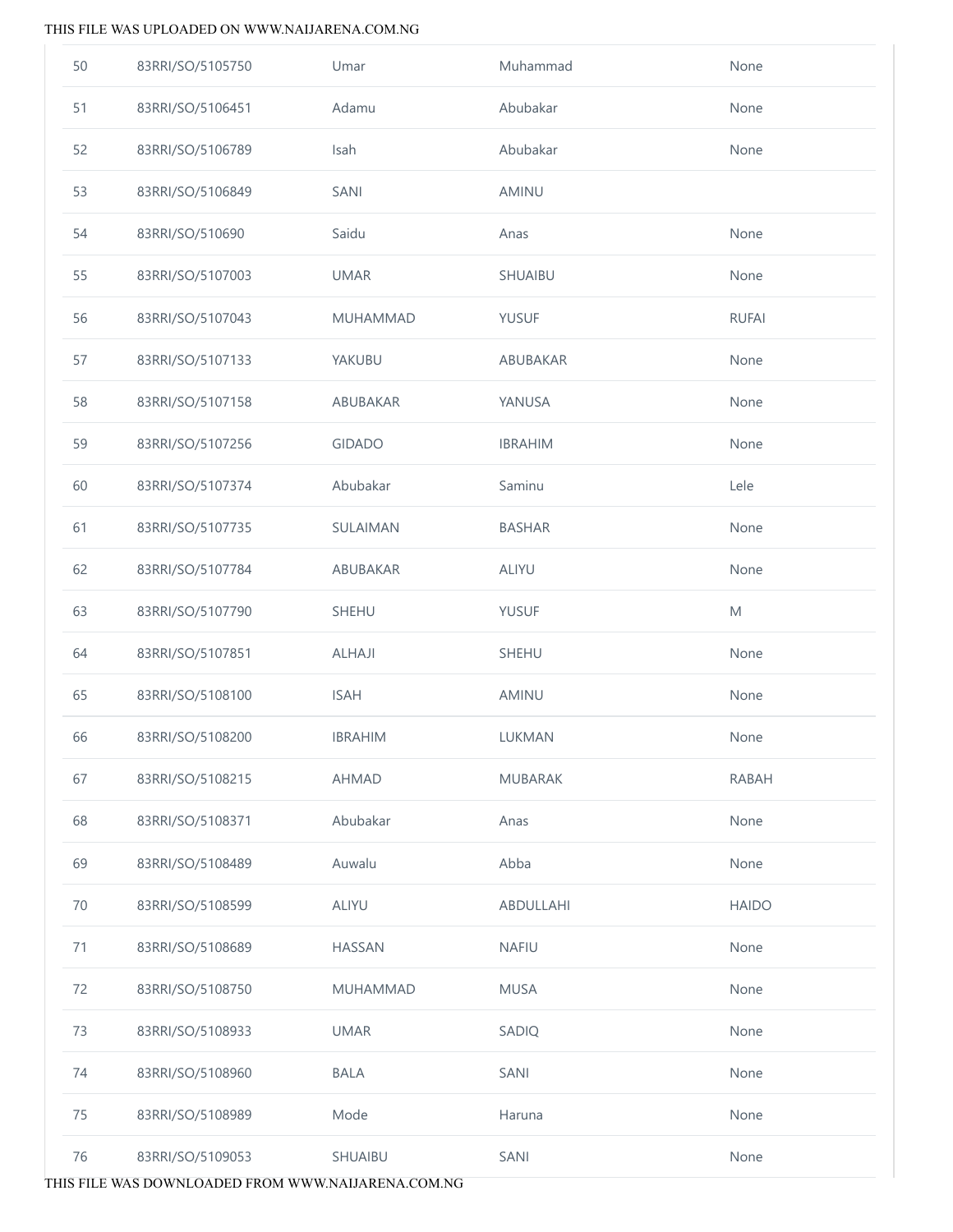| 77  | 83RRI/SO/5109327 | <b>HARUNA</b>   | <b>AHMAD</b>    | None       |
|-----|------------------|-----------------|-----------------|------------|
| 78  | 83RRI/SO/5109408 | ABUBAKAR        | YUSHA'U         | None       |
| 79  | 83RRI/SO/5110158 | Ibrahim         | Shafiu          | None       |
| 80  | 83RRI/SO/5110210 | <b>ISYAKU</b>   | SANUSI          | None       |
| 81  | 83RRI/SO/5110370 | Garba           | Amadu           | None       |
| 82  | 83RRI/SO/5110427 | Shehu           | Gaddafi         | None       |
| 83  | 83RRI/SO/5110499 | <b>YUSUF</b>    | <b>AYUBA</b>    | None       |
| 84  | 83RRI/SO/5110999 | <b>UMAR</b>     | <b>MUHAMMAD</b> | None       |
| 85  | 83RRI/SO/5111074 | SAAD            | <b>IDRIS</b>    | <b>BIN</b> |
| 86  | 83RRI/SO/5111347 | Muhammad        | Zakariya        | None       |
| 87  | 83RRI/SO/5111350 | ABUBAKAR        | <b>MAHMUD</b>   | None       |
| 88  | 83RRI/SO/5111560 | MUAZU           | <b>YUSUF</b>    | None       |
| 89  | 83RRI/SO/5111645 | Abubakar        | Adam            | None       |
| 90  | 83RRI/SO/5111701 | SULEMAN         | <b>MACCIDO</b>  | None       |
| 91  | 83RRI/SO/5111813 | ABDULLAHI       | AMINU           | None       |
| 92  | 83RRI/SO/5111849 | abubakar        | ahmad           | None       |
| 93  | 83RRI/SO/5111884 | Abubakar        | Usman           | Tsoho      |
| 94  | 83RRI/SO/5111931 | YAHAYA          | <b>UMAR</b>     | None       |
| 95  | 83RRI/SO/5112000 | SANUSI          | <b>MUSA</b>     | None       |
| 96  | 83RRI/SO/5112094 | Sani            | Umar            | None       |
| 97  | 83RRI/SO/5112162 | <b>UMAR</b>     | <b>FAHAD</b>    | A          |
| 98  | 83RRI/SO/5112352 | Abubakar        | Abubakar        | Α          |
| 99  | 83RRI/SO/5112437 | <b>GARBA</b>    | <b>MUBARAK</b>  | None       |
| 100 | 83RRI/SO/5112642 | <b>RABIU</b>    | <b>HAMZA</b>    | None       |
| 101 | 83RRI/SO/5113282 | <b>HAMZA</b>    | ABDULRAHMAN     | None       |
| 102 | 83RRI/SO/5113311 | <b>MUHAMMED</b> | ABUBAKAR        | None       |
| 103 | 83RRI/SO/5113371 | <b>USMAN</b>    | ABUBAKAR        | None       |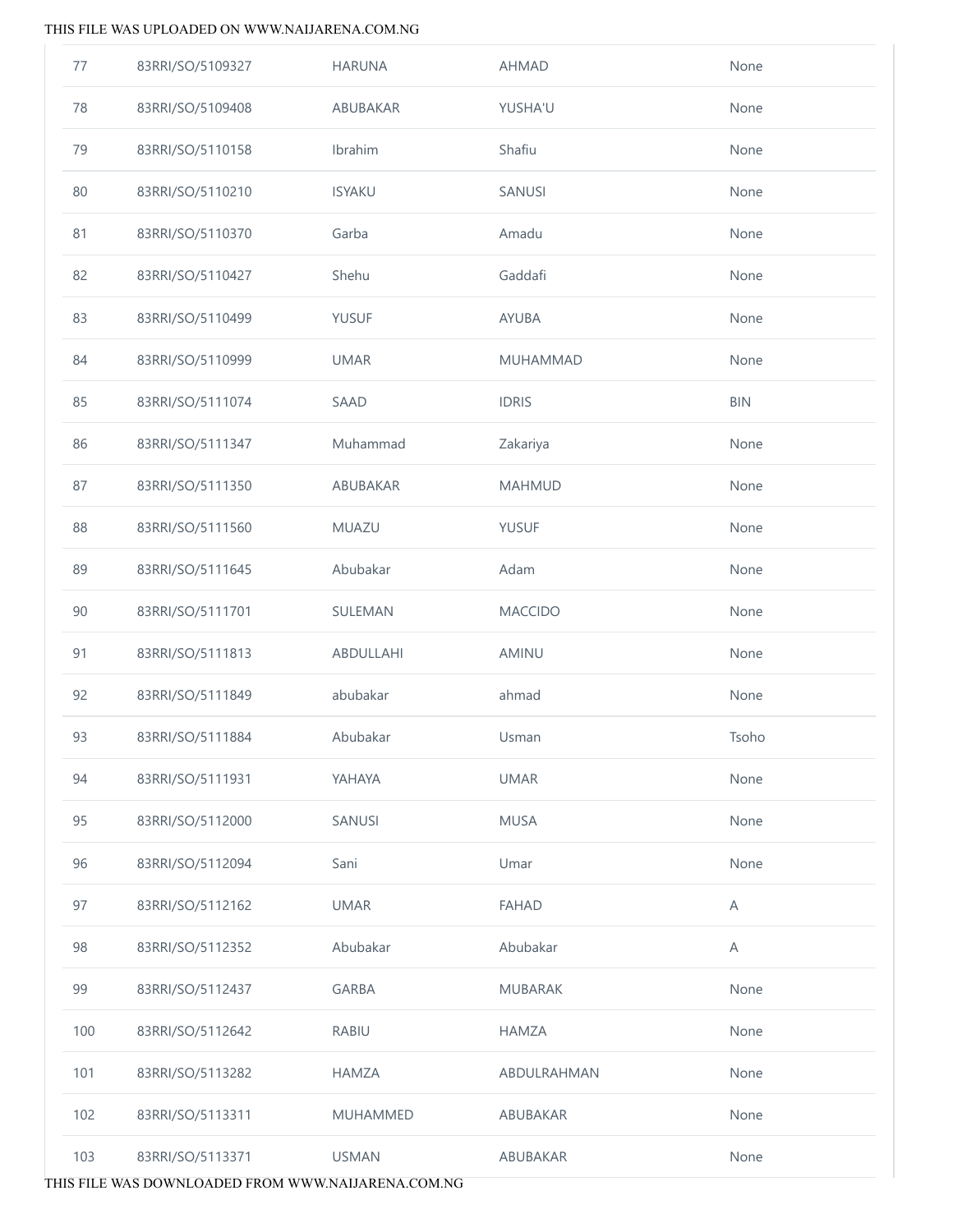| 104 | 83RRI/SO/5113427 | <b>YUSUF</b> | <b>IBRAHIM</b> | None     |
|-----|------------------|--------------|----------------|----------|
| 105 | 83RRI/SO/5113448 | Shehu        | Muntari        | None     |
| 106 | 83RRI/SO/5113539 | <b>GAMBO</b> | YAHAYA         | None     |
| 107 | 83RRI/SO/5113601 | Bello        | Anas           | Gagi     |
| 108 | 83RRI/SO/5113668 | Abubakar     | Nasiru         | Mustapha |
| 109 | 83RRI/SO/5114101 | <b>BALA</b>  | MIKAILU        | None     |
| 110 | 83RRI/SO/5114643 | Abubakar     | Babangida      | None     |
| 111 | 83RRI/SO/5114953 | <b>RABIU</b> | LAUWALI        | None     |
| 112 | 83RRI/SO/5115138 | Mansir       | Abubakar       | None     |
| 113 | 83RRI/SO/5115614 | ABUBAKAR     | YASIR          | SADIQ    |
| 114 | 83RRI/SO/5115621 | Isah         | Khamisu        | None     |
| 115 | 83RRI/SO/5116297 | Yusuf        | Abubakar       | None     |
| 116 | 83RRI/SO/5116358 | Idris        | Aliyu          | A        |
| 117 | 83RRI/SO/5116493 | SALISU       | JAZULI         | None     |
| 118 | 83RRI/SO/5116828 | Umar         | Yahuza         | None     |
| 119 | 83RRI/SO/5116882 | SALAU        | AYUBA          | None     |
| 120 | 83RRI/SO/5117215 | Bello        | Bashar         | Dikko    |
| 121 | 83RRI/SO/5117464 | <b>USAMA</b> | LAWALI         | None     |
| 122 | 83RRI/SO/5117624 | LAWALI       | ABBAS          | None     |
| 123 | 83RRI/SO/5117761 | Abubakar     | Abba           | None     |
| 124 | 83RRI/SO/5117903 | MUHAMMAD     | SALEH          | AZZAMU   |
| 125 | 83RRI/SO/5117939 | <b>MUSA</b>  | <b>BELLO</b>   | None     |
| 126 | 83RRI/SO/5117995 | Bello        | Abubakar       | None     |
| 127 | 83RRI/SO/5118198 | Tukur        | Salmanu        | None     |
| 128 | 83RRI/SO/5118238 | Isah         | Lukman         | None     |
| 129 | 83RRI/SO/5118596 | Shuaibu      | Fahad          | None     |
| 130 | 83RRI/SO/5118710 | Muhammad     | Abubakar       | None     |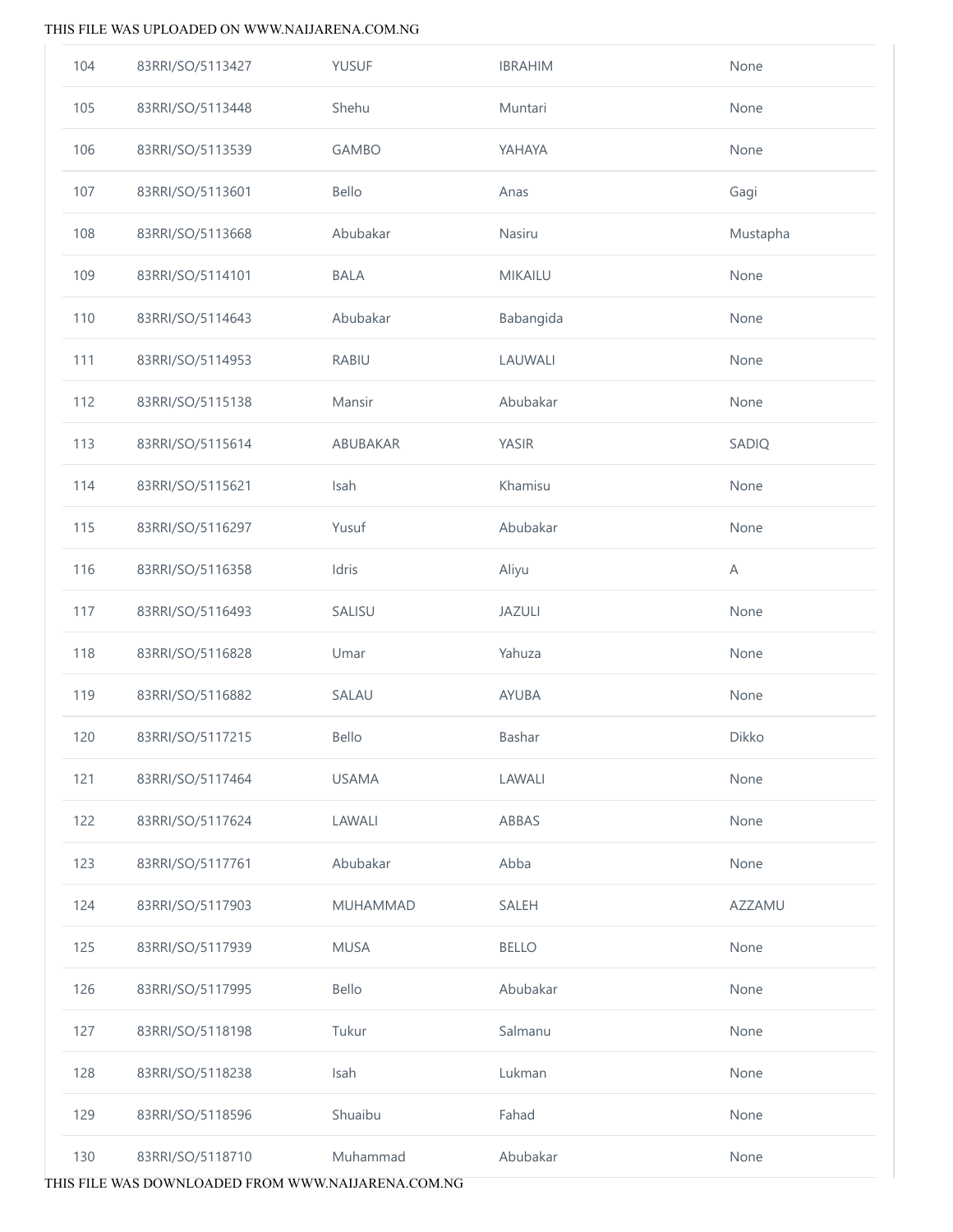| 131 | 83RRI/SO/5119349 | Abdullahi       | Abdulrasheed    | None             |
|-----|------------------|-----------------|-----------------|------------------|
| 132 | 83RRI/SO/5119593 | ABUBAKAR        | LAWAL           | M                |
| 133 | 83RRI/SO/5120271 | Lawali          | Ibrahim         | Bargaja          |
| 134 | 83RRI/SO/5120348 | Sani            | Aminu           | M                |
| 135 | 83RRI/SO/5120761 | ABUBAKAR        | <b>MACCIDO</b>  | None             |
| 136 | 83RRI/SO/5120809 | <b>IBRAHIM</b>  | RABILU          | None             |
| 137 | 83RRI/SO/5120823 | <b>MUHAMMAD</b> | SAMAILA         | None             |
| 138 | 83RRI/SO/5120867 | Abubakar        | Sa'idu          | None             |
| 139 | 83RRI/SO/512132  | <b>UMAR</b>     | <b>GADDAFI</b>  | None             |
| 140 | 83RRI/SO/5121843 | Bello           | Hussaini        | None             |
| 141 | 83RRI/SO/5123056 | Muhammad        | Shuaibu         | None             |
| 142 | 83RRI/SO/5123116 | <b>SALIM</b>    | ABDULKARIM      | <b>BALA</b>      |
| 143 | 83RRI/SO/5123550 | <b>IBRAHIM</b>  | SAMAILA         | None             |
| 144 | 83RRI/SO/5124248 | YAU             | <b>MUTTAKA</b>  |                  |
| 145 | 83RRI/SO/5124282 | Ibrahim         | Abdulrahaman    | None             |
| 146 | 83RRI/SO/5124524 | MANU            | ALIYU           | None             |
| 147 | 83RRI/SO/512710  | SAYYADI         | ANAS            | ALIYU            |
| 148 | 83RRI/SO/512759  | <b>MUHAMMAD</b> | ABDULRAZAK      | <b>DAN AZUMI</b> |
| 149 | 83RRI/SO/5127594 | ABDULLAHI       | <b>IBRAHIM</b>  | None             |
| 150 | 83RRI/SO/512826  | Aliyu           | Abubakar        | Jibril           |
| 151 | 83RRI/SO/5129288 | Mohammad        | Sadiq           | Haruna           |
| 152 | 83RRI/SO/5130302 | <b>NASIR</b>    | <b>MUHAMMAD</b> | None             |
| 153 | 83RRI/SO/5130705 | ADAMU           | AMINU           | None             |
| 154 | 83RRI/SO/5131043 | <b>IBRAHIM</b>  | ABUBAKAR        | None             |
| 155 | 83RRI/SO/5131787 | <b>BALA</b>     | <b>KASIMU</b>   | None             |
| 156 | 83RRI/SO/5132157 | Garba           | Jibrin          | None             |
| 157 | 83RRI/SO/5133224 | MUHAMMAD        | SADIQ           | None             |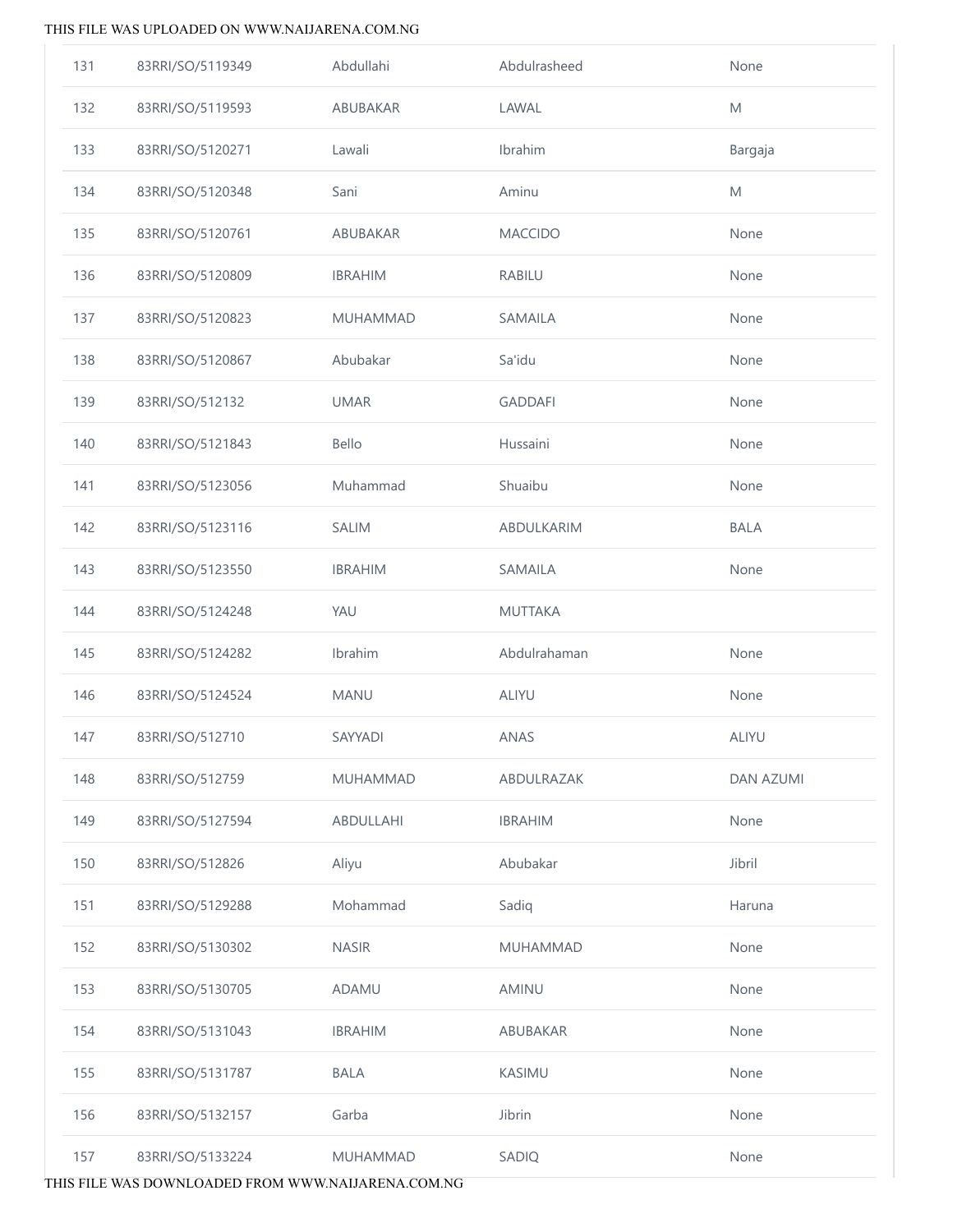| 158 | 83RRI/SO/5134011 | <b>TUKUR</b>    | AMINU          | None        |
|-----|------------------|-----------------|----------------|-------------|
| 159 | 83RRI/SO/5134219 | Shehu           | Sadiku         | None        |
| 160 | 83RRI/SO/513428  | Adamu           | Saidu          | None        |
| 161 | 83RRI/SO/5134425 | ZAKARIYYA       | ABDULLAHI      | None        |
| 162 | 83RRI/SO/5134531 | Muhammad        | Ibrahim        | None        |
| 163 | 83RRI/SO/5135576 | Muhammad        | Auwal          | None        |
| 164 | 83RRI/SO/5135690 | ABDULLAHI       | ALIYU          | None        |
| 165 | 83RRI/SO/5136792 | Musa            | Mustapha       | None        |
| 166 | 83RRI/SO/5137262 | Rabiu           | Muhsinu        | Ismail      |
| 167 | 83RRI/SO/5137623 | SADIQ           | <b>UMAR</b>    | $\mathsf A$ |
| 168 | 83RRI/SO/513927  | <b>BELLO</b>    | <b>IBRAHIM</b> | None        |
| 169 | 83RRI/SO/5140040 | Umar            | Yusuf          | None        |
| 170 | 83RRI/SO/5141658 | Abdullahi       | Idris          | None        |
| 171 | 83RRI/SO/5141817 | Lawal           | Saifullahi     | Rabi'u      |
| 172 | 83RRI/SO/5141833 | Ahmad           | Aliyu          | Ibrahim     |
| 173 | 83RRI/SO/5142367 | ABUBAKAR        | <b>UMAR</b>    | S           |
| 174 | 83RRI/SO/5144034 | AHMED           | <b>MUSA</b>    | None        |
| 175 | 83RRI/SO/5144096 | Idris           | Ibrahim        | None        |
| 176 | 83RRI/SO/5144268 | Abubakar        | Faruku         | Torankawa   |
| 177 | 83RRI/SO/5144579 | Umar            | Zayyanu        | None        |
| 178 | 83RRI/SO/5145494 | Idris           | Ghali          | None        |
| 179 | 83RRI/SO/5145727 | Ghali           | Idris          | None        |
| 180 | 83RRI/SO/5145849 | ADAMU           | ABDULSAMAD     | None        |
| 181 | 83RRI/SO/514604  | Saidu           | Anas           | None        |
| 182 | 83RRI/SO/5146350 | <b>MUHAMMAD</b> | <b>KABIRU</b>  | None        |
| 183 | 83RRI/SO/5146575 | SANI            | <b>YUSUF</b>   | None        |
| 184 | 83RRI/SO/5147301 | ABUBAKAR        | ABDULSSALAMU   | None        |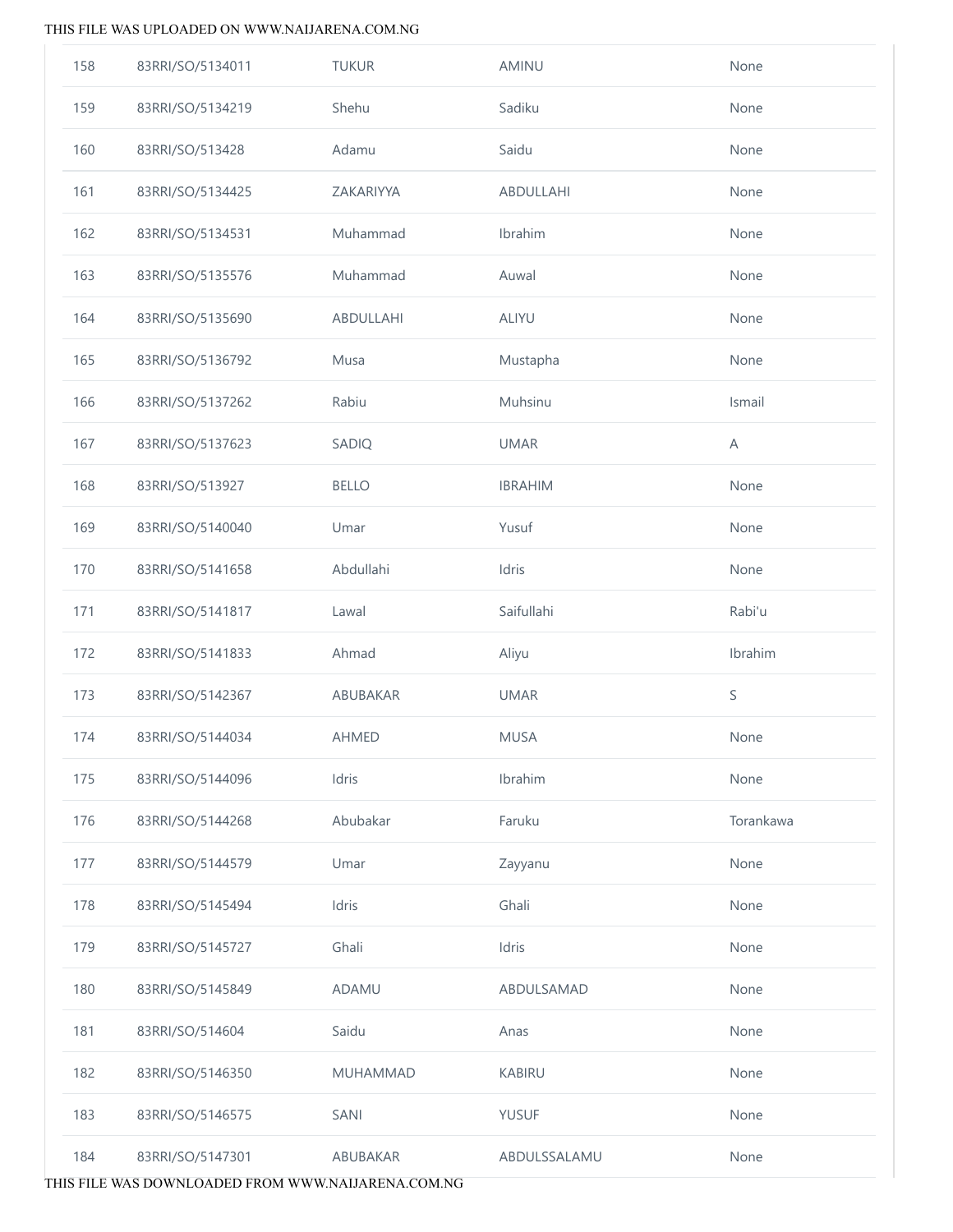| 185 | 83RRI/SO/5147620 | Yahaya          | Hassan          | Sidi  |
|-----|------------------|-----------------|-----------------|-------|
| 186 | 83RRI/SO/5147705 | Dahiru          | Sadiq           | None  |
| 187 | 83RRI/SO/5148271 | Dahiru          | Aliyu           | None  |
| 188 | 83RRI/SO/5148646 | SANI            | ABDULLAHI       | None  |
| 189 | 83RRI/SO/5150101 | ALIYU           | <b>USAMA</b>    | None  |
| 190 | 83RRI/SO/5150232 | Ahmad           | Ismail          | None  |
| 191 | 83RRI/SO/5150260 | Amadu           | Shakara         | None  |
| 192 | 83RRI/SO/5151210 | Usman           | <b>Bilal</b>    | None  |
| 193 | 83RRI/SO/5151668 | <b>MUHAMMAD</b> | ABUBAKAR        | None  |
| 194 | 83RRI/SO/515221  | <b>ADAMU</b>    | <b>MUSTAPHA</b> | None  |
| 195 | 83RRI/SO/5152445 | Ahmad           | Amiru           | None  |
| 196 | 83RRI/SO/5152567 | <b>MANU</b>     | <b>KABIRU</b>   | None  |
| 197 | 83RRI/SO/5152672 | Ahmad           | Abdulsalam      | None  |
| 198 | 83RRI/SO/5152763 | Abdullahi       | Ibrahim         | None  |
| 199 | 83RRI/SO/5153690 | <b>ISAH</b>     | ABUBAKAR        | None  |
| 200 | 83RRI/SO/5153875 | <b>UMAR</b>     | <b>KAMAL</b>    | None  |
| 201 | 83RRI/SO/5154579 | ABDULLAHI       | SAIFULLAHI      | None  |
| 202 | 83RRI/SO/5154716 | Aliyu           | Sanusi          | None  |
| 203 | 83RRI/SO/5156306 | Abubakar        | Yusuf           | None  |
| 204 | 83RRI/SO/5156800 | ABDULLAHI       | <b>ASHIRU</b>   | None  |
| 205 | 83RRI/SO/5157278 | SANUSI          | SANI            |       |
| 206 | 83RRI/SO/5157732 | <b>MUSA</b>     | <b>IBRAHIM</b>  | None  |
| 207 | 83RRI/SO/515908  | <b>IBRAHIM</b>  | ADAMU           | None  |
| 208 | 83RRI/SO/5159143 | <b>AHMAD</b>    | <b>MUSTAPHA</b> | G     |
| 209 | 83RRI/SO/515929  | ALIYU           | ADAMU           | ALIYU |
| 210 | 83RRI/SO/5159451 | Abubakar        | Abdussalam      | None  |
| 211 | 83RRI/SO/516010  | Hassan          | Yahaya          | None  |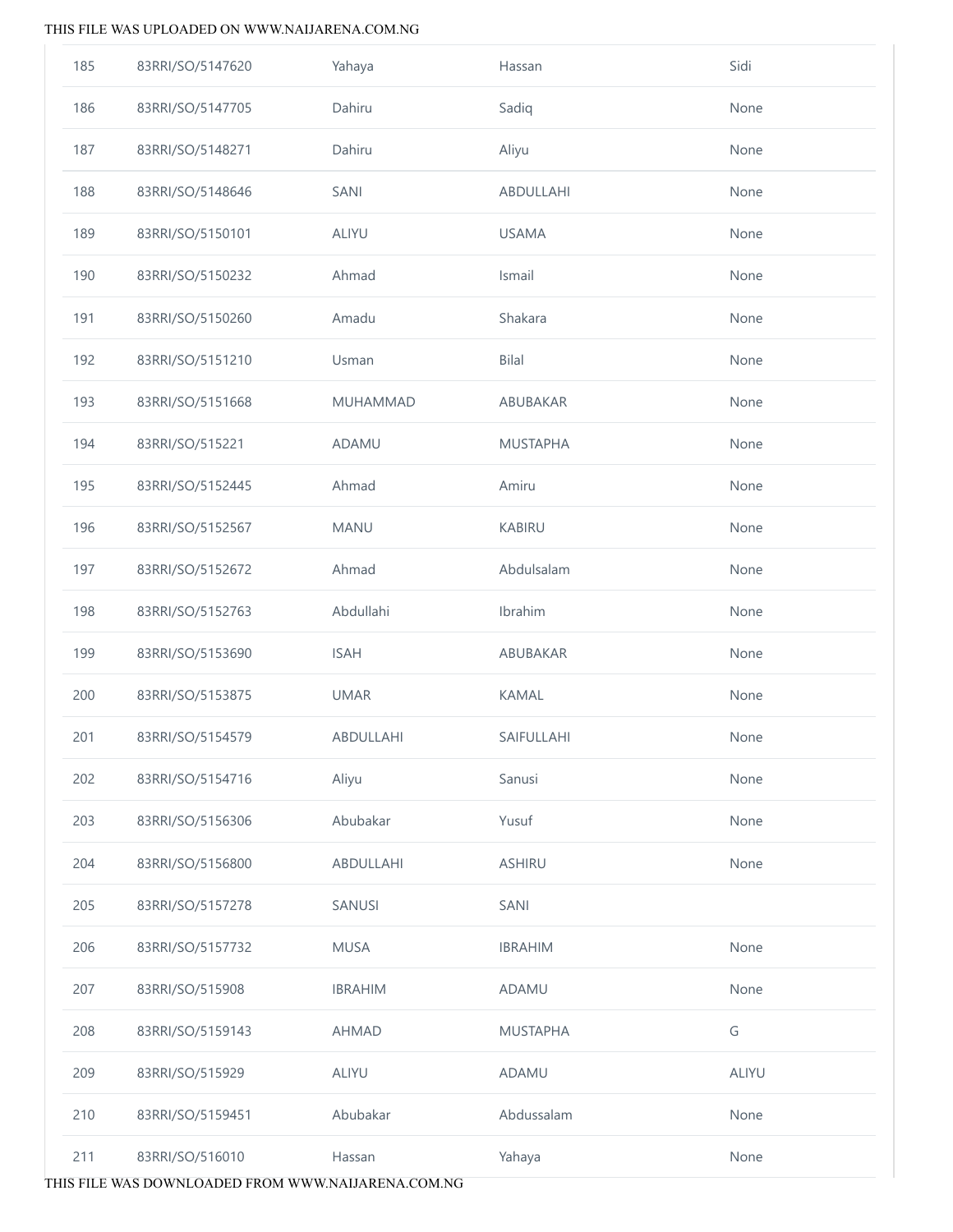| 212 | 83RRI/SO/5160253 | <b>IBRAHIM</b> | <b>YUSUF</b>    | None   |
|-----|------------------|----------------|-----------------|--------|
| 213 | 83RRI/SO/5160392 | SADA           | <b>HASSAN</b>   | None   |
| 214 | 83RRI/SO/5161248 | <b>AHMAD</b>   | <b>SIRAJO</b>   | None   |
| 215 | 83RRI/SO/5161275 | Abubakar       | Salisu          | None   |
| 216 | 83RRI/SO/5161485 | <b>NASIRU</b>  | <b>HAFIZ</b>    | None   |
| 217 | 83RRI/SO/516203  | ABDULRAHMAN    | ABDULRASHID     | None   |
| 218 | 83RRI/SO/5162155 | MUHAMMAD       | <b>MANSUR</b>   | None   |
| 219 | 83RRI/SO/5162378 | SA'ADU         | SAFIYANU        | None   |
| 220 | 83RRI/SO/5162565 | <b>ISHAQ</b>   | AMINU           | None   |
| 221 | 83RRI/SO/5164069 | ABUBAKAR       | <b>MUHAMMAD</b> | None   |
| 222 | 83RRI/SO/5164947 | <b>HARUNA</b>  | <b>MUHAMMAD</b> | SANI   |
| 223 | 83RRI/SO/5165158 | <b>UMAR</b>    | SURAJO          | None   |
| 224 | 83RRI/SO/5166632 | Muhammad       | Abba            | None   |
| 225 | 83RRI/SO/5166743 | <b>BAKO</b>    | AMINU           | None   |
| 226 | 83RRI/SO/5166998 | <b>IBRAHIM</b> | MUBARAK         | None   |
| 227 | 83RRI/SO/5167149 | Muhammad       | Mansur          | Nasiru |
| 228 | 83RRI/SO/5167343 | Ibrahim        | Rabiu           | None   |
| 229 | 83RRI/SO/5169856 | Yau            | Dahiru          | None   |
| 230 | 83RRI/SO/5170196 | Yau            | Abdulhadi       | None   |
| 231 | 83RRI/SO/5170204 | ABUBAKAR       | SHAMSU          | None   |
| 232 | 83RRI/SO/5170247 | Attahiru       | Bashar          | None   |
| 233 | 83RRI/SO/5170440 | Yau            | Nafiu           | None   |
| 234 | 83RRI/SO/5171121 | Abubakar       | Musa            | None   |
| 235 | 83RRI/SO/5171585 | Abubakar       | Umar            | Tsoho  |
| 236 | 83RRI/SO/5173075 | SHEHU          | <b>BASIRU</b>   | None   |
| 237 | 83RRI/SO/5173451 | musa           | yunusa          | None   |
| 238 | 83RRI/SO/5174265 | SAMAILA        | <b>KAMALU</b>   | None   |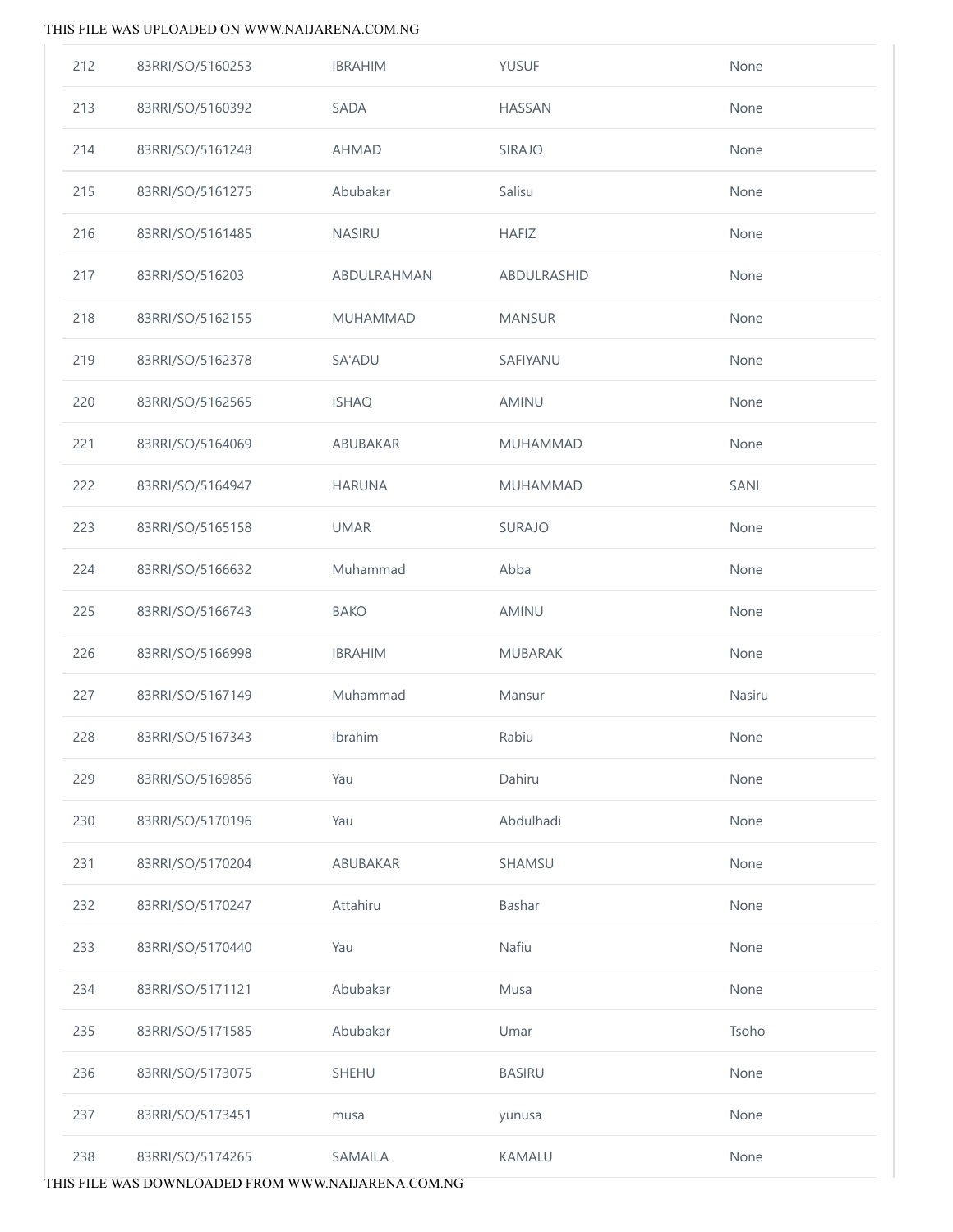| 239 | 83RRI/SO/5174510 | Sani           | Mansur        | None          |
|-----|------------------|----------------|---------------|---------------|
| 240 | 83RRI/SO/5175204 | <b>HALILU</b>  | ABDULWASIU    | <b>WALID</b>  |
| 241 | 83RRI/SO/5175861 | Haruna         | Lukman        | None          |
| 242 | 83RRI/SO/5175971 | <b>MUSA</b>    | <b>NURA</b>   | None          |
| 243 | 83RRI/SO/517644  | ABUBAKAR       | <b>NURA</b>   | None          |
| 244 | 83RRI/SO/5177001 | Mohammed       | Umar          | None          |
| 245 | 83RRI/SO/5177204 | Iliyasu        | Suleiman      | None          |
| 246 | 83RRI/SO/5177283 | Isah           | Sani          | None          |
| 247 | 83RRI/SO/5177857 | ALIYU          | ABDULMALIK    | None          |
| 248 | 83RRI/SO/5178190 | Yusuf          | Sadam         | Hussain       |
| 249 | 83RRI/SO/5178678 | <b>HARUNA</b>  | AMINU         | None          |
| 250 | 83RRI/SO/5178718 | <b>HARUNA</b>  | <b>MUSA</b>   | None          |
| 251 | 83RRI/SO/5178728 | Badamasi       | Umar          | None          |
| 252 | 83RRI/SO/5178804 | <b>UMAR</b>    | <b>YUSUF</b>  | SANDA         |
| 253 | 83RRI/SO/5179240 | <b>HAMZA</b>   | RAYYANU       | None          |
| 254 | 83RRI/SO/5179484 | SANUSI         | <b>USAMA</b>  | <b>GIDADO</b> |
| 255 | 83RRI/SO/5179559 | Maccido        | Usman         | None          |
| 256 | 83RRI/SO/517987  | ABDULLAHI      | ABDULGHAFFAR  | None          |
| 257 | 83RRI/SO/5180917 | ALIYU          | <b>FODIYO</b> | None          |
| 258 | 83RRI/SO/518108  | SANI           | ABDULRAHMAN   | None          |
| 259 | 83RRI/SO/5181296 | <b>KABIRU</b>  | AMIRU         | None          |
| 260 | 83RRI/SO/518155  | <b>MURTALA</b> | ABUBAKAR      | None          |
| 261 | 83RRI/SO/518242  | ABUBAKAR       | <b>JABIR</b>  | None          |
| 262 | 83RRI/SO/5182655 | Muazu          | Ibrahim       | None          |
| 263 | 83RRI/SO/5182706 | Sulaiman       | Mubarak       | None          |
| 264 | 83RRI/SO/5182815 | MUAZU          | <b>UMAR</b>   | None          |
| 265 | 83RRI/SO/5183050 | Jelani         | Habibu        | None          |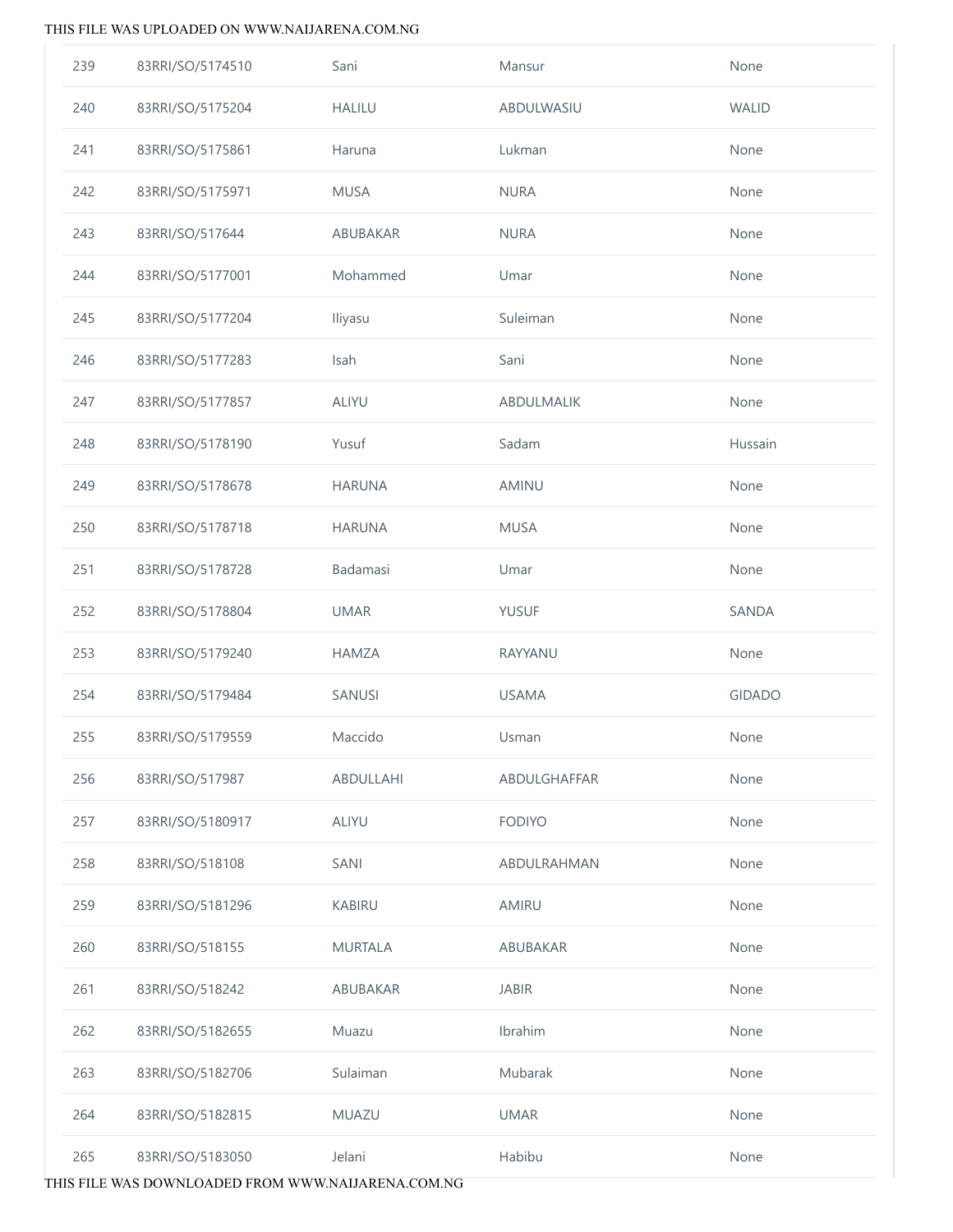| 266 | 83RRI/SO/5183231 | Bello           | Ahmad           | M             |
|-----|------------------|-----------------|-----------------|---------------|
| 267 | 83RRI/SO/5183439 | <b>BUHARI</b>   | <b>HUZAIFA</b>  | None          |
| 268 | 83RRI/SO/5183836 | <b>MUHAMMED</b> | <b>UMAR</b>     | None          |
| 269 | 83RRI/SO/5184314 | <b>USMAN</b>    | <b>IBRAHIM</b>  | None          |
| 270 | 83RRI/SO/5184654 | Muhammad        | Kabiru          | None          |
| 271 | 83RRI/SO/5184782 | <b>NASIR</b>    | MUHAMMAD        | None          |
| 272 | 83RRI/SO/5185616 | Haliru          | Masarana Haliru | Masarana      |
| 273 | 83RRI/SO/5186311 | <b>BELLO</b>    | <b>USAMA</b>    | None          |
| 274 | 83RRI/SO/5186562 | Abubakar        | Fahad           | None          |
| 275 | 83RRI/SO/518670  | Buhari          | Haruna          | Tambuwal      |
| 276 | 83RRI/SO/5187864 | Nasiru          | Shamsudeen      | None          |
| 277 | 83RRI/SO/5188833 | ABUBAKAR        | Abdulaziz       | None          |
| 278 | 83RRI/SO/5188960 | SANUSI          | <b>USAMA</b>    | <b>GIDADO</b> |
| 279 | 83RRI/SO/5190597 | ADAMU           | MUSBAHU         |               |
| 280 | 83RRI/SO/5191960 | MUHAMMAD        | <b>HASSAN</b>   | None          |
| 281 | 83RRI/SO/5192124 | AMINU           | <b>MANIRU</b>   | None          |
| 282 | 83RRI/SO/5192254 | <b>AHMAD</b>    | ABDULKAREEM     | None          |
| 283 | 83RRI/SO/5192708 | <b>MUHAMMAD</b> | SULAIMAN        | ANGO          |
| 284 | 83RRI/SO/5192751 | <b>HAMZA</b>    | ABUBAKAR        |               |
| 285 | 83RRI/SO/5192877 | <b>IDRIS</b>    | <b>UMAR</b>     | None          |
| 286 | 83RRI/SO/519331  | <b>IBRAHIM</b>  | <b>JAMILU</b>   | <b>YUSUF</b>  |
| 287 | 83RRI/SO/5193343 | Haruna          | Rufai           | None          |
| 288 | 83RRI/SO/5193563 | <b>MUHAMMAD</b> | MUHAMMAD        | None          |
| 289 | 83RRI/SO/519359  | Abdullahi       | Nura            | None          |
| 290 | 83RRI/SO/5194052 | <b>ISYAKU</b>   | SHAMSU          | None          |
| 291 | 83RRI/SO/5195084 | LAWALI          | ABUBAKAR        | None          |
| 292 | 83RRI/SO/5195098 | ABUBAKAR        | <b>FARUKU</b>   | None          |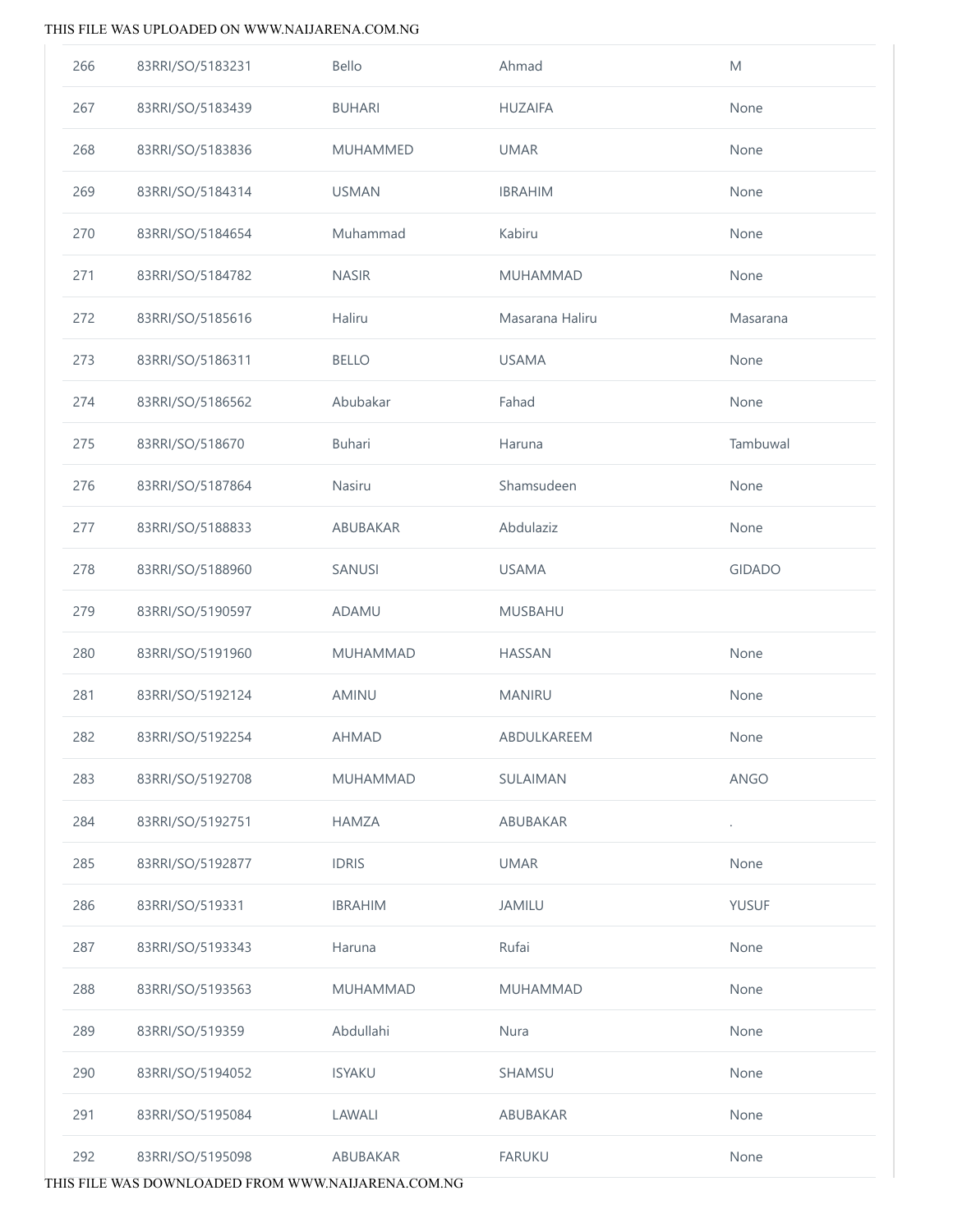| 293 | 83RRI/SO/5195117 | Dalhatu         | Auwalu          | None           |
|-----|------------------|-----------------|-----------------|----------------|
| 294 | 83RRI/SO/5195721 | Garba           | Nasiru          | None           |
| 295 | 83RRI/SO/5195855 | SALIHU          | <b>USMAN</b>    | None           |
| 296 | 83RRI/SO/5196241 | Bello           | Musa            | None           |
| 297 | 83RRI/SO/5196559 | Shuaibu         | Umar            | Faruk          |
| 298 | 83RRI/SO/5197119 | <b>MOHAMMED</b> | <b>BASHAR</b>   | None           |
| 299 | 83RRI/SO/5197194 | <b>MUSA</b>     | <b>MUHAMMAD</b> | <b>DANMUSA</b> |
| 300 | 83RRI/SO/5197248 | Kabiru          | Muhammad        | None           |
| 301 | 83RRI/SO/5197365 | yusuf           | jamilu          | None           |
| 302 | 83RRI/SO/5197638 | MUHAMMAD        | <b>HAMZA</b>    |                |
| 303 | 83RRI/SO/5197754 | Shehu           | Anas            | None           |
| 304 | 83RRI/SO/5198064 | <b>BELLO</b>    | SAIFULLAHI      | None           |
| 305 | 83RRI/SO/5198373 | Umar            | Shafiu          | None           |
| 306 | 83RRI/SO/5200107 | <b>BARHAMA</b>  | <b>ISA</b>      | None           |
| 307 | 83RRI/SO/5200346 | <b>GAZALI</b>   | <b>GARBA</b>    | None           |
| 308 | 83RRI/SO/5200931 | Yunusa          | Nasiru          | None           |
| 309 | 83RRI/SO/5201634 | <b>ABUBAKAR</b> | SHEHU           | None           |
| 310 | 83RRI/SO/5201999 | <b>MUHAMMED</b> | <b>HUSSAINI</b> | <b>HADI</b>    |
| 311 | 83RRI/SO/5202617 | SHEHU           | ABDULNASIR      | None           |
| 312 | 83RRI/SO/5202645 | <b>MUSTAPHA</b> | NAZIRU          | None           |
| 313 | 83RRI/SO/5202670 | Yakubu          | Basiru          | None           |
| 314 | 83RRI/SO/5202680 | <b>YUSUF</b>    | SAMINU          | None           |
| 315 | 83RRI/SO/5202950 | <b>IBRAHIM</b>  | SHAIBU          | None           |
| 316 | 83RRI/SO/5203037 | SIRAJO          | AMIRU           | None           |
| 317 | 83RRI/SO/5203135 | <b>TUKUR</b>    | <b>IMAM</b>     | None           |
| 318 | 83RRI/SO/5203429 | Ahmad           | Ishaka          | Ango           |
| 319 | 83RRI/SO/5203499 | Abu             | Ahmed           | Rufai          |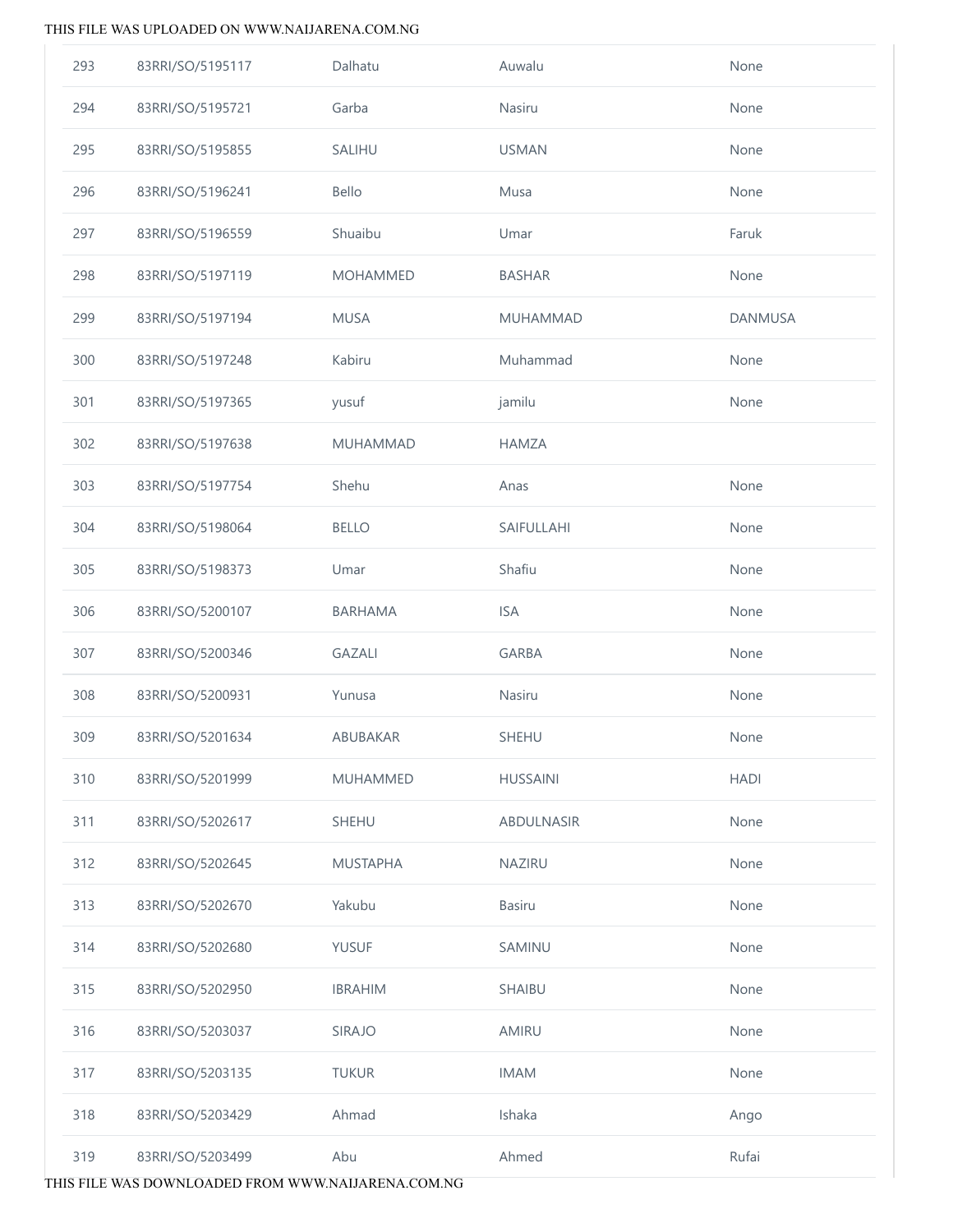| 320 | 83RRI/SO/5203507 | Muhammad        | Mustapha      | None      |
|-----|------------------|-----------------|---------------|-----------|
| 321 | 83RRI/SO/5203659 | <b>HUSSAINI</b> | <b>BELLO</b>  | None      |
| 322 | 83RRI/SO/5203771 | Muhammad        | Ibrahim       | Babangida |
| 323 | 83RRI/SO/5203830 | <b>GARBA</b>    | <b>YUSUF</b>  | None      |
| 324 | 83RRI/SO/520409  | <b>MUKTAR</b>   | <b>JABIR</b>  | None      |
| 325 | 83RRI/SO/5204625 | <b>IBRAHIM</b>  | <b>UMAR</b>   | ABUBAKAR  |
| 326 | 83RRI/SO/5204731 | <b>MUSA</b>     | <b>BALA</b>   | None      |
| 327 | 83RRI/SO/5204743 | <b>MUSA</b>     | <b>MUNDE</b>  | None      |
| 328 | 83RRI/SO/5205282 | SANI            | <b>BUHARI</b> | None      |
| 329 | 83RRI/SO/5205511 | MUHAMMAD        | <b>HASSAN</b> | None      |
| 330 | 83RRI/SO/520743  | idris           | abdullahi     | None      |
| 331 | 83RRI/SO/5207680 | Abubakar        | Abubakar      | None      |
| 332 | 83RRI/SO/5208278 | Adamu           | Amiru         | None      |
| 333 | 83RRI/SO/5208554 | Abubakar        | Mudassir      | None      |
| 334 | 83RRI/SO/5208642 | <b>HARUNA</b>   | KASIMU        | None      |
| 335 | 83RRI/SO/5209446 | <b>MUSA</b>     | <b>HASSAN</b> | None      |
| 336 | 83RRI/SO/5209461 | Shehu           | Umar          | None      |
| 337 | 83RRI/SO/5209607 | YAKUBU          | ABDULAZIZ     | None      |
| 338 | 83RRI/SO/5209608 | Ibrahim         | Idris         |           |
| 339 | 83RRI/SO/5209890 | <b>BUHARI</b>   | KASIMU        | None      |
| 340 | 83RRI/SO/5210251 | <b>HAMZA</b>    | SUFIYANU      | None      |
| 341 | 83RRI/SO/521049  | Isah            | Tasiu         | None      |
| 342 | 83RRI/SO/5210808 | <b>Basiru</b>   | Saminu        | None      |
| 343 | 83RRI/SO/5210809 | <b>ALIYU</b>    | ABBAS         | None      |
| 344 | 83RRI/SO/5210922 | <b>HUSSAINI</b> | AMINU         | None      |
| 345 | 83RRI/SO/5211134 | Khalid          | Muhammad      | None      |
| 346 | 83RRI/SO/5211466 | Saminu          | Tanimu        | None      |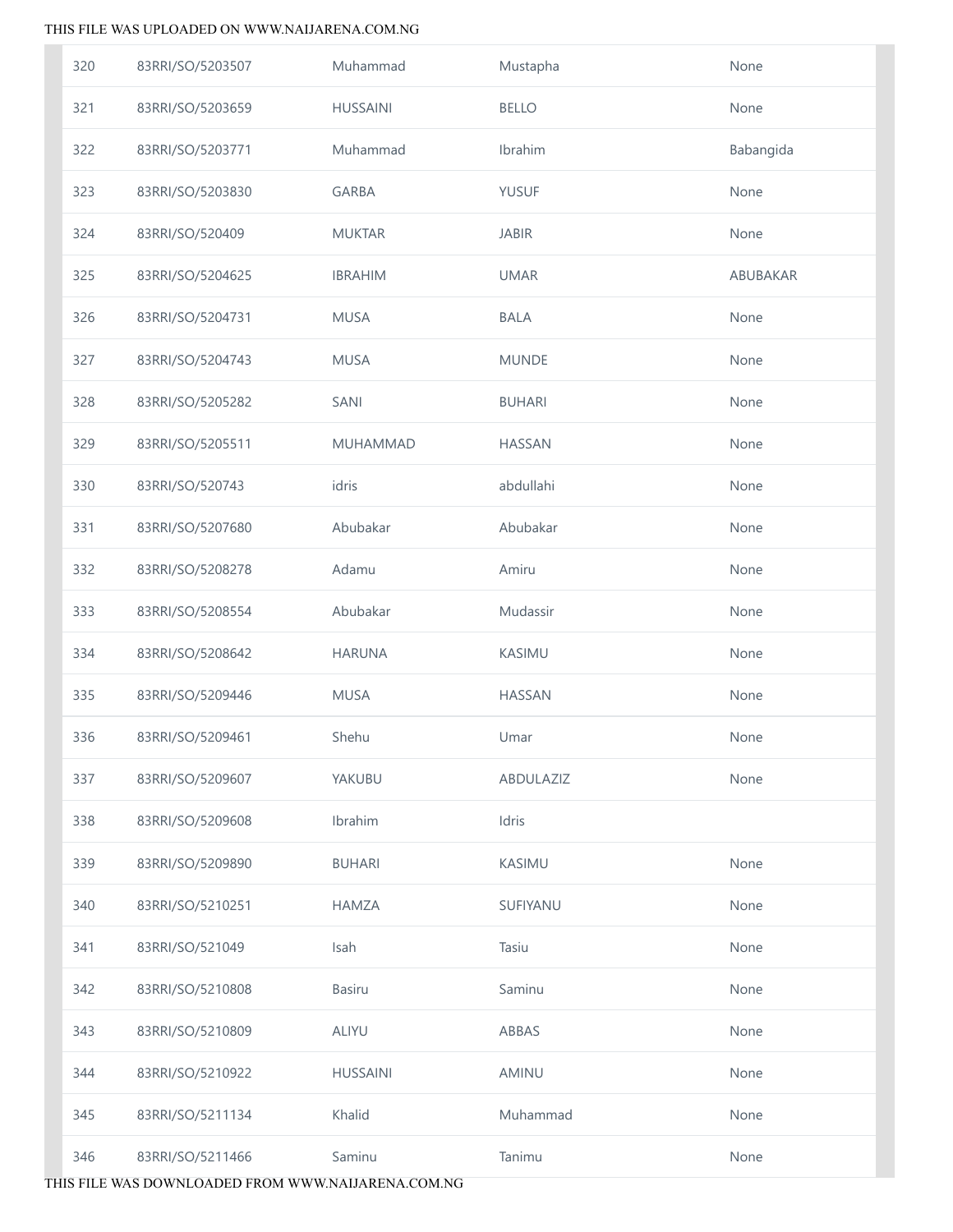| 347 | 83RRI/SO/5211508 | MUHAMMAD        | ABUBAKAR       | None            |
|-----|------------------|-----------------|----------------|-----------------|
| 348 | 83RRI/SO/521169  | Aminu           | Bello          | None            |
| 349 | 83RRI/SO/5213126 | <b>UMAR</b>     | <b>HAFIZ</b>   | None            |
| 350 | 83RRI/SO/5213151 | <b>HUSSAINI</b> | <b>HAMZA</b>   | ABDULLAHI       |
| 351 | 83RRI/SO/5213219 | <b>HASSAN</b>   | <b>ALIYU</b>   | None            |
| 352 | 83RRI/SO/521347  | Abdullahi       | Musa           | None            |
| 353 | 83RRI/SO/5213591 | <b>IBRAHIM</b>  | KABIRU         | None            |
| 354 | 83RRI/SO/5214142 | <b>UMAR</b>     | SHAMSU         | None            |
| 355 | 83RRI/SO/5214144 | <b>ISA</b>      | <b>IBRAHIM</b> | None            |
| 356 | 83RRI/SO/5214233 | <b>JAMILU</b>   | <b>IBRAHIM</b> | None            |
| 357 | 83RRI/SO/5214244 | Ibrahim         | Tanimu         | None            |
| 358 | 83RRI/SO/5214319 | <b>MOHAMMED</b> | SANI           | <b>MOHAMMED</b> |
| 359 | 83RRI/SO/5215373 | Usman           | Jabir          | None            |
| 360 | 83RRI/SO/5215541 | Musa            | Saifullahi     | None            |
| 361 | 83RRI/SO/5215561 | <b>UMAR</b>     | <b>BELLO</b>   | None            |
| 362 | 83RRI/SO/5215658 | Muhammad        | Nafiu          | None            |
| 363 | 83RRI/SO/5215747 | MUAZU           | <b>ISAH</b>    | None            |
| 364 | 83RRI/SO/521689  | <b>ISAH</b>     | <b>BELLO</b>   | None            |
| 365 | 83RRI/SO/5216890 | Muhammad        | Sani           | None            |
| 366 | 83RRI/SO/5216960 | <b>MUHAMMAD</b> | ABUBAKAR       | <b>GIRKAU</b>   |
| 367 | 83RRI/SO/5217023 | ABUBAKAR        | <b>ALIYU</b>   | None            |
| 368 | 83RRI/SO/5217056 | Attahiru        | Aliyu          | Sokoto          |
| 369 | 83RRI/SO/5217139 | Lawali          | Shal'anu       | None            |
| 370 | 83RRI/SO/5217485 | <b>MUSA</b>     | ALMUSTAPHA     | None            |
| 371 | 83RRI/SO/5217576 | <b>ALIYU</b>    | <b>HAMZA</b>   | None            |
| 372 | 83RRI/SO/5217803 | <b>SALIHU</b>   | <b>ALIYU</b>   | None            |
| 373 | 83RRI/SO/5218333 | <b>HAMZA</b>    | <b>HUZAIFA</b> | None            |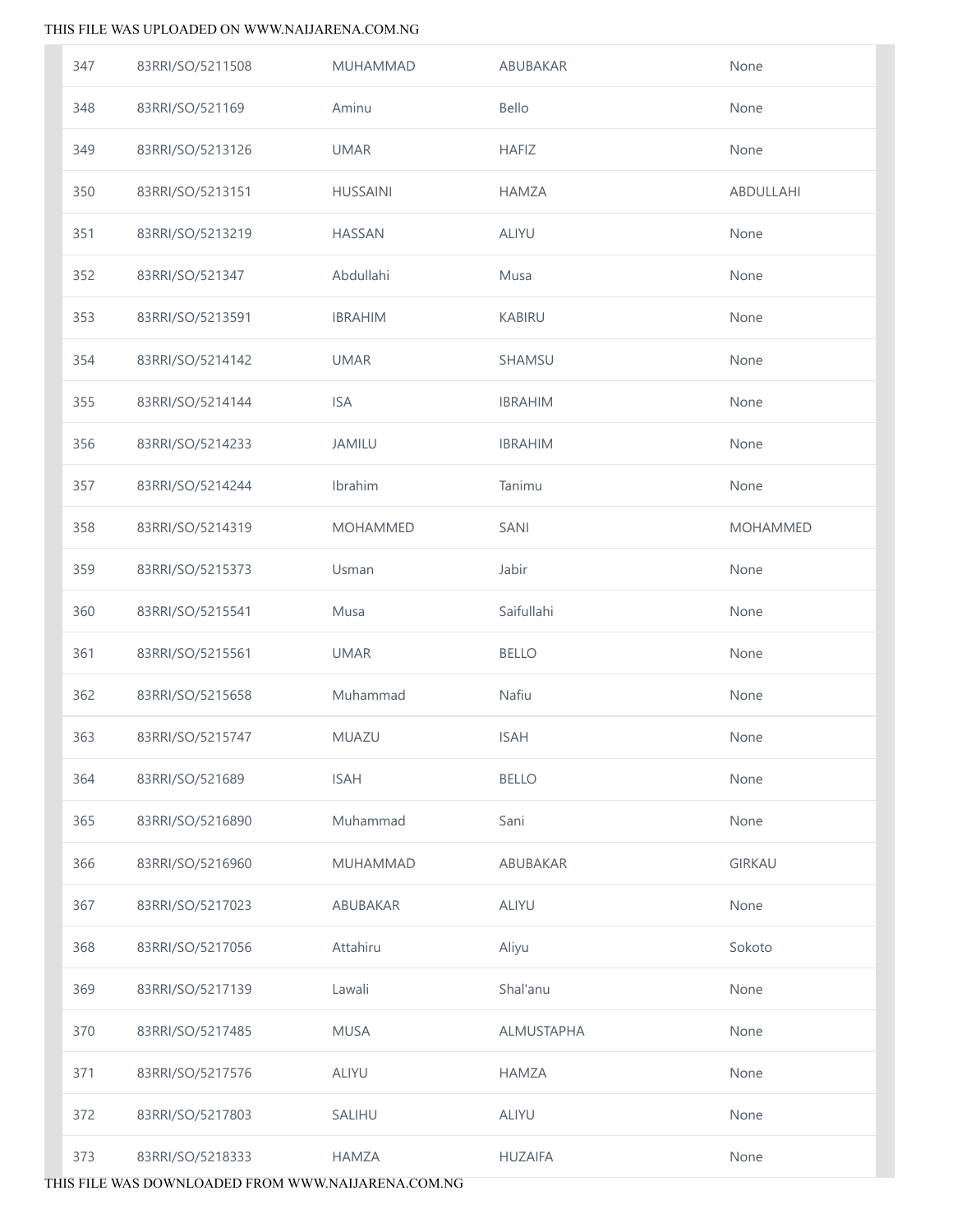| 374 | 83RRI/SO/5218527 | ALIYU         | SAIDU          | None           |
|-----|------------------|---------------|----------------|----------------|
| 375 | 83RRI/SO/5218660 | Umar          | Sabiru         | None           |
| 376 | 83RRI/SO/5218764 | Muhammad      | Aliyu          | None           |
| 377 | 83RRI/SO/5219063 | LAUWALI       | <b>BELLO</b>   | None           |
| 378 | 83RRI/SO/5219081 | Umar          | Sufiyanu       | Bature         |
| 379 | 83RRI/SO/522020  | <b>UMAR</b>   | SHAFIU         | None           |
| 380 | 83RRI/SO/5220852 | SIRAJO        | TANIMU         | None           |
| 381 | 83RRI/SO/5220962 | Bello         | Zaidu          | Laina          |
| 382 | 83RRI/SO/5221093 | MUHAMMAD      | <b>RASHIDA</b> | None           |
| 383 | 83RRI/SO/5221362 | SADIQ         | <b>USAMA</b>   |                |
| 384 | 83RRI/SO/5222244 | ABUBAKAR      | <b>ALIYU</b>   |                |
| 385 | 83RRI/SO/5222448 | Muhammad      | Hamza          | None           |
| 386 | 83RRI/SO/5222531 | Ibrahim       | Muhammad       | None           |
| 387 | 83RRI/SO/5223288 | <b>HABIB</b>  | <b>MASUD</b>   | None           |
| 388 | 83RRI/SO/5224361 | MUHAMMAD      | MASAUDU        | None           |
| 389 | 83RRI/SO/522440  | <b>HARUNA</b> | RABI           | None           |
| 390 | 83RRI/SO/5224540 | Ibrahim       | Shafiu         | None           |
| 391 | 83RRI/SO/5224757 | Shehu         | Babangida      | None           |
| 392 | 83RRI/SO/5226019 | Aliyu         | Shehu          | None           |
| 393 | 83RRI/SO/5226208 | Musa          | Yakubu         | None           |
| 394 | 83RRI/SO/5226303 | Adamu         | Anas           | None           |
| 395 | 83RRI/SO/5226312 | <b>ISAH</b>   | <b>BUHARI</b>  | None           |
| 396 | 83RRI/SO/5226397 | <b>BELLO</b>  | ABDULWAHID     | None           |
| 397 | 83RRI/SO/5226500 | Bello         | Ukasha         | None           |
| 398 | 83RRI/SO/5226574 | Isah          | Aminu          | None           |
| 399 | 83RRI/SO/5226764 | Muhammad      | Bashar         | None           |
| 400 | 83RRI/SO/5228795 | KHAMIS        | ZAYYANU        | <b>IBRAHIM</b> |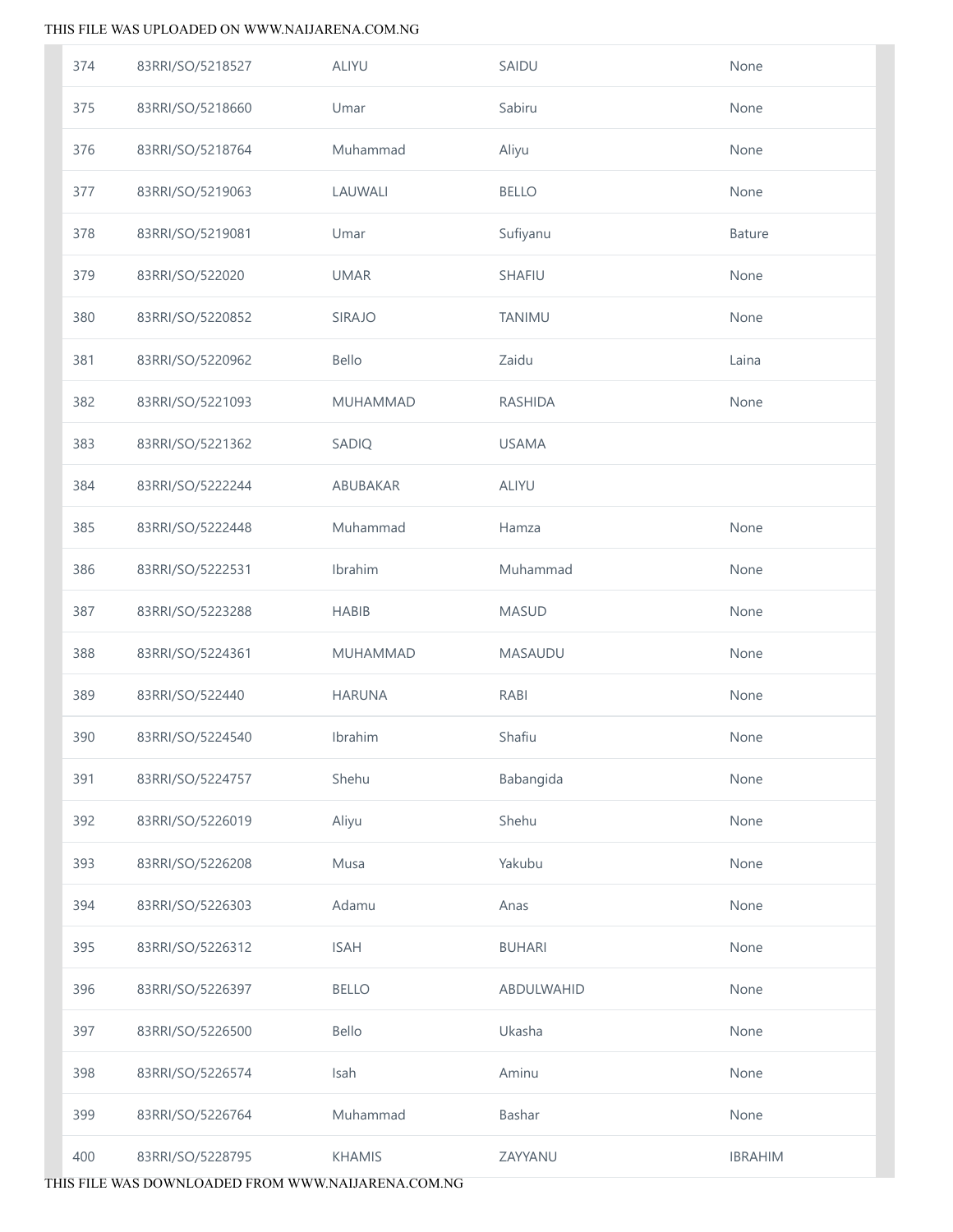| 401 | 83RRI/SO/5229067 | <b>ISIYA</b>    | <b>MUDASSIRU</b> | None      |
|-----|------------------|-----------------|------------------|-----------|
| 402 | 83RRI/SO/5229381 | Haruna          | Adamu            | None      |
| 403 | 83RRI/SO/5229849 | ABDULLAHI       | <b>GADDAFI</b>   | None      |
| 404 | 83RRI/SO/5230515 | Muazu           | Lukman           | None      |
| 405 | 83RRI/SO/5231002 | <b>IBRAHIM</b>  | <b>HUSSAINI</b>  | None      |
| 406 | 83RRI/SO/5231348 | <b>ISAH</b>     | <b>HASSAN</b>    | None      |
| 407 | 83RRI/SO/5231436 | Ibrahim         | Muhammad         | None      |
| 408 | 83RRI/SO/5231479 | Tukur           | Ibrahim          | None      |
| 409 | 83RRI/SO/523153  | <b>USMAN</b>    | <b>DAHIRU</b>    | None      |
| 410 | 83RRI/SO/5232011 | <b>AHMAD</b>    | <b>MUSBAHU</b>   |           |
| 411 | 83RRI/SO/5232159 | SHEHU           | ZAKARIYA         | None      |
| 412 | 83RRI/SO/5232245 | SANUSI          | SANI             | None      |
| 413 | 83RRI/SO/5232261 | Ahmad           | Aliyu            | None      |
| 414 | 83RRI/SO/5232606 | SA'AD           | <b>MUSTAPHA</b>  | None      |
| 415 | 83RRI/SO/5232838 | <b>ISHAQ</b>    | YAZID            | None      |
| 416 | 83RRI/SO/5233086 | Lawal           | Usman            | None      |
| 417 | 83RRI/SO/5233167 | <b>MUHAMMAD</b> | SANI             | None      |
| 418 | 83RRI/SO/5233534 | <b>MUSA</b>     | <b>MUHAMMAD</b>  | None      |
| 419 | 83RRI/SO/5234433 | <b>DAYYABU</b>  | <b>UMAR</b>      | None      |
| 420 | 83RRI/SO/5234437 | Isah            | Muhammad         | None      |
| 421 | 83RRI/SO/5234584 | SUFIYANU        | SALIHU           | None      |
| 422 | 83RRI/SO/5234639 | <b>GARBA</b>    | ANAS             | None      |
| 423 | 83RRI/SO/5234726 | <b>DAUDA</b>    | <b>JABIR</b>     | ABDULLAHI |
| 424 | 83RRI/SO/5235287 | <b>MUSA</b>     | ADAMU            | None      |
| 425 | 83RRI/SO/5235716 | Isah            | Auwalu           | None      |
| 426 | 83RRI/SO/5235742 | <b>IBRAHIM</b>  | <b>ALIYU</b>     | None      |
| 427 | 83RRI/SO/5235872 | <b>IBRAHIM</b>  | ABBA             | None      |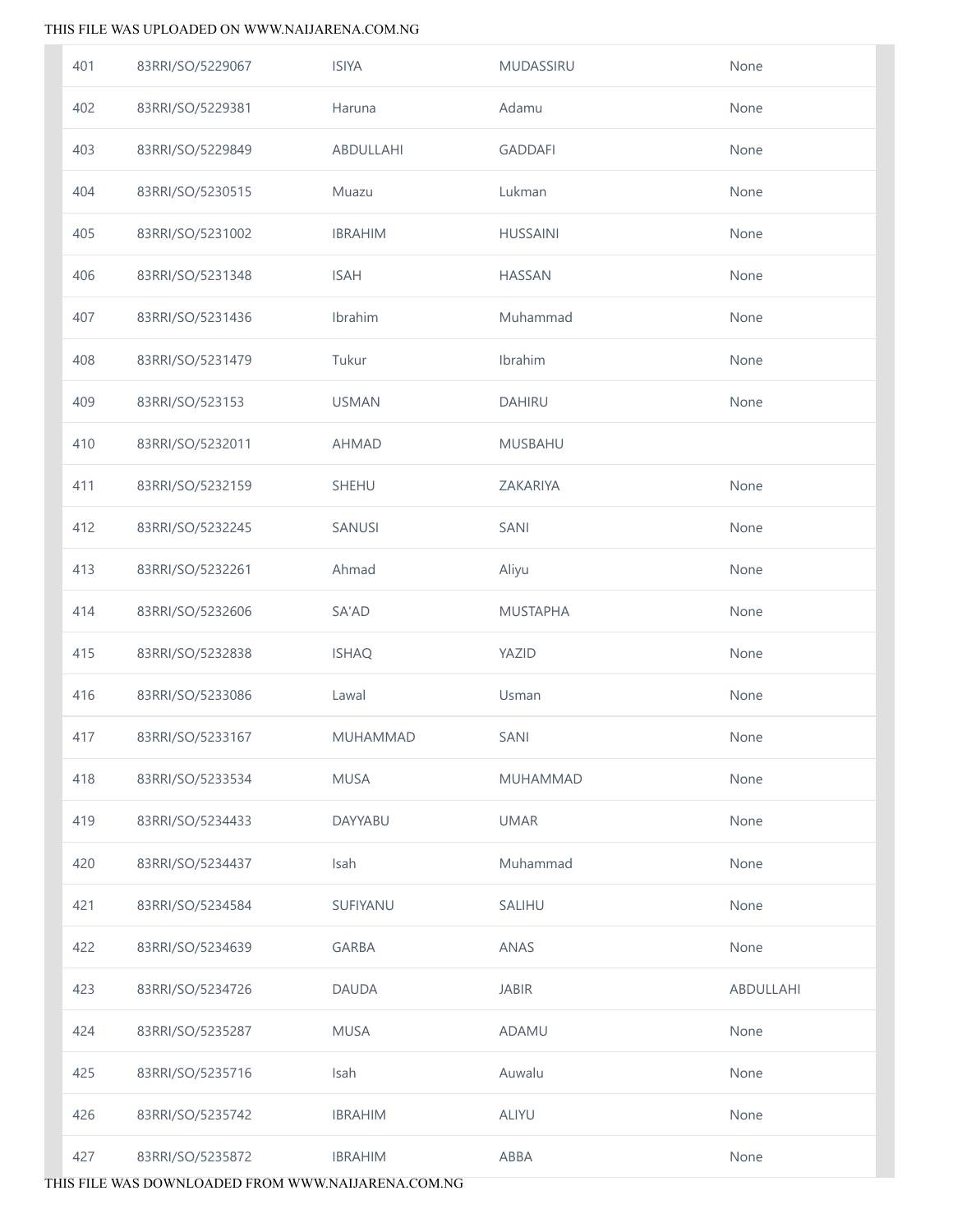| 428 | 83RRI/SO/5236821 | Umar            | Abdulrahim     | None        |
|-----|------------------|-----------------|----------------|-------------|
| 429 | 83RRI/SO/5237280 | BABANGIDA       | <b>JOHN</b>    | None        |
| 430 | 83RRI/SO/5238003 | umar            | shafi'u        | None        |
| 431 | 83RRI/SO/5238637 | Hussaini        | Yahaya         | None        |
| 432 | 83RRI/SO/5242384 | ALIYU           | <b>IBRAHIM</b> | None        |
| 433 | 83RRI/SO/5242513 | Abubakar        | Abdulmalik     | None        |
| 434 | 83RRI/SO/5242969 | SANI            | AUWAL          | None        |
| 435 | 83RRI/SO/5243182 | <b>MUHAMMAD</b> | <b>ILIYASU</b> | None        |
| 436 | 83RRI/SO/5243291 | Bello           | Usama          | None        |
| 437 | 83RRI/SO/5243678 | <b>MUHAMMAD</b> | YANUSA         | None        |
| 438 | 83RRI/SO/5243895 | Nasir           | Yazid          | Imam        |
| 439 | 83RRI/SO/5244257 | ALHASSAN        | YAHUZA         | None        |
| 440 | 83RRI/SO/5244284 | <b>YUSUF</b>    | AMINU          | None        |
| 441 | 83RRI/SO/5244312 | <b>TANKO</b>    | <b>BASHAR</b>  | None        |
| 442 | 83RRI/SO/5244489 | ABDULRAHAMAN    | ABDULRAHID     | None        |
| 443 | 83RRI/SO/5244681 | Umar            | Abubakar       | None        |
| 444 | 83RRI/SO/5244691 | Halilu          | Imrana         | None        |
| 445 | 83RRI/SO/5244763 | <b>BASHIRU</b>  | <b>UMAR</b>    | None        |
| 446 | 83RRI/SO/5244983 | <b>IBRAHIM</b>  | YUNUSA         | None        |
| 447 | 83RRI/SO/524512  | Bako            | Abdulrahman    | None        |
| 448 | 83RRI/SO/5245220 | Abubakar        | Mustapha       | None        |
| 449 | 83RRI/SO/5245229 | AMINU           | NASIRU         | None        |
| 450 | 83RRI/SO/5245512 | SANUSI          | ABUBAKAR       | None        |
| 451 | 83RRI/SO/5245837 | YAHAYA          | <b>ISAH</b>    | <b>ISAH</b> |
| 452 | 83RRI/SO/5245907 | Abubakar        | Abubakar       | None        |
| 453 | 83RRI/SO/5246288 | Sabo            | Mubarak        | None        |
| 454 | 83RRI/SO/5246319 | ALIYU           | <b>BELLO</b>   | None        |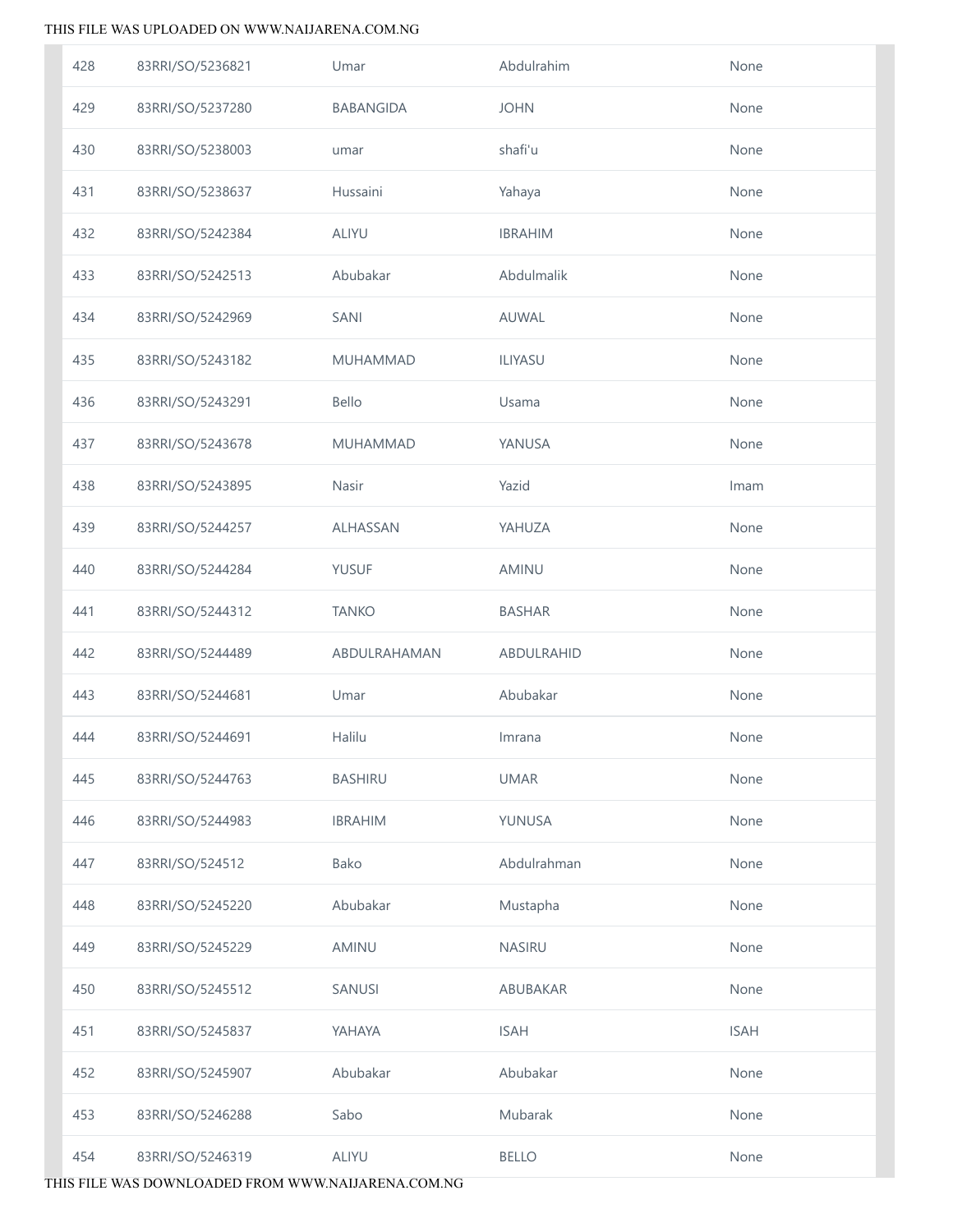| 455 | 83RRI/SO/5246457 | MUHAMMAD        | <b>UMAR</b>     | None            |
|-----|------------------|-----------------|-----------------|-----------------|
| 456 | 83RRI/SO/5247132 | <b>NASIR</b>    | TASIU           | SAID            |
| 457 | 83RRI/SO/5247167 | Muhammad        | Muhammad        | Abdullahi       |
| 458 | 83RRI/SO/5247303 | <b>UMAR</b>     | YAKUBU          | None            |
| 459 | 83RRI/SO/5247329 | Abdullahi       | Muhammad        | Bako            |
| 460 | 83RRI/SO/5247384 | Dauda           | Salim           | None            |
| 461 | 83RRI/SO/5247458 | <b>MOHAMMED</b> | <b>MUSA</b>     | None            |
| 462 | 83RRI/SO/5247664 | Haruna          | Abubakar        | None            |
| 463 | 83RRI/SO/5248001 | Salis           | Sani            | Muhammad        |
| 464 | 83RRI/SO/5248083 | <b>YUSUF</b>    | AUWAL           | <b>MUSTAPHA</b> |
| 465 | 83RRI/SO/5248194 | <b>ISMAIL</b>   | <b>MUSA</b>     | None            |
| 466 | 83RRI/SO/5248380 | Saidu           | Abubakar        | None            |
| 467 | 83RRI/SO/5248653 | ALHASSAN        | DALHATU         | None            |
| 468 | 83RRI/SO/5248683 | <b>IBRAHIM</b>  | SHUAIBU         | None            |
| 469 | 83RRI/SO/5248982 | Akilu           | Sufiyanu        | None            |
| 470 | 83RRI/SO/5249437 | ABUBAKAR        | <b>JUNAIDU</b>  | <b>KASARAWA</b> |
| 471 | 83RRI/SO/5249602 | <b>JIBRIL</b>   | <b>USAMA</b>    | None            |
| 472 | 83RRI/SO/5249785 | <b>USMAN</b>    | <b>JAMILU</b>   | <b>GORONYO</b>  |
| 473 | 83RRI/SO/5249819 | AMINU           | <b>HAMISU</b>   | None            |
| 474 | 83RRI/SO/5249982 | ALIYU           | <b>AHMAD</b>    | None            |
| 475 | 83RRI/SO/5250137 | <b>BELLO</b>    | RILWANU         | None            |
| 476 | 83RRI/SO/5250176 | Abdulkarim      | Usman           | None            |
| 477 | 83RRI/SO/5250484 | ABUBAKAR        | ABDULLAHI       | None            |
| 478 | 83RRI/SO/5250736 | <b>AHMAD</b>    | <b>MUHAMMAD</b> | None            |
| 479 | 83RRI/SO/5252707 | <b>SHEHU</b>    | SUFIYANU        | None            |
| 480 | 83RRI/SO/5252803 | Aliyu           | Shafiu          | None            |
| 481 | 83RRI/SO/5252871 | <b>MUHAMMAD</b> | <b>IBRAHIM</b>  | Y               |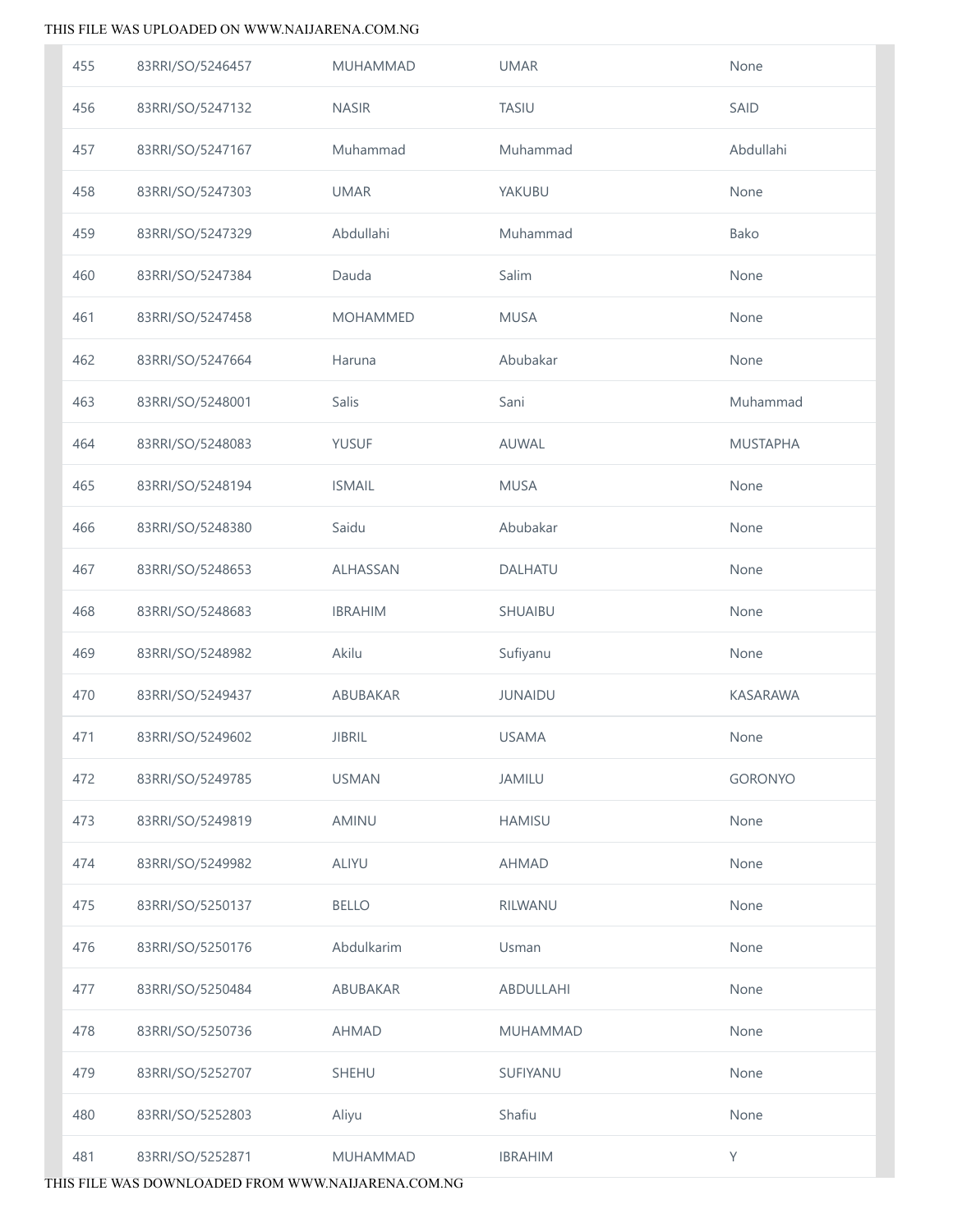| 482 | 83RRI/SO/525295  | Kabiru          | Sadiq            | Muhammad |
|-----|------------------|-----------------|------------------|----------|
| 483 | 83RRI/SO/5253202 | SHEHU           | ABUBAKAR         | None     |
| 484 | 83RRI/SO/5253420 | <b>UMAR</b>     | SALMANU          | None     |
| 485 | 83RRI/SO/5253887 | YAKUBU          | SULEIMAN         | None     |
| 486 | 83RRI/SO/5254105 | ABDULLAHI       | AMINU            | None     |
| 487 | 83RRI/SO/5254427 | Idris           | Abdullahi        | None     |
| 488 | 83RRI/SO/5254447 | ADAMU           | <b>IBRAHIM</b>   | None     |
| 489 | 83RRI/SO/5254820 | Abubakar        | Abdullahi        | None     |
| 490 | 83RRI/SO/5256408 | MUHAMMAD        | <b>BASHAR</b>    | None     |
| 491 | 83RRI/SO/5256446 | ABUBAKAR        | <b>SANI</b>      | None     |
| 492 | 83RRI/SO/5256641 | Muhammad        | Jabir            | None     |
| 493 | 83RRI/SO/5258531 | ADAMU           | ABDULAZIZ        | None     |
| 494 | 83RRI/SO/5258544 | AMINU           | <b>MUSTAPHA</b>  | None     |
| 495 | 83RRI/SO/5258748 | <b>IDRIS</b>    | ABDULRAHMAN      | None     |
| 496 | 83RRI/SO/5259257 | Lawal           | Adam             | None     |
| 497 | 83RRI/SO/5259354 | SANUSI          | <b>USMAN</b>     | None     |
| 498 | 83RRI/SO/5260019 | ABUBAKAR        | <b>MANSUR</b>    | None     |
| 499 | 83RRI/SO/5260357 | Umar            | Bashar           | None     |
| 500 | 83RRI/SO/5261427 | <b>MUHAMMAD</b> | ABUBAKAR         | SAIDAH   |
| 501 | 83RRI/SO/5261447 | SALIHU          | <b>BABANGIDA</b> | None     |
| 502 | 83RRI/SO/5261496 | Suleiman        | Usman            | None     |
| 503 | 83RRI/SO/5263381 | Lawal           | Zayyan           | None     |
| 504 | 83RRI/SO/5263608 | ABDULLAHI       | <b>BILAL</b>     | None     |
| 505 | 83RRI/SO/5263651 | Nuhu            | Zakariyya        | None     |
| 506 | 83RRI/SO/5263715 | KABIRU          | SADIQ            | None     |
| 507 | 83RRI/SO/5263753 | SANUSI          | <b>BELLO</b>     | None     |
| 508 | 83RRI/SO/5263797 | NASIRU          | <b>IBRAHIM</b>   | None     |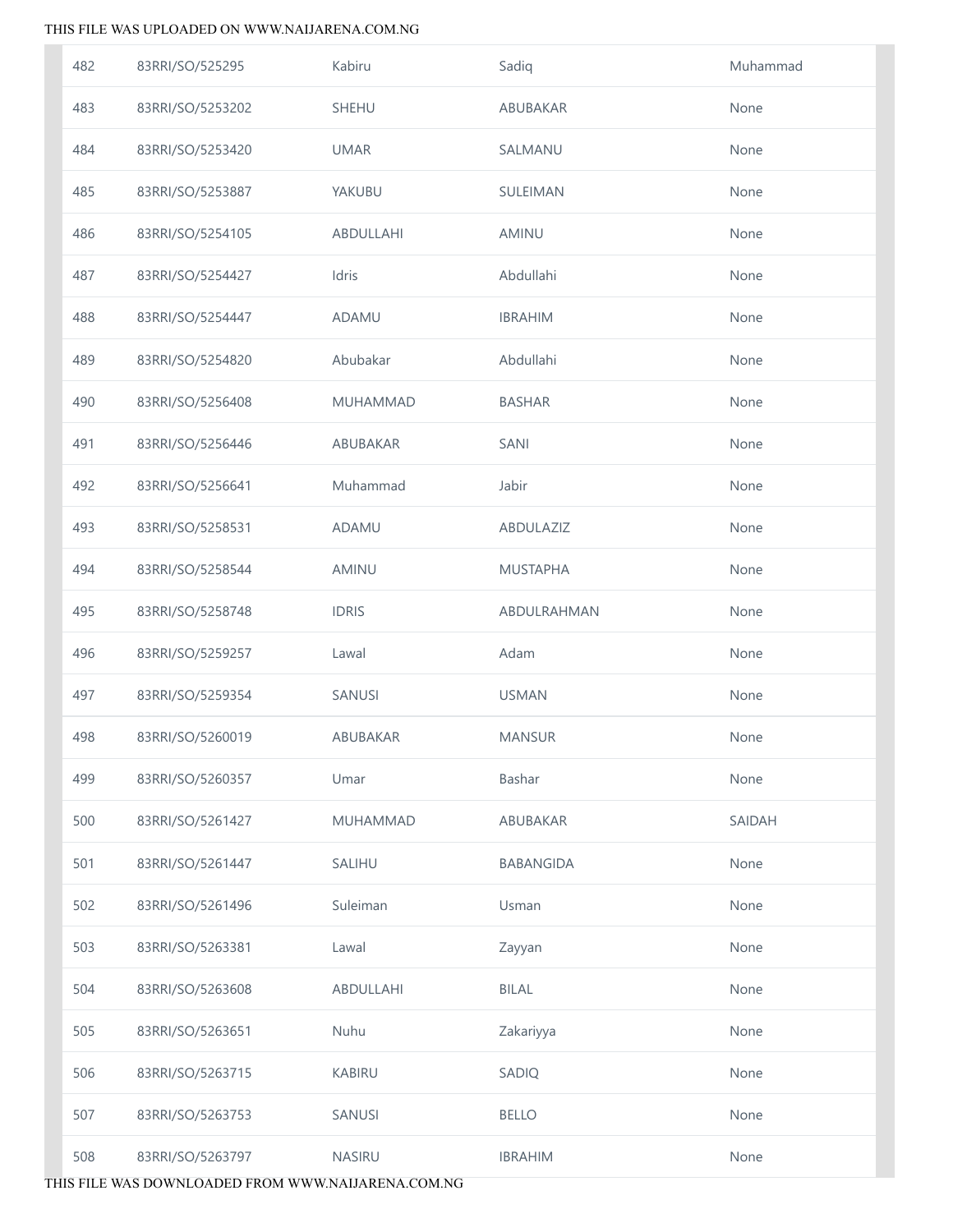| 509 | 83RRI/SO/5263969 | <b>HASHIMU</b> | <b>HAMZA</b>    | None          |
|-----|------------------|----------------|-----------------|---------------|
| 510 | 83RRI/SO/5264000 | Musa           | Mubarak         | Ahmad         |
| 511 | 83RRI/SO/5264369 | ABDULRASHEED   | YUNUSA          | None          |
| 512 | 83RRI/SO/5264607 | MUHAMMAD       | ABUBAKAR        | None          |
| 513 | 83RRI/SO/5264622 | ABUBAKAR       | ABDULHAMID      | None          |
| 514 | 83RRI/SO/5264867 | <b>KHALID</b>  | <b>IBRAHIM</b>  | None          |
| 515 | 83RRI/SO/5265089 | <b>UMAR</b>    | <b>AMINU</b>    | <b>KATUNE</b> |
| 516 | 83RRI/SO/5265643 | <b>ALIYU</b>   | <b>HUSSAINI</b> | None          |
| 517 | 83RRI/SO/5265750 | Umar           | Sufiyanu        | None          |
| 518 | 83RRI/SO/5266321 | Muhammad       | Dauda           | None          |
| 519 | 83RRI/SO/5267191 | Mohammad       | <b>MAGAJI</b>   | None          |
| 520 | 83RRI/SO/5267302 | AMINU          | ABDULRAHAMAN    | None          |
| 521 | 83RRI/SO/5267349 | Hashimu        | Usama           | None          |
| 522 | 83RRI/SO/5267715 | Mainasara      | Tukur           | None          |
| 523 | 83RRI/SO/5268466 | <b>USMAN</b>   | ABDULAZIZ       | None          |
| 524 | 83RRI/SO/5268756 | <b>DANYAYA</b> | AMINU           | None          |
| 525 | 83RRI/SO/5268828 | YUSUF          | <b>ISAH</b>     | None          |
| 526 | 83RRI/SO/5268865 | Shehu          | Rilwanu         |               |
| 527 | 83RRI/SO/5268936 | <b>MALAMI</b>  | <b>USMAN</b>    | None          |
| 528 | 83RRI/SO/5269587 | <b>MUSA</b>    | <b>RABILU</b>   | None          |
| 529 | 83RRI/SO/5269624 | LAWALI         | ABDULLAHI       |               |
| 530 | 83RRI/SO/5270649 | Garba          | Bello           | None          |
| 531 | 83RRI/SO/5270659 | ABUBAKAR       | <b>BELLO</b>    | None          |
| 532 | 83RRI/SO/5270684 | <b>IBRAHIM</b> | <b>ALIYU</b>    | None          |
| 533 | 83RRI/SO/5271626 | Ammani         | Aminu           | Alhaji        |
| 534 | 83RRI/SO/5271854 | ABUBAKAR       | <b>AHMAD</b>    | None          |
| 535 | 83RRI/SO/5272106 | ADAM           | <b>MUHAMMAD</b> |               |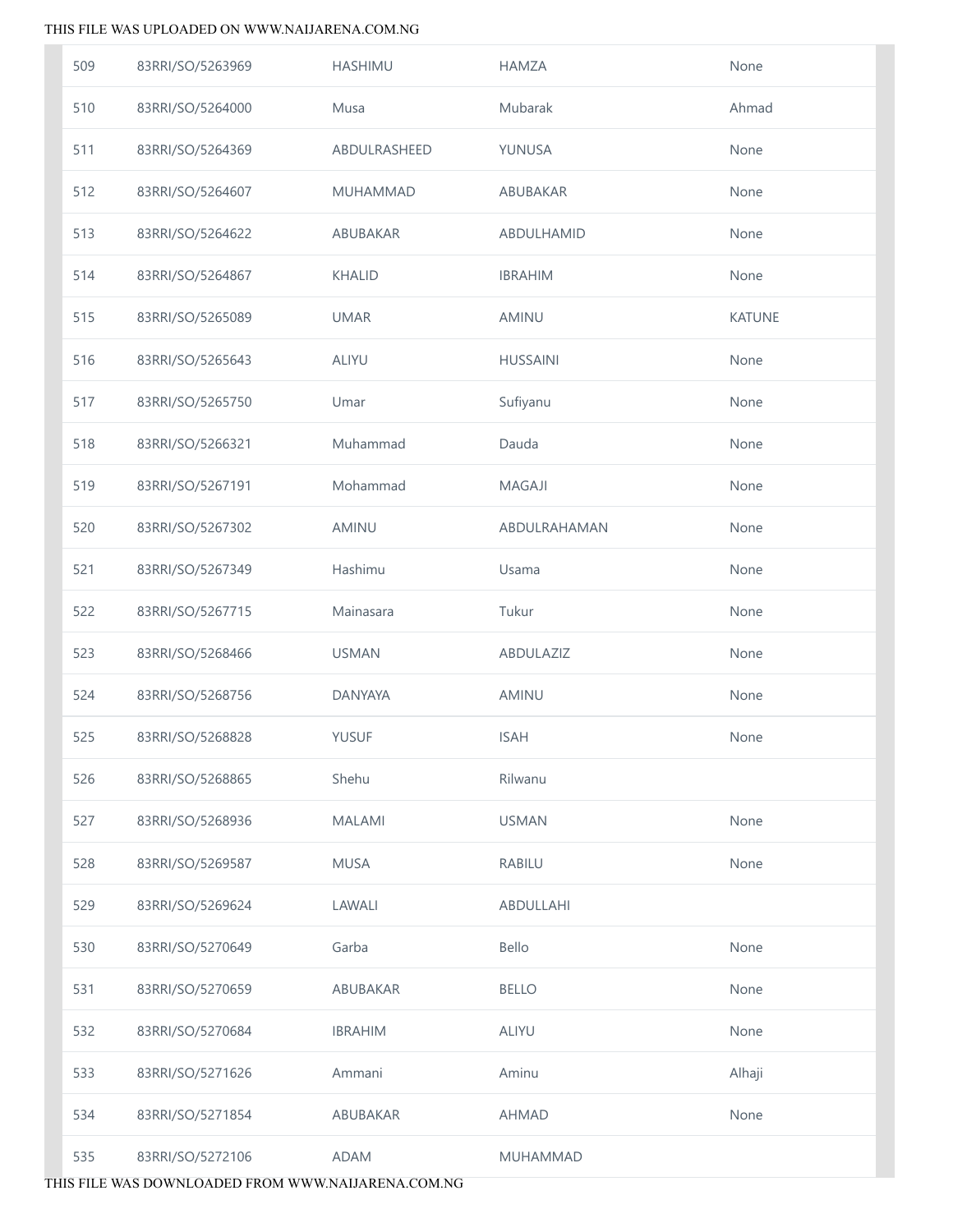| 536 | 83RRI/SO/5272337 | Aliyu           | Bello           | None           |
|-----|------------------|-----------------|-----------------|----------------|
| 537 | 83RRI/SO/5272438 | SALIHU          | ABDULLAHI       |                |
| 538 | 83RRI/SO/5272775 | ABUBAKAR        | ABDULLAHI       | None           |
| 539 | 83RRI/SO/5272880 | <b>USMAN</b>    | <b>MUSTAPHA</b> | None           |
| 540 | 83RRI/SO/5272891 | Muhammad        | <b>Basiru</b>   | None           |
| 541 | 83RRI/SO/5272900 | ABDULLAHI       | <b>BASHAR</b>   | SANYINNA       |
| 542 | 83RRI/SO/5273736 | <b>IBRAHIM</b>  | ABDULRASHID     | None           |
| 543 | 83RRI/SO/5273803 | <b>HASSAN</b>   | SAMAILA         | None           |
| 544 | 83RRI/SO/5274676 | Abubakar        | Lawali          | None           |
| 545 | 83RRI/SO/5274715 | Muhamma         | Aminu           | None           |
| 546 | 83RRI/SO/5275228 | Muhammad        | Aminu           | None           |
| 547 | 83RRI/SO/5275354 | <b>MUHAMMAD</b> | AL-AMIN         | None           |
| 548 | 83RRI/SO/5275802 | saidu           | abdulhamid      | None           |
| 549 | 83RRI/SO/5275911 | <b>UMAR</b>     | SAMAILA         | None           |
| 550 | 83RRI/SO/5276195 | YAHAYA          | ABUBAKAR        | None           |
| 551 | 83RRI/SO/5276270 | Kabir           | Ukasha          | None           |
| 552 | 83RRI/SO/5276460 | <b>ISHAQ</b>    | SALUHU          | SANI           |
| 553 | 83RRI/SO/5276584 | <b>MUHAMMAD</b> | <b>IBRAHIM</b>  | <b>DAYYABU</b> |
| 554 | 83RRI/SO/5276615 | ABDULMALIK      | <b>NASIR</b>    | None           |
| 555 | 83RRI/SO/5276787 | <b>UMAR</b>     | <b>IDRIS</b>    | None           |
| 556 | 83RRI/SO/5276802 | <b>MUSA</b>     | <b>USMAN</b>    | None           |
| 557 | 83RRI/SO/5276935 | <b>GARBA</b>    | SAMAILA         | None           |
| 558 | 83RRI/SO/5277025 | Bello           | Shafiu          | None           |
| 559 | 83RRI/SO/5277271 | <b>ISAH</b>     | <b>BASHAR</b>   | None           |
| 560 | 83RRI/SO/5277386 | Abubakar        | Nura            | Sani           |
| 561 | 83RRI/SO/5277689 | <b>ISAH</b>     | MUDASSIRU       | None           |
| 562 | 83RRI/SO/5277997 | <b>MUSA</b>     | AHMAD           | None           |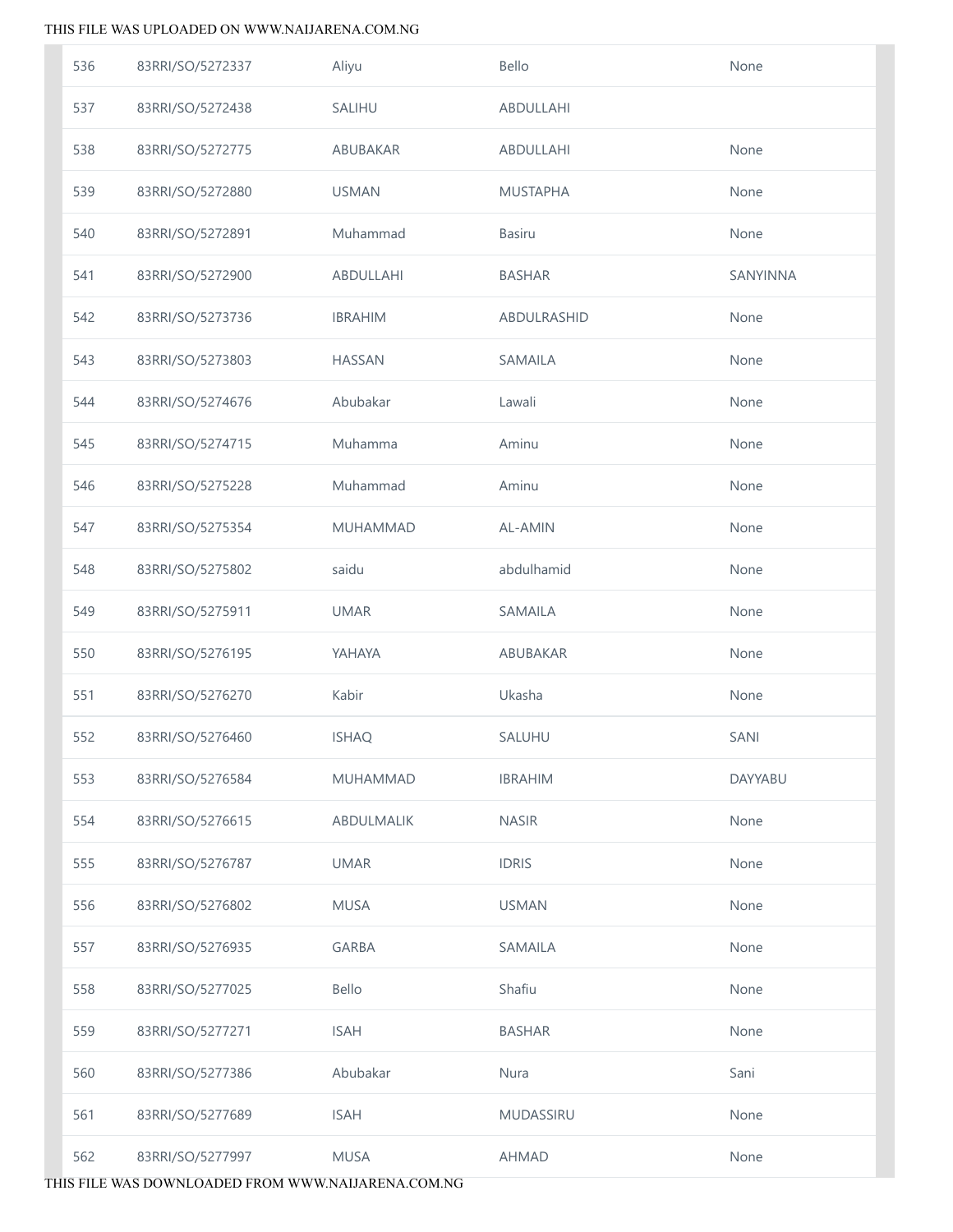| 563 | 83RRI/SO/5278039 | YUSHAU          | <b>UMAR</b>     | None         |
|-----|------------------|-----------------|-----------------|--------------|
| 564 | 83RRI/SO/5278154 | <b>HARUNA</b>   | SHAFIU          | None         |
| 565 | 83RRI/SO/5278249 | <b>HARUNA</b>   | <b>SHAFIU</b>   | None         |
| 566 | 83RRI/SO/5278289 | Shehu           | Hassan          | None         |
| 567 | 83RRI/SO/5278362 | MUHAMMAD        | <b>BELLO</b>    | <b>DIKKO</b> |
| 568 | 83RRI/SO/5278657 | Suleiman        | Abdulrahman     | Suleiman     |
| 569 | 83RRI/SO/5279247 | <b>GARBA</b>    | ADAMU           | None         |
| 570 | 83RRI/SO/5279709 | SHA'AIBU        | <b>IBRAHIM</b>  | None         |
| 571 | 83RRI/SO/5280061 | MUHAMMAD        | <b>IBRAHIM</b>  | None         |
| 572 | 83RRI/SO/5280240 | <b>TUKUR</b>    | <b>MUBARAK</b>  | None         |
| 573 | 83RRI/SO/5280395 | ABUBAKAR        | <b>MURTALA</b>  | None         |
| 574 | 83RRI/SO/5280464 | SULEMAN         | <b>GADDAFI</b>  | <b>BAWA</b>  |
| 575 | 83RRI/SO/5280824 | <b>BELLO</b>    | <b>USAMATU</b>  | None         |
| 576 | 83RRI/SO/5281533 | Saeed           | Mansur          | Umar         |
| 577 | 83RRI/SO/5281594 | Faruku          | Mudassiru       | Durbawa      |
| 578 | 83RRI/SO/5283541 | Umar            | Ibrahim         | None         |
| 579 | 83RRI/SO/5283663 | <b>USMAN</b>    | <b>ATTAHIRU</b> | None         |
| 580 | 83RRI/SO/5284058 | <b>HUSSAINI</b> | <b>JAAFAR</b>   | None         |
| 581 | 83RRI/SO/5284134 | SHEHU           | <b>BASHIR</b>   | None         |
| 582 | 83RRI/SO/5284525 | Usman           | Abubakar        | None         |
| 583 | 83RRI/SO/5285102 | <b>DAUDA</b>    | <b>IBRAHIM</b>  | None         |
| 584 | 83RRI/SO/5285336 | <b>IBRAHIM</b>  | ZAYYANU         | None         |
| 585 | 83RRI/SO/5285881 | umar            | bashir          | None         |
| 586 | 83RRI/SO/528647  | Bello           | Nazifi          | A            |
| 587 | 83RRI/SO/5286497 | Umar            | Mansur          | None         |
| 588 | 83RRI/SO/5286645 | Umar            | Abdulkarim      | None         |
| 589 | 83RRI/SO/5286887 | MUHAMMAD        | <b>IBRAHIM</b>  | None         |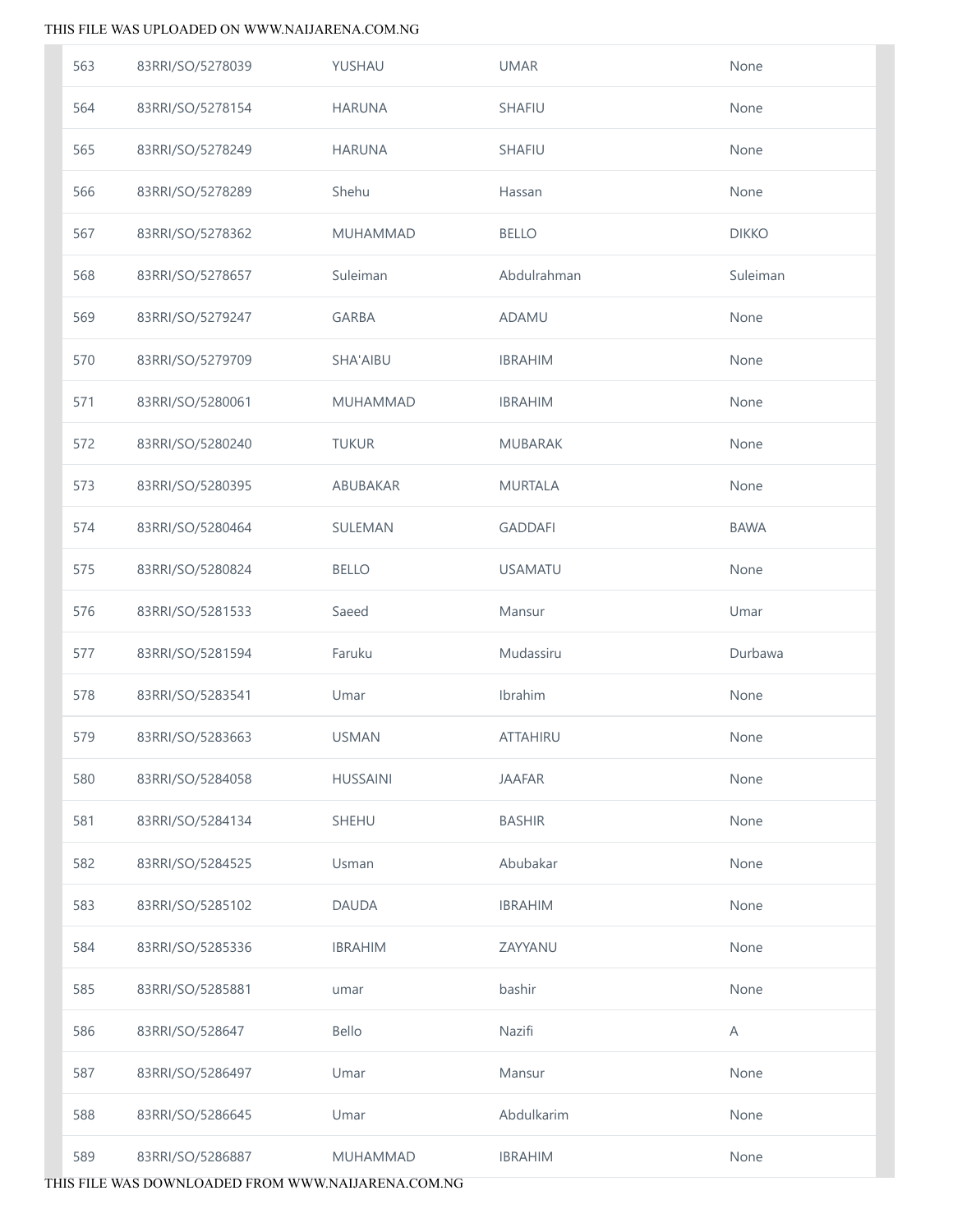| 590 | 83RRI/SO/5286959 | <b>TASIU</b>    | AMINU             | None           |
|-----|------------------|-----------------|-------------------|----------------|
| 591 | 83RRI/SO/5287150 | <b>IBRAHIM</b>  | <b>NURA</b>       | None           |
| 592 | 83RRI/SO/5287474 | Muhammed        | Musa              | None           |
| 593 | 83RRI/SO/5287768 | Jibrin          | Ishaku            | None           |
| 594 | 83RRI/SO/5288057 | <b>BELLO</b>    | <b>KABIRU</b>     | None           |
| 595 | 83RRI/SO/528823  | Salihu          | Shafii            | None           |
| 596 | 83RRI/SO/528831  | <b>YUSUF</b>    | ABBAS             | None           |
| 597 | 83RRI/SO/5288414 | <b>FRIDAY</b>   | <b>MARVELLOUS</b> | <b>ONYECHE</b> |
| 598 | 83RRI/SO/5288601 | Ibrahim         | Hairullahi        | None           |
| 599 | 83RRI/SO/5288680 | Ahmad           | Isah              | None           |
| 600 | 83RRI/SO/5289160 | Abubakar        | Abbas             | Dikko          |
| 601 | 83RRI/SO/5290114 | Umar            | Junaidu           | None           |
| 602 | 83RRI/SO/5290358 | SANI            | SHAFIU            | None           |
| 603 | 83RRI/SO/5290668 | <b>UMAR</b>     | <b>USMAN</b>      | None           |
| 604 | 83RRI/SO/5290819 | SHEHU           | <b>MUHAMMED</b>   | None           |
| 605 | 83RRI/SO/529173  | ABUBAKAR        | SHUAIBU           | None           |
| 606 | 83RRI/SO/5291869 | Salihu          | Sadiq             | None           |
| 607 | 83RRI/SO/529208  | <b>MUHAMMAD</b> | SULEIMAN          | None           |
| 608 | 83RRI/SO/5292168 | ABUBAKAR        | <b>IBRAHIM</b>    | None           |
| 609 | 83RRI/SO/529262  | YAHAYA          | SANI              | None           |
| 610 | 83RRI/SO/5292830 | Muhammad        | Ibrahim           | A              |
| 611 | 83RRI/SO/5292878 | <b>SHEHU</b>    | <b>UMAR</b>       | <b>GAMBO</b>   |
| 612 | 83RRI/SO/5293071 | Abubakar        | Nafiu             | None           |
| 613 | 83RRI/SO/5293359 | <b>IDRIS</b>    | <b>UMAR</b>       | None           |
| 614 | 83RRI/SO/5294414 | Mode            | Uzaifa            | None           |
| 615 | 83RRI/SO/5294958 | <b>MUSA</b>     | <b>JIBRIN</b>     | <b>HASSAN</b>  |
| 616 | 83RRI/SO/5295148 | Salisu          | Nazifi            | None           |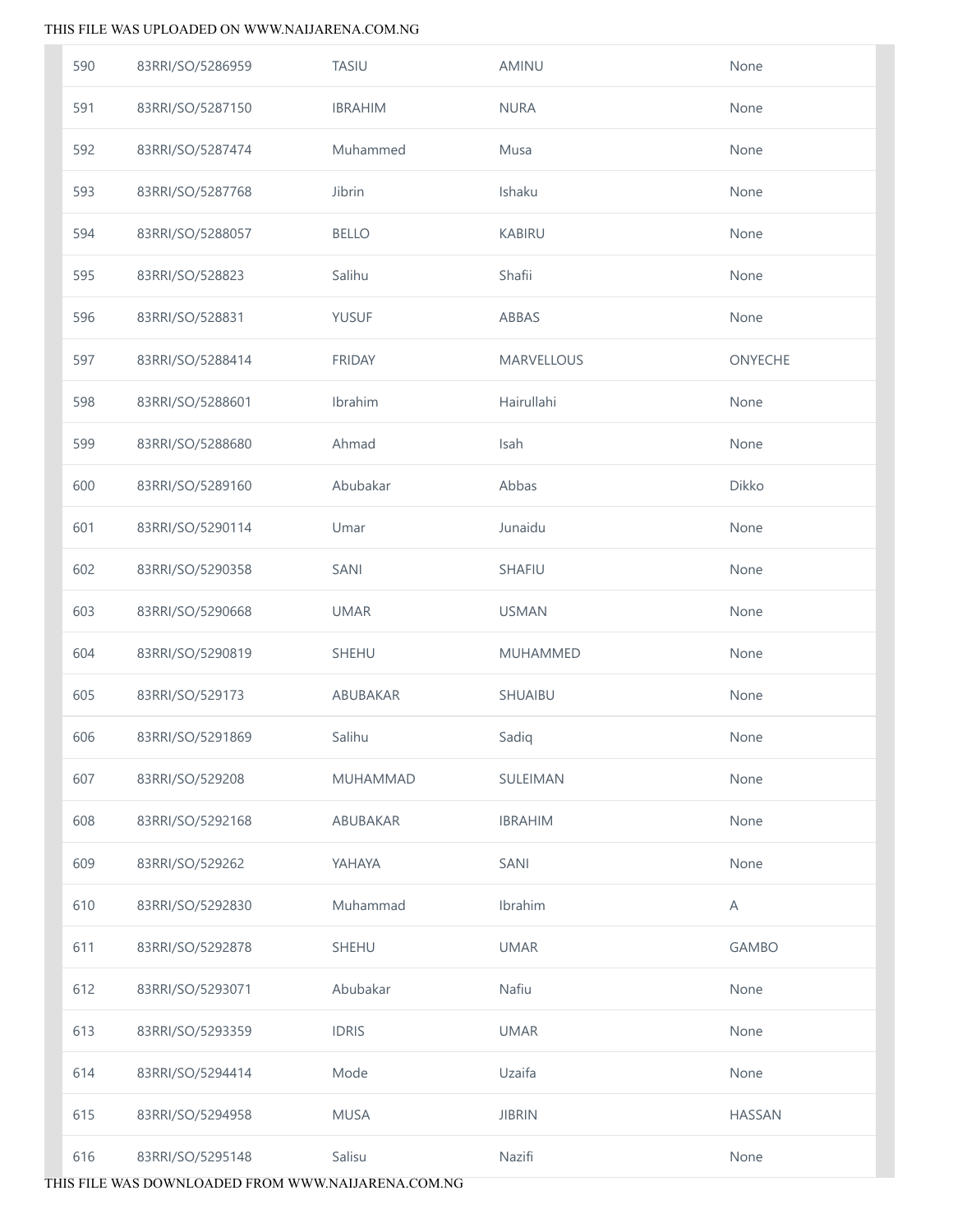| 617 | 83RRI/SO/5295458 | Muhammad        | Shuaibu         | None |
|-----|------------------|-----------------|-----------------|------|
| 618 | 83RRI/SO/5295510 | Yakubu          | Bala            | None |
| 619 | 83RRI/SO/5295549 | ALIYU           | ABDULLAHI       | None |
| 620 | 83RRI/SO/5295800 | <b>HASSAN</b>   | <b>MALIKI</b>   | None |
| 621 | 83RRI/SO/5296430 | Usman           | Ashiru          | None |
| 622 | 83RRI/SO/5296555 | ABDULLAHI       | ABUBAKAR        | None |
| 623 | 83RRI/SO/5296611 | Abubakar        | Sulaiman        | None |
| 624 | 83RRI/SO/5296968 | <b>AHMAD</b>    | ABDULKAREEM     | None |
| 625 | 83RRI/SO/5297299 | MUHAMMAD        | <b>MUHAMMAD</b> | None |
| 626 | 83RRI/SO/5298296 | ABUBAKAR        | <b>MAGAJI</b>   | None |
| 627 | 83RRI/SO/5298533 | Sani            | Abdullahi       | None |
| 628 | 83RRI/SO/5298639 | ABDULSALAM      | SALISU          | None |
| 629 | 83RRI/SO/5299326 | SAIDU           | <b>UMAR</b>     | None |
| 630 | 83RRI/SO/5299391 | <b>BELLO</b>    | ABDULRAHMAN     | None |
| 631 | 83RRI/SO/5299516 | Musa            | Shafiu          | None |
| 632 | 83RRI/SO/5299599 | Sani            | Hafiz           | None |
| 633 | 83RRI/SO/5299808 | Muhammad        | Isiyaku         | None |
| 634 | 83RRI/SO/5299884 | Bello           | Muhammad        | None |
| 635 | 83RRI/SO/529994  | Ibrahim         | Abubakar        | None |
| 636 | 83RRI/SO/5301317 | <b>MUHAMMAD</b> | YAKUBU          | None |
| 637 | 83RRI/SO/5301602 | Bello           | Habibu          | None |
| 638 | 83RRI/SO/5301729 | Aminu           | Usman           | None |
| 639 | 83RRI/SO/5301778 | Sani            | Tasiu           | None |
| 640 | 83RRI/SO/5301802 | Bala            | Yusuf           | None |
| 641 | 83RRI/SO/5301944 | YAKUBU          | SAFIYANU        | None |
| 642 | 83RRI/SO/5301962 | Samaila         | Abbakar         | None |
| 643 | 83RRI/SO/5302254 | Sambo           | Anas            | None |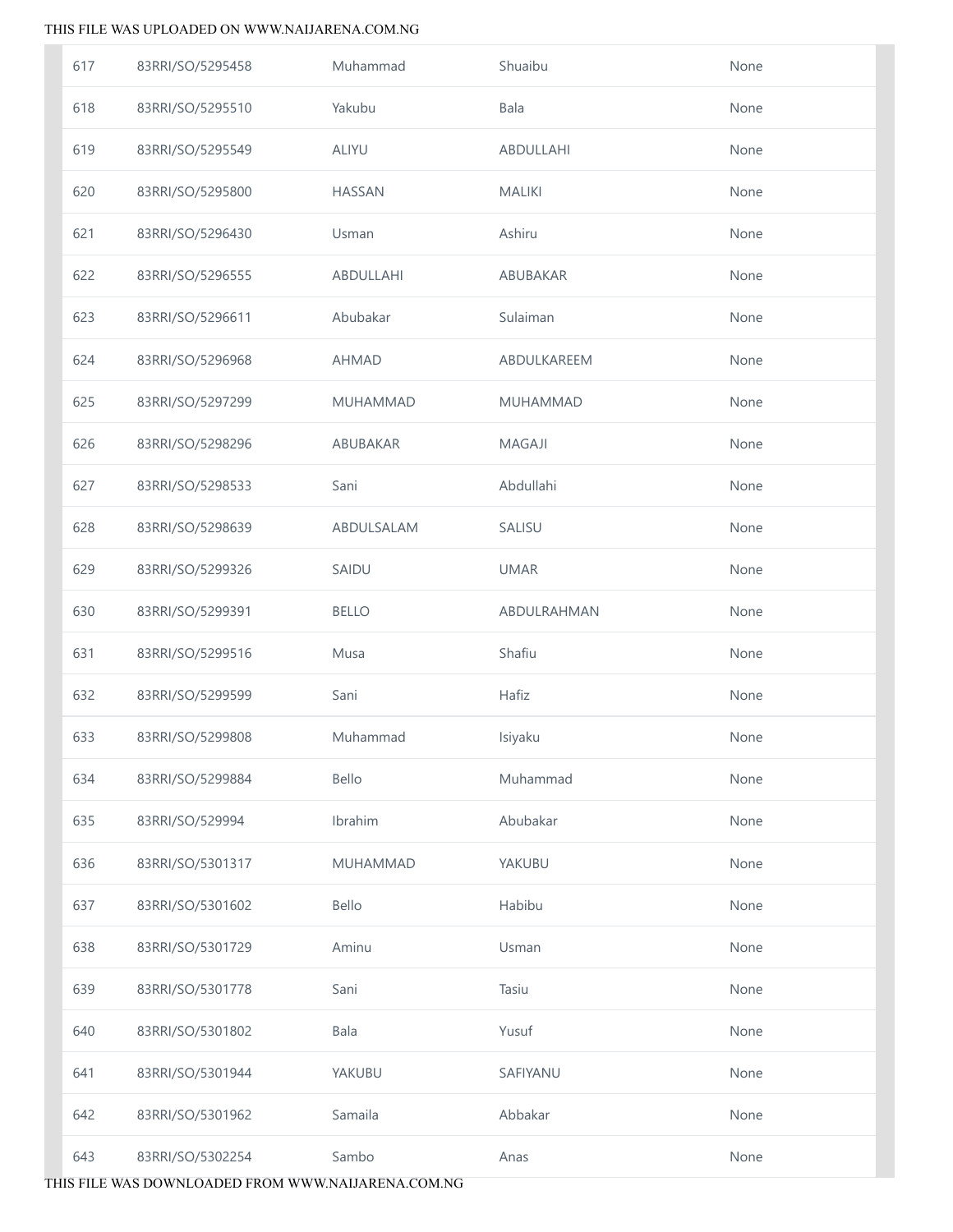| 644 | 83RRI/SO/5302263 | SULEIMAN        | ABDULLAHI      | None                                                                                                       |
|-----|------------------|-----------------|----------------|------------------------------------------------------------------------------------------------------------|
| 645 | 83RRI/SO/5302454 | Suleiman        | Aliyu          | None                                                                                                       |
| 646 | 83RRI/SO/5302479 | Abdullahi       | Adamu          | Α                                                                                                          |
| 647 | 83RRI/SO/5302684 | Aliyu           | Mustapha       | None                                                                                                       |
| 648 | 83RRI/SO/5302728 | Suleiman        | Aliyu          | None                                                                                                       |
| 649 | 83RRI/SO/5302740 | Muhammad        | Usama          | None                                                                                                       |
| 650 | 83RRI/SO/5303091 | ABDULLAHI       | BILYAMINU      | None                                                                                                       |
| 651 | 83RRI/SO/5303110 | Ahmed           | Zaiyanu        | Β                                                                                                          |
| 652 | 83RRI/SO/5303487 | <b>KABIRU</b>   | ABDULLAHI      | None                                                                                                       |
| 653 | 83RRI/SO/5304193 | Sanda           | Hassan         | None                                                                                                       |
| 654 | 83RRI/SO/530450  | <b>UMAR</b>     | <b>UMAR</b>    | A                                                                                                          |
| 655 | 83RRI/SO/5304789 | <b>GAMBO</b>    | <b>YUSUF</b>   | None                                                                                                       |
| 656 | 83RRI/SO/5305906 | ABUBAKAR        | ABDULLAHI      | <b>BELLO</b>                                                                                               |
| 657 | 83RRI/SO/5305974 | Musa            | Shafiu         | None                                                                                                       |
| 658 | 83RRI/SO/5305993 | ALIYU           | NASIRU         | None                                                                                                       |
| 659 | 83RRI/SO/5306065 | Dahiru          | Hamidu         | None                                                                                                       |
| 660 | 83RRI/SO/5306198 | <b>MUSTAPHA</b> | <b>MUSA</b>    | None                                                                                                       |
| 661 | 83RRI/SO/5306528 | Tanko           | Aminu          | None                                                                                                       |
| 662 | 83RRI/SO/5306757 | <b>IBRAHIM</b>  | LAWALI         | None                                                                                                       |
| 663 | 83RRI/SO/5306855 | <b>SHEHU</b>    | <b>IBRAHIM</b> | $\mathsf{M}% _{T}=\mathsf{M}_{T}\!\left( a,b\right) ,\ \mathsf{M}_{T}=\mathsf{M}_{T}\!\left( a,b\right) ,$ |
| 664 | 83RRI/SO/5307015 | Sanusi          | Sharhabilu     | None                                                                                                       |
| 665 | 83RRI/SO/5307508 | <b>KABIRU</b>   | <b>FAHAD</b>   | None                                                                                                       |
| 666 | 83RRI/SO/5307726 | Abubakar        | Musa           | None                                                                                                       |
| 667 | 83RRI/SO/5308157 | Hudu            | Muhammad       | None                                                                                                       |
| 668 | 83RRI/SO/5308216 | Abdullahi       | Zayyanu        | None                                                                                                       |
| 669 | 83RRI/SO/5308668 | YAKUBU          | <b>JABIRU</b>  | None                                                                                                       |
| 670 | 83RRI/SO/5308802 | MAGAJI          | <b>NAFIU</b>   | None                                                                                                       |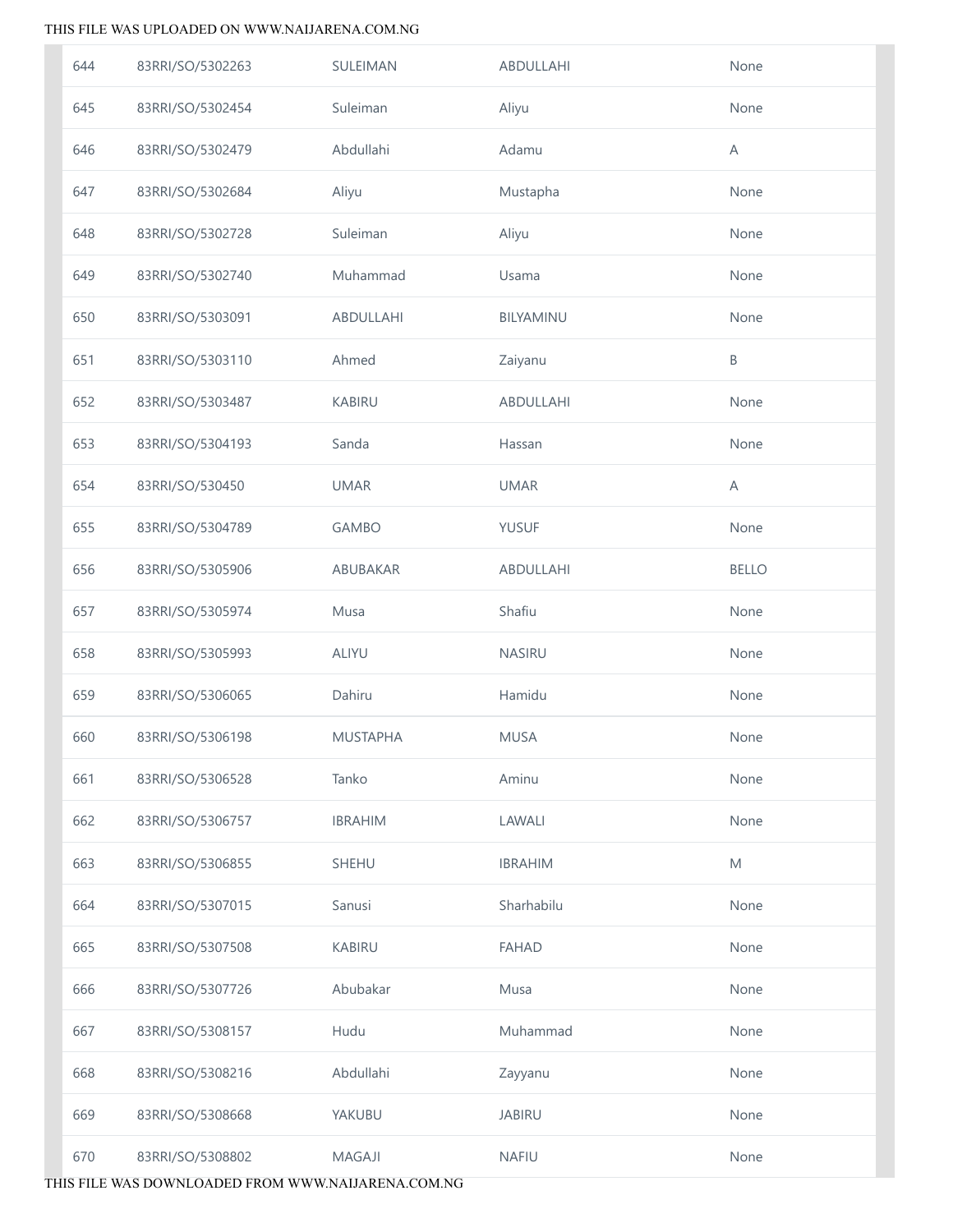| 671 | 83RRI/SO/5309818 | <b>RABIU</b>    | <b>SURAJO</b>      | None           |
|-----|------------------|-----------------|--------------------|----------------|
| 672 | 83RRI/SO/5309841 | <b>MUHAMMAD</b> | <b>ATIKU</b>       | None           |
| 673 | 83RRI/SO/530988  | <b>BELLO</b>    | ABBAS              | None           |
| 674 | 83RRI/SO/5309962 | <b>NURA</b>     | <b>MUSA</b>        | None           |
| 675 | 83RRI/SO/5310021 | Umar            | Yusuf              | Mota           |
| 676 | 83RRI/SO/5310042 | <b>MUSA</b>     | SANI               | <b>HASSAN</b>  |
| 677 | 83RRI/SO/5310507 | ABUBAKAR        | <b>MUHAMMAD</b>    | None           |
| 678 | 83RRI/SO/5310550 | LAWALI          | <b>MUBARAK</b>     | None           |
| 679 | 83RRI/SO/5311407 | Kabiru          | Abdurrashid        | None           |
| 680 | 83RRI/SO/531166  | Malami          | Ibrahim            | None           |
| 681 | 83RRI/SO/5312304 | Kabiru          | Abdulaziz          | None           |
| 682 | 83RRI/SO/5312714 | Abdullahi       | Buhari             | None           |
| 683 | 83RRI/SO/5312808 | SANI            | <b>USMAN</b>       | None           |
| 684 | 83RRI/SO/5312923 | Muhammad        | Zayyanu            | None           |
| 685 | 83RRI/SO/531295  | ZAKARIYYA       | <b>ALIYU</b>       | None           |
| 686 | 83RRI/SO/5313125 | Abbas           | Samaila            | None           |
| 687 | 83RRI/SO/531321  | <b>AHMAD</b>    | ABDULMAJID         | None           |
| 688 | 83RRI/SO/5314104 | <b>HASSAN</b>   | <b>FAHARUDDEEN</b> | None           |
| 689 | 83RRI/SO/5314232 | <b>IBRAHIM</b>  | ABUBAKAR           | None           |
| 690 | 83RRI/SO/5314287 | Aliyu           | Kabiru             | None           |
| 691 | 83RRI/SO/5314535 | <b>BABA</b>     | <b>HABILA</b>      | None           |
| 692 | 83RRI/SO/5314826 | <b>USMAN</b>    | <b>YUSUF</b>       | None           |
| 693 | 83RRI/SO/531499  | <b>IBRAHIM</b>  | <b>UMAR</b>        | None           |
| 694 | 83RRI/SO/5315064 | <b>AHMAD</b>    | SHAFIU             | None           |
| 695 | 83RRI/SO/5315115 | <b>MUKHTAR</b>  | YAHAYA             | None           |
| 696 | 83RRI/SO/5315351 | <b>GARBA</b>    | SAIFULLAHI         | None           |
| 697 | 83RRI/SO/5315511 | YUSUF           | ANAS               | <b>IBRAHIM</b> |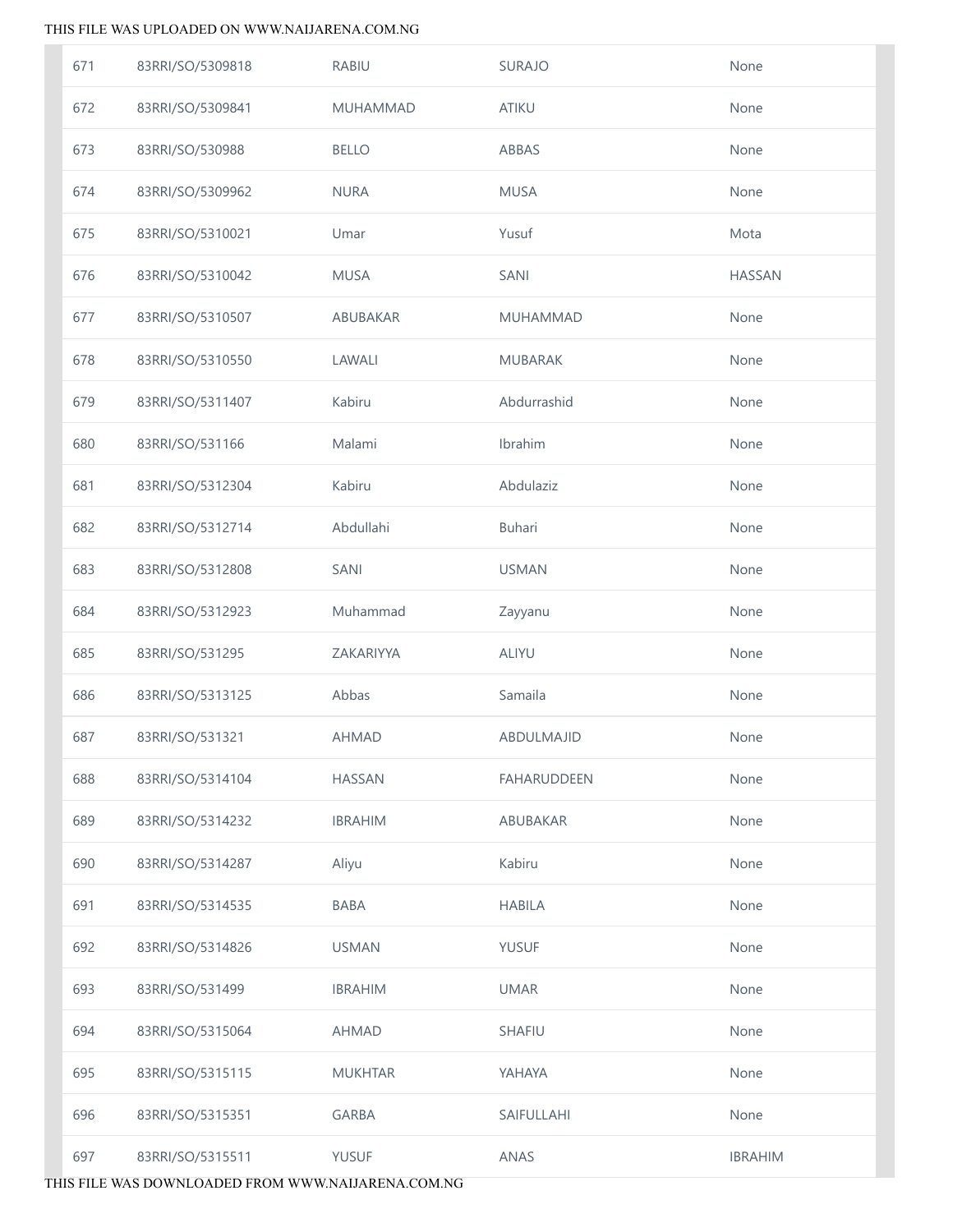| 698 | 83RRI/SO/5315549 | <b>DAUDA</b>    | <b>IBRAHIM</b>  | None        |
|-----|------------------|-----------------|-----------------|-------------|
| 699 | 83RRI/SO/5315618 | YAU             | <b>ISAH</b>     | None        |
| 700 | 83RRI/SO/5315829 | SHEHU           | <b>JAMILU</b>   | None        |
| 701 | 83RRI/SO/5316034 | Ahmad           | Usman           | Rabah       |
| 702 | 83RRI/SO/5316194 | SULEIMAN        | <b>NAFIU</b>    | None        |
| 703 | 83RRI/SO/5316442 | <b>IBRAHIM</b>  | <b>UMAR</b>     | None        |
| 704 | 83RRI/SO/5316499 | Aliyu           | Anas            | None        |
| 705 | 83RRI/SO/5316592 | <b>USMAN</b>    | <b>AMINU</b>    | <b>KUKA</b> |
| 706 | 83RRI/SO/5316674 | Musa            | Anas            | None        |
| 707 | 83RRI/SO/5316913 | <b>KABIR</b>    | <b>ALKASIM</b>  | SULEIMAN    |
| 708 | 83RRI/SO/5317202 | AMINU           | <b>ASHAFA</b>   | None        |
| 709 | 83RRI/SO/5317265 | Aliyu           | Tasiu           | None        |
| 710 | 83RRI/SO/5317971 | SALISU          | <b>FAHAD</b>    | None        |
| 711 | 83RRI/SO/5318408 | LAWAL           | <b>UMAR</b>     | None        |
| 712 | 83RRI/SO/5319092 | <b>BELLO</b>    | BILYAMINU       | None        |
| 713 | 83RRI/SO/5319350 | <b>UMAR</b>     | AMINU           | None        |
| 714 | 83RRI/SO/5319386 | NASIRU          | <b>UMAR</b>     | None        |
| 715 | 83RRI/SO/5319496 | Auwal           | Abubakar        | None        |
| 716 | 83RRI/SO/5319533 | Abubakar        | Abubakar        | None        |
| 717 | 83RRI/SO/5320044 | <b>MUHAMMAD</b> | <b>MUSTAPHA</b> | None        |
| 718 | 83RRI/SO/5321130 | AMINU           | MASAUDU         | None        |
| 719 | 83RRI/SO/5322176 | <b>ALIYU</b>    | ABDULLAHI       | None        |
| 720 | 83RRI/SO/5322270 | SADIQ           | ABUBAKAR        | ABUBAKAR    |
| 721 | 83RRI/SO/5322279 | <b>BALA</b>     | SHAMSU          | None        |
| 722 | 83RRI/SO/5322454 | Ahmed           | Mustapha        | None        |
| 723 | 83RRI/SO/5322766 | Hassan          | Abbas           | None        |
| 724 | 83RRI/SO/5323169 | Muhammad        | Shehu           | None        |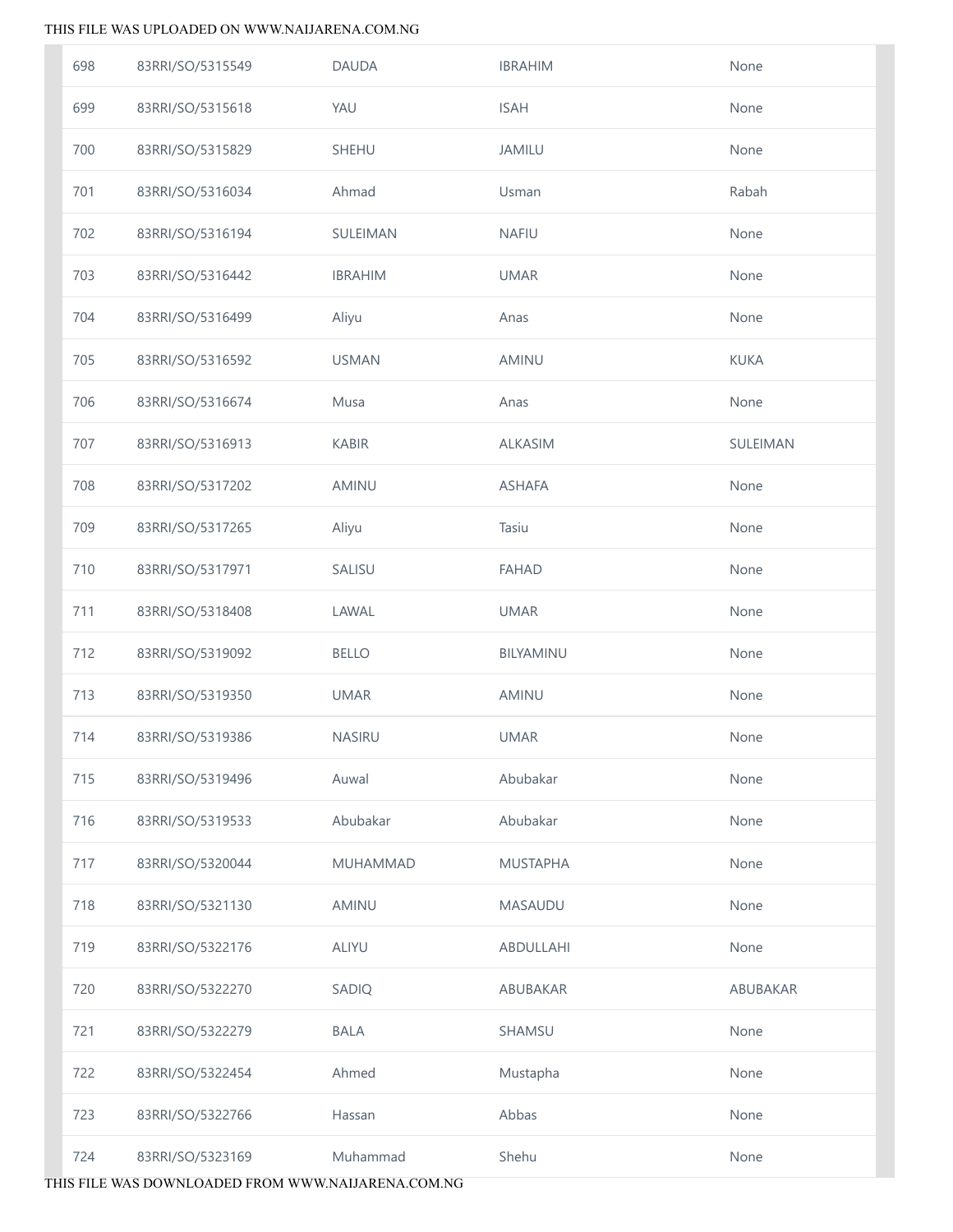| 725 | 83RRI/SO/5323419 | ABUBAKAR         | ADAMU         | None         |
|-----|------------------|------------------|---------------|--------------|
| 726 | 83RRI/SO/5324007 | <b>DANMARINA</b> | <b>BELLO</b>  | None         |
| 727 | 83RRI/SO/5324028 | ABUBAKAR         | ANAS          |              |
| 728 | 83RRI/SO/5324125 | SANI             | AUWAL         | None         |
| 729 | 83RRI/SO/5324382 | <b>MUSA</b>      | <b>NURA</b>   |              |
| 730 | 83RRI/SO/5324881 | <b>ISHAQA</b>    | SAIFULLAH     | None         |
| 731 | 83RRI/SO/5324919 | ABDULSALAM       | ABUBAKAR      | None         |
| 732 | 83RRI/SO/5325184 | ibrahim          | kabiru        | None         |
| 733 | 83RRI/SO/5325230 | <b>YUSUF</b>     | ALIYU         | None         |
| 734 | 83RRI/SO/5325758 | <b>RABIU</b>     | AUWAL         | None         |
| 735 | 83RRI/SO/5325972 | Magaji           | Sirajo        | None         |
| 736 | 83RRI/SO/5325995 | <b>YUSUF</b>     | ABDULLAHI     |              |
| 737 | 83RRI/SO/532621  | Lawal            | Yusuf         | None         |
| 738 | 83RRI/SO/5326254 | <b>AHMAD</b>     | <b>BASHIR</b> | None         |
| 739 | 83RRI/SO/5326320 | <b>FAKKU</b>     | <b>HABIBU</b> | MUHAMMADU    |
| 740 |                  | Sa'idu           | Auwal         | None         |
|     | 83RRI/SO/5326428 |                  |               |              |
| 741 | 83RRI/SO/5326502 | Yusuf            | Adamu         | None         |
| 742 | 83RRI/SO/5326647 | Sa'idu           | Kabiru        | None         |
| 743 | 83RRI/SO/5327132 | ABDULLAHI        | SHAFIU        | None         |
| 744 | 83RRI/SO/5327196 | SAMAILA          | <b>YUSUF</b>  | None         |
| 745 | 83RRI/SO/5327831 | Musa             | Adamu         | None         |
| 746 | 83RRI/SO/5327980 | Yusuf            | Aliyu         | None         |
| 747 | 83RRI/SO/532827  | MUHAMMAD         | <b>YUSUF</b>  | <b>RUFAI</b> |
| 748 | 83RRI/SO/5328350 | <b>KABIRU</b>    | ABDULSAMAD    | <b>MUSA</b>  |
| 749 | 83RRI/SO/5328552 | Abubakar         | Anas          | None         |
| 750 | 83RRI/SO/5328681 | Malam            | Abdulrashid   | Hayatu       |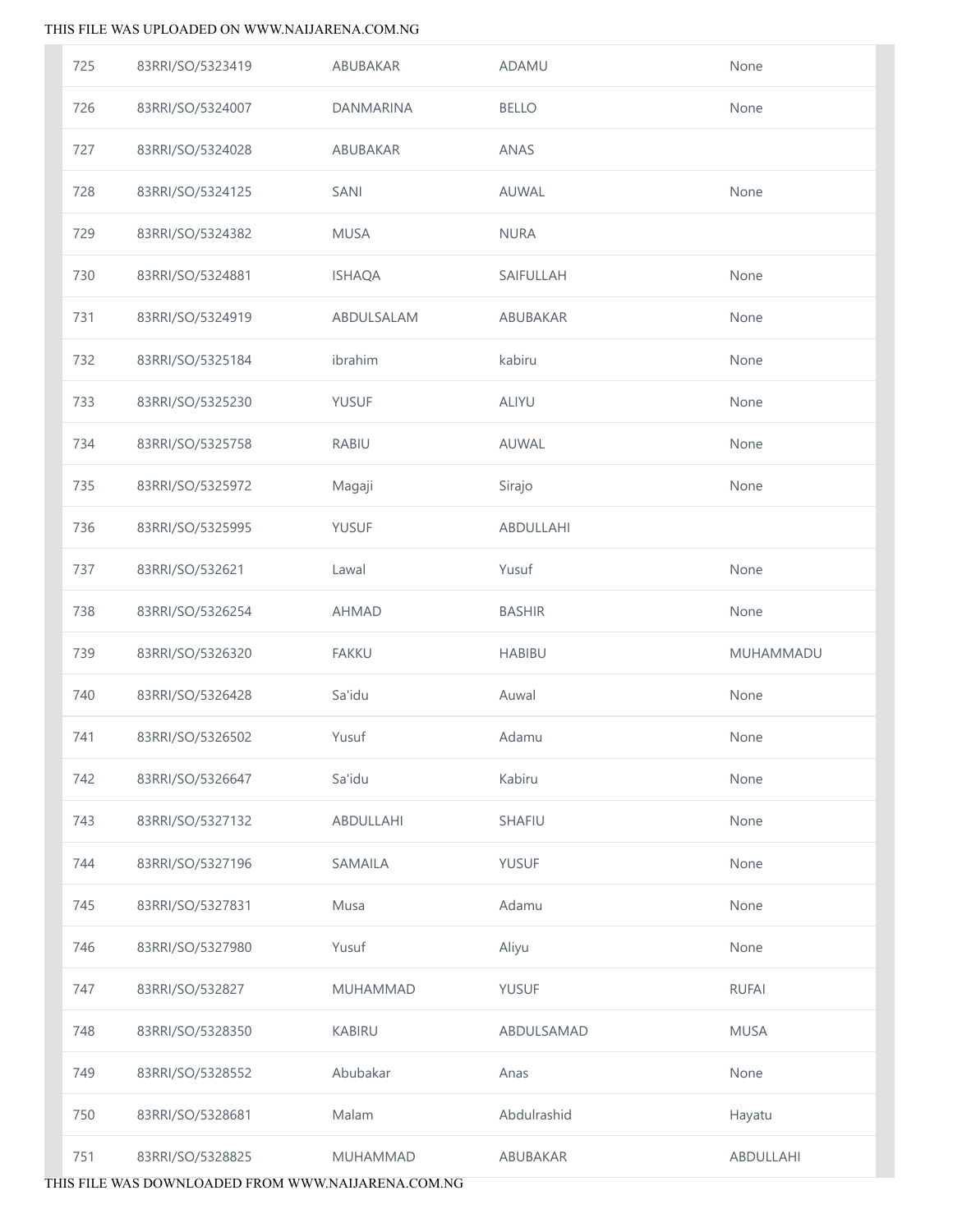| 752 | 83RRI/SO/5329259 | YAKUBU          | <b>MUSA</b>    | None     |
|-----|------------------|-----------------|----------------|----------|
| 753 | 83RRI/SO/5329341 | <b>BOYI</b>     | <b>IBRAHIM</b> | Α        |
| 754 | 83RRI/SO/5330292 | Lauwali         | Mustapha       | None     |
| 755 | 83RRI/SO/5330652 | <b>UMAR</b>     | <b>ALIYU</b>   | None     |
| 756 | 83RRI/SO/5330763 | Abubakar        | Rufa'i         | None     |
| 757 | 83RRI/SO/5330953 | ABUBAKAR        | <b>MURTALA</b> | None     |
| 758 | 83RRI/SO/5331402 | Ahmad           | Aminu          | None     |
| 759 | 83RRI/SO/5331461 | <b>AHMAD</b>    | <b>ALIYU</b>   | None     |
| 760 | 83RRI/SO/5331483 | SANI            | ABUBAKAR       |          |
| 761 | 83RRI/SO/5332020 | Tahir           | Abdulazeez     | None     |
| 762 | 83RRI/SO/5332373 | Abubakar Shehu  | Nasiru         | None     |
| 763 | 83RRI/SO/5332824 | Ahmad           | Mustapha       | None     |
| 764 | 83RRI/SO/5333163 | <b>UMAR</b>     | <b>BELLO</b>   | AMINU    |
| 765 | 83RRI/SO/5333463 | <b>USMAN</b>    | <b>BUHARI</b>  | None     |
| 766 | 83RRI/SO/533352  | ABDULRAUF       | <b>IBRAHIM</b> | None     |
| 767 | 83RRI/SO/5333898 | MUHAMMAD        | <b>IBRAHIM</b> | None     |
| 768 | 83RRI/SO/5334098 | Sabo            | Ahijo          | Bingaje  |
| 769 | 83RRI/SO/5334108 | ABUBAKAR        | <b>KABIRU</b>  | None     |
| 770 | 83RRI/SO/5334130 | <b>GARBA</b>    | <b>NASIRU</b>  | None     |
| 771 | 83RRI/SO/5334201 | <b>UMAR</b>     | <b>SAMAILA</b> | None     |
| 772 | 83RRI/SO/5334233 | <b>TANIMU</b>   | KAMALUDEEN     | None     |
| 773 | 83RRI/SO/5334414 | S               | Bello          | Abubakar |
| 774 | 83RRI/SO/5334463 | <b>MUHAMMAD</b> | <b>IBRAHIM</b> | None     |
| 775 | 83RRI/SO/5335101 | ABDULRAHMAN     | <b>ALIYU</b>   | None     |
| 776 | 83RRI/SO/5335819 | <b>IBRAHIM</b>  | AMINU          | None     |
| 777 | 83RRI/SO/5336417 | Shibra          | Suleiman       | Shuaibu  |
| 778 | 83RRI/SO/5336725 | ABUBAKAR        | <b>MAHADI</b>  | None     |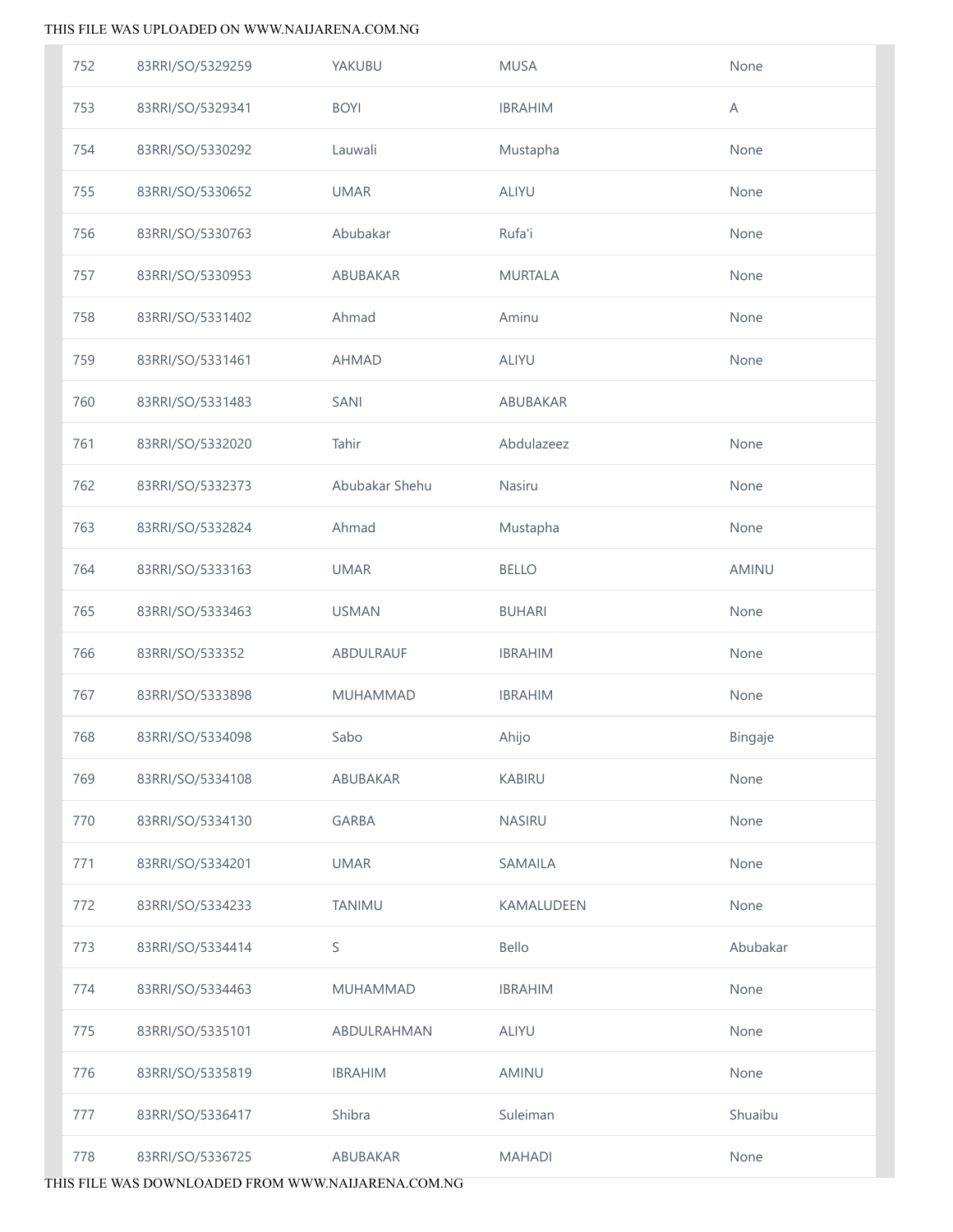| 779 | 83RRI/SO/5337389 | SANI           | <b>MUHAMMAD</b> | None            |
|-----|------------------|----------------|-----------------|-----------------|
| 780 | 83RRI/SO/5337454 | Musa           | Sulaiman        | None            |
| 781 | 83RRI/SO/5337614 | Garba          | Idris           | None            |
| 782 | 83RRI/SO/5337963 | <b>SAMAILA</b> | ABDULKARIM      | None            |
| 783 | 83RRI/SO/5337990 | <b>UMAR</b>    | <b>MUSTAPHA</b> | None            |
| 784 | 83RRI/SO/5338085 | ABUBAKAR       | <b>MIFTAHU</b>  | None            |
| 785 | 83RRI/SO/5338540 | <b>BELLO</b>   | SHAMSUDEEN      | None            |
| 786 | 83RRI/SO/5338636 | Musa           | Mubarak         | None            |
| 787 | 83RRI/SO/5338938 | Usman          | Mudassiru       | None            |
| 788 | 83RRI/SO/5338942 | <b>UMAR</b>    | <b>NURA</b>     | None            |
| 789 | 83RRI/SO/5339507 | LAWAL          | <b>BELLO</b>    | <b>MUHAMMAD</b> |
| 790 | 83RRI/SO/5339598 | Abubakar       | Ayuba           | None            |
| 791 | 83RRI/SO/5340882 | <b>IBRAHIM</b> | MURJANATU       | None            |
| 792 | 83RRI/SO/5340939 | Shehu          | Abubakar        | None            |
| 793 | 83RRI/SO/5341390 | Bello          | Hamza           | Umar            |
| 794 | 83RRI/SO/5341407 | Musa           | Ismaila         | None            |
| 795 | 83RRI/SO/5341656 | AMINU          | <b>MUHAMMAD</b> | LAJINGE         |
| 796 | 83RRI/SO/5342225 | <b>LAMIDO</b>  | ABUBAKAR        | None            |
| 797 | 83RRI/SO/5342786 | ABDULLAHI      | NASIRU          | None            |
| 798 | 83RRI/SO/5342811 | Ibrahim        | Nuhu            | None            |
| 799 | 83RRI/SO/5343134 | Yakubu         | Sirajo          | None            |
| 800 | 83RRI/SO/5343296 | <b>MODE</b>    | ABDULLAHI       | None            |
| 801 | 83RRI/SO/5343467 | YAHAYA         | SAIDU           | ALIYU           |
| 802 | 83RRI/SO/5343539 | MAINASARA      | ABUBAKAR        | None            |
| 803 | 83RRI/SO/534369  | ALIYU          | ZAKARIYA        | None            |
| 804 | 83RRI/SO/5343700 | <b>ALIYU</b>   | <b>NUHU</b>     | None            |
| 805 | 83RRI/SO/5343913 | <b>DANDI</b>   | <b>MUSA</b>     | None            |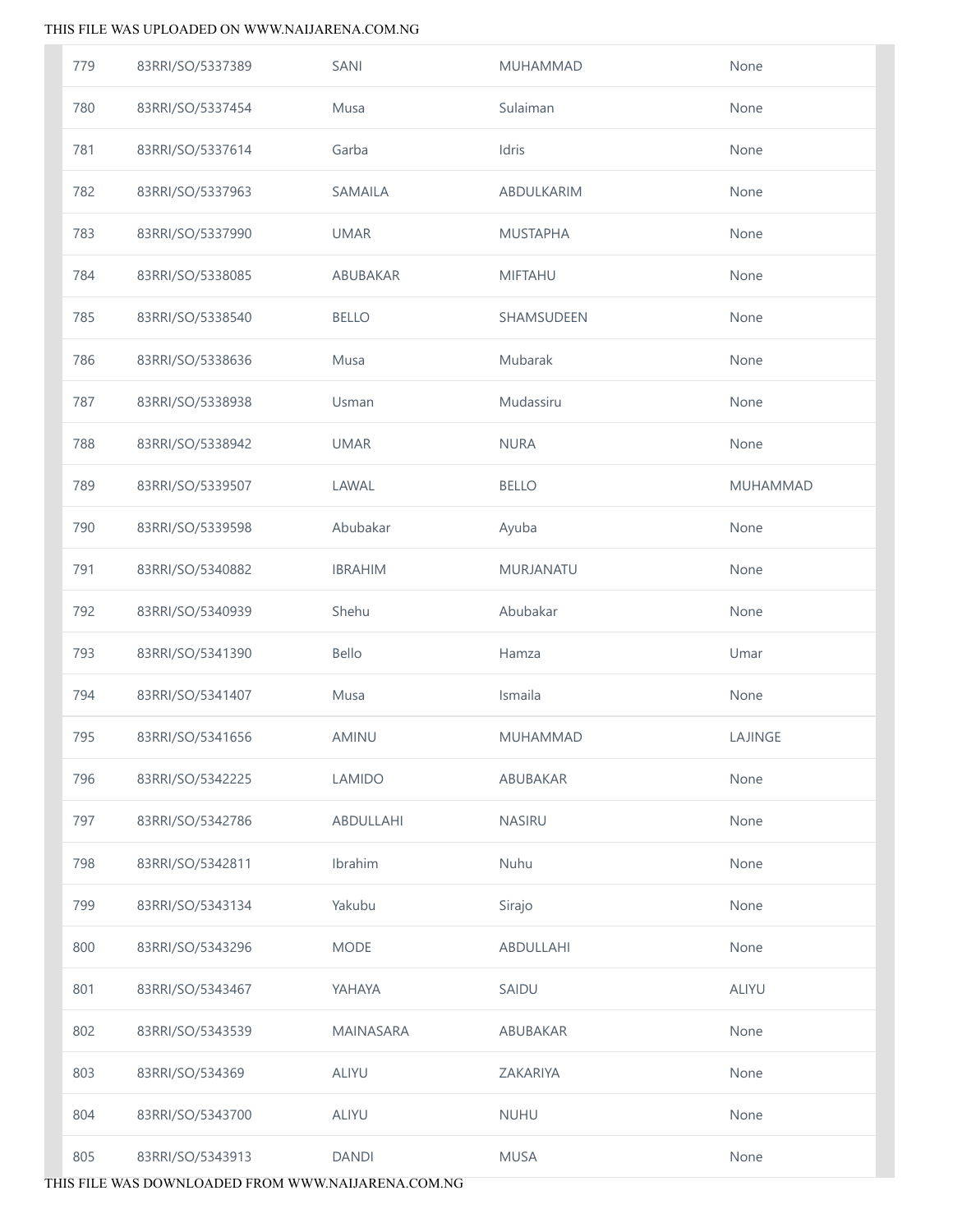| 806 | 83RRI/SO/5344316 | <b>MOHAMMED</b> | <b>DAHIRU</b>  | None            |
|-----|------------------|-----------------|----------------|-----------------|
| 807 | 83RRI/SO/5344894 | Abubakar        | Muttala        | None            |
| 808 | 83RRI/SO/5344940 | SAIDU           | <b>AHMAD</b>   | None            |
| 809 | 83RRI/SO/5345396 | <b>AHMAD</b>    | <b>MAAWUYA</b> | None            |
| 810 | 83RRI/SO/5345542 | Hassan          | Yusuf          | Dange           |
| 811 | 83RRI/SO/5345609 | ALIYU           | ABDULKARIM     | None            |
| 812 | 83RRI/SO/5347156 | Ahmad           | Bashar         | Gado            |
| 813 | 83RRI/SO/5348188 | Muhammad        | Bilyaminu      | None            |
| 814 | 83RRI/SO/5348193 | Musa            | Aliyu          | Guiwa           |
| 815 | 83RRI/SO/5348399 | Lawal           | Abdullahi      | None            |
| 816 | 83RRI/SO/5348447 | <b>HARUNA</b>   | <b>UMAR</b>    | <b>MUSTAPHA</b> |
| 817 | 83RRI/SO/5348862 | Sani            | Nuhu           | None            |
| 818 | 83RRI/SO/534905  | muhammad        | musa           | None            |
| 819 | 83RRI/SO/5349699 | <b>ISAH</b>     | <b>ASHIRU</b>  | None            |
| 820 | 83RRI/SO/534980  | Abubakar        | Nura           | None            |
| 821 | 83RRI/SO/5350256 | SANI            | <b>HUZAIFA</b> | None            |
| 822 | 83RRI/SO/5350497 | SHEHU           | ABUBAKAR       | None            |
| 823 | 83RRI/SO/5350991 | <b>USMAN</b>    | <b>BELLO</b>   | <b>DINGYADI</b> |
| 824 | 83RRI/SO/5351294 | Abdulkadir      | Lauwali        | None            |
| 825 | 83RRI/SO/5351505 | Bello           | Aliyu          | Jabo            |
| 826 | 83RRI/SO/5351631 | <b>MUHAMMAD</b> | YAKUBU         | None            |
| 827 | 83RRI/SO/5351742 | Musa            | Shafiu         | None            |
| 828 | 83RRI/SO/5351999 | <b>JAMILU</b>   | <b>AHMAD</b>   | None            |
| 829 | 83RRI/SO/5352337 | Saidu           | Umar           | None            |
| 830 | 83RRI/SO/5352537 | <b>IBRAHIM</b>  | <b>USMAN</b>   | None            |
| 831 | 83RRI/SO/5352719 | <b>MUHAMMAD</b> | <b>FARUKU</b>  | <b>DANGE</b>    |
| 832 | 83RRI/SO/5352923 | <b>MUHAMMAD</b> | <b>IBRAHIM</b> | <b>DINGYADI</b> |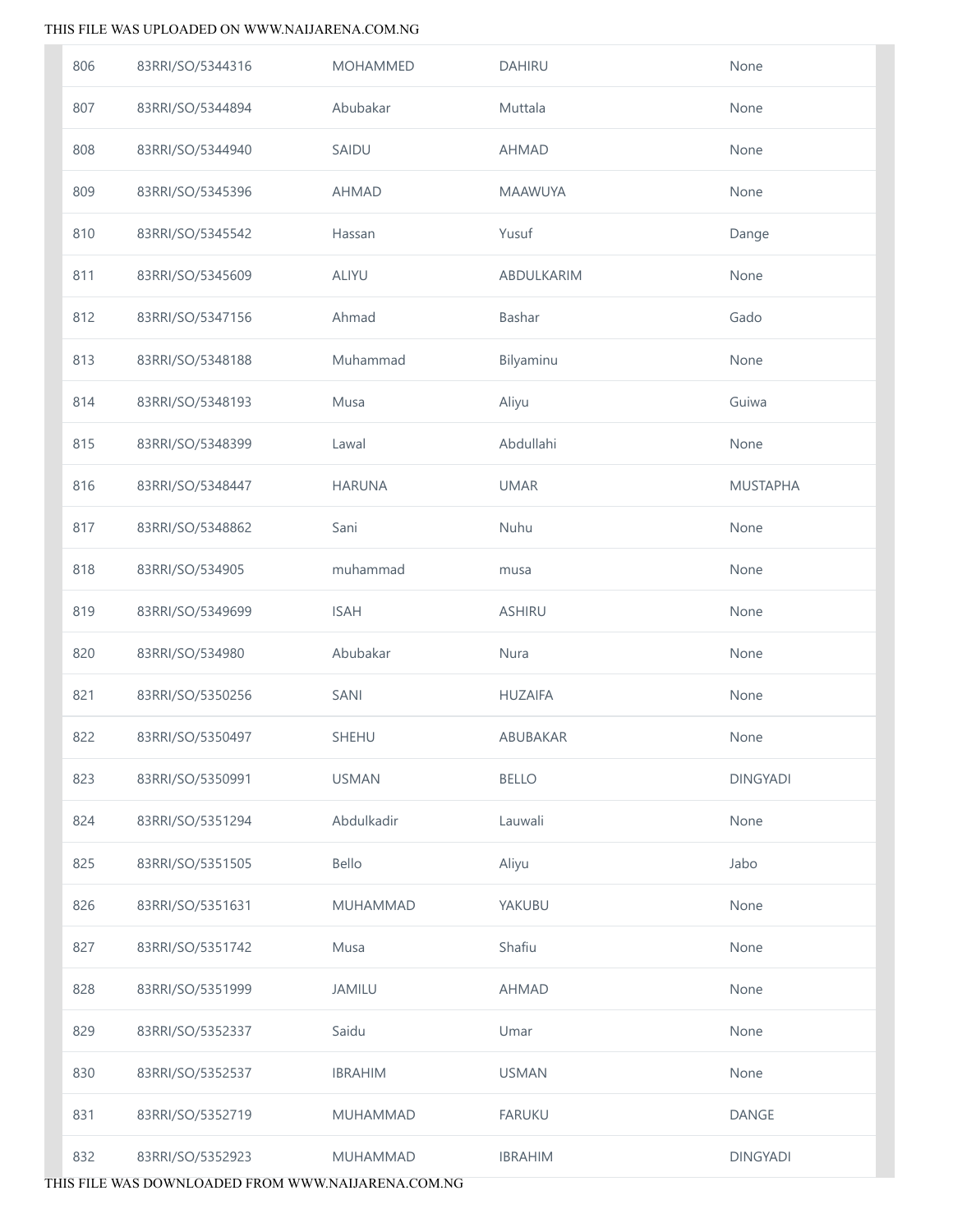| 833 | 83RRI/SO/5353070 | MUHAMMAD        | ZAYYANU         | None        |
|-----|------------------|-----------------|-----------------|-------------|
| 834 | 83RRI/SO/5353240 | MUHAMMAD        | <b>ISAH</b>     | None        |
| 835 | 83RRI/SO/535331  | MUHAMMAD        | <b>ISAH</b>     | None        |
| 836 | 83RRI/SO/5353770 | ALIYU           | <b>MOHAMMAD</b> | <b>JABO</b> |
| 837 | 83RRI/SO/5354055 | Umar            | Hamza           | Gandi       |
| 838 | 83RRI/SO/5354578 | Aminu           | Attahiru        | None        |
| 839 | 83RRI/SO/5357359 | ABUBAKAR        | <b>JABIRU</b>   | None        |
| 840 | 83RRI/SO/535736  | Sa'idu          | Aminu           | None        |
| 841 | 83RRI/SO/5358091 | Danbaba         | Musa            | $\mathsf S$ |
| 842 | 83RRI/SO/5358365 | <b>IBRAHIM</b>  | SULAIMAN        | None        |
| 843 | 83RRI/SO/5358406 | LAWAL           | <b>UMAR</b>     | None        |
| 844 | 83RRI/SO/5358749 | Kabiru          | Yahaya          | None        |
| 845 | 83RRI/SO/5359108 | Saidu           | Mohammad        | Sidi        |
| 846 | 83RRI/SO/5359549 | <b>MUSA</b>     | <b>BASHIRU</b>  |             |
| 847 | 83RRI/SO/5359932 | ABUBAKAR        | BABANGIDA       | None        |
| 848 | 83RRI/SO/5360047 | Musa            | Isah            | None        |
| 849 | 83RRI/SO/5360566 | Sani            | Yushau          | None        |
| 850 | 83RRI/SO/5360764 | Tukur           | Bello           | None        |
| 851 | 83RRI/SO/5361322 | SAADU           | <b>IBRAHIM</b>  |             |
| 852 | 83RRI/SO/5361347 | Abubakar        | Malami          | None        |
| 853 | 83RRI/SO/5361638 | <b>MUHAMMAD</b> | SAMAILA         |             |
| 854 | 83RRI/SO/536170  | Musa            | Bashar          | None        |
| 855 | 83RRI/SO/5361923 | <b>YUSUF</b>    | <b>MUBARAK</b>  | None        |
| 856 | 83RRI/SO/5362542 | Sani            | Nasiru          | None        |
| 857 | 83RRI/SO/5363271 | <b>GARBA</b>    | <b>YUSUF</b>    | None        |
| 858 | 83RRI/SO/5363598 | <b>TUKUR</b>    | SUFIYANU        | None        |
| 859 | 83RRI/SO/5364237 | <b>ISMAIL</b>   | MUS'AB          |             |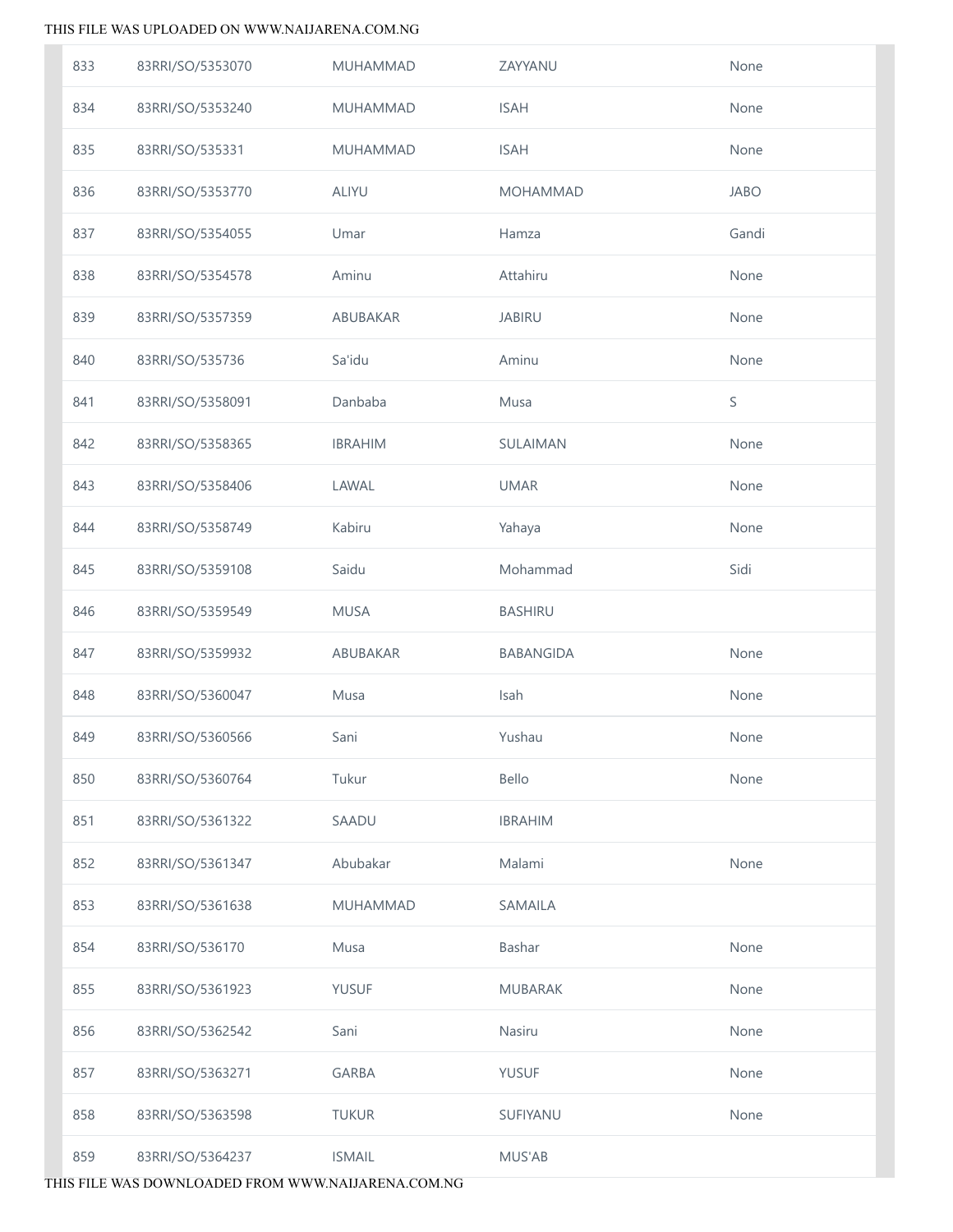| 860 | 83RRI/SO/5365176 | <b>BELLO</b>      | <b>DAUDA</b>    | None            |
|-----|------------------|-------------------|-----------------|-----------------|
| 861 | 83RRI/SO/5365326 | <b>GAMBO</b>      | <b>JIBRIN</b>   | None            |
| 862 | 83RRI/SO/5365358 | Muttaka           | Naziru          | None            |
| 863 | 83RRI/SO/5365430 | ABDULLAHI         | <b>SHAFIU</b>   | None            |
| 864 | 83RRI/SO/536566  | SULEIMAN          | <b>UMAR</b>     | None            |
| 865 | 83RRI/SO/5366409 | <b>MUHAMMAD</b>   | <b>UMAR</b>     | None            |
| 866 | 83RRI/SO/5366716 | <b>IBRAHIM</b>    | <b>BASHAR</b>   |                 |
| 867 | 83RRI/SO/5366742 | <b>MODE</b>       | <b>MUSA</b>     | None            |
| 868 | 83RRI/SO/5368159 | umar              | shamsu          | $\cdot$         |
| 869 | 83RRI/SO/5368754 | Muhammad          | Usman           | None            |
| 870 | 83RRI/SO/5368846 | <b>IBRAHIM</b>    | <b>IBRAHIM</b>  | <b>GUJIYA</b>   |
| 871 | 83RRI/SO/5369251 | <b>ALMUSTAPHA</b> | <b>FAHAD</b>    | None            |
| 872 | 83RRI/SO/5369719 | MUHAMMAD          | <b>NASIR</b>    | None            |
| 873 | 83RRI/SO/5370172 | <b>MUHAMMED</b>   | <b>JAZULI</b>   | SIDI            |
| 874 | 83RRI/SO/5371306 | <b>MUSA</b>       | ABDULMAJID      | MUHAMMAD        |
| 875 | 83RRI/SO/5371733 | Abubakar          | Iliyasu         | Kasarawa        |
| 876 | 83RRI/SO/5371787 | <b>AHMAD</b>      | <b>ISHAQ</b>    | <b>MUHAMMAD</b> |
| 877 | 83RRI/SO/5372118 | <b>ALIYU</b>      | AMINU           | None            |
| 878 | 83RRI/SO/5372860 | LAWALI            | <b>SAMA'ILA</b> | <b>GIYAWA</b>   |
| 879 | 83RRI/SO/5373207 | AMINU             | ABUBAKAR        | None            |
| 880 | 83RRI/SO/5373497 | Musa              | Mustapha        | None            |
| 881 | 83RRI/SO/5373513 | <b>MUHAMMAD</b>   | <b>MUHAMMAD</b> | None            |
| 882 | 83RRI/SO/5373665 | ABUBAKAR          | ABDULAZIZ       | None            |
| 883 | 83RRI/SO/5373930 | Musa              | Adamu           | None            |
| 884 | 83RRI/SO/5374101 | ABDULLAHI         | <b>BASHAR</b>   | <b>GARBA</b>    |
| 885 | 83RRI/SO/537455  | <b>MALAMI</b>     | ABUBAKAR        | None            |
| 886 | 83RRI/SO/5374785 | Aliyu             | Hassan          | Idris           |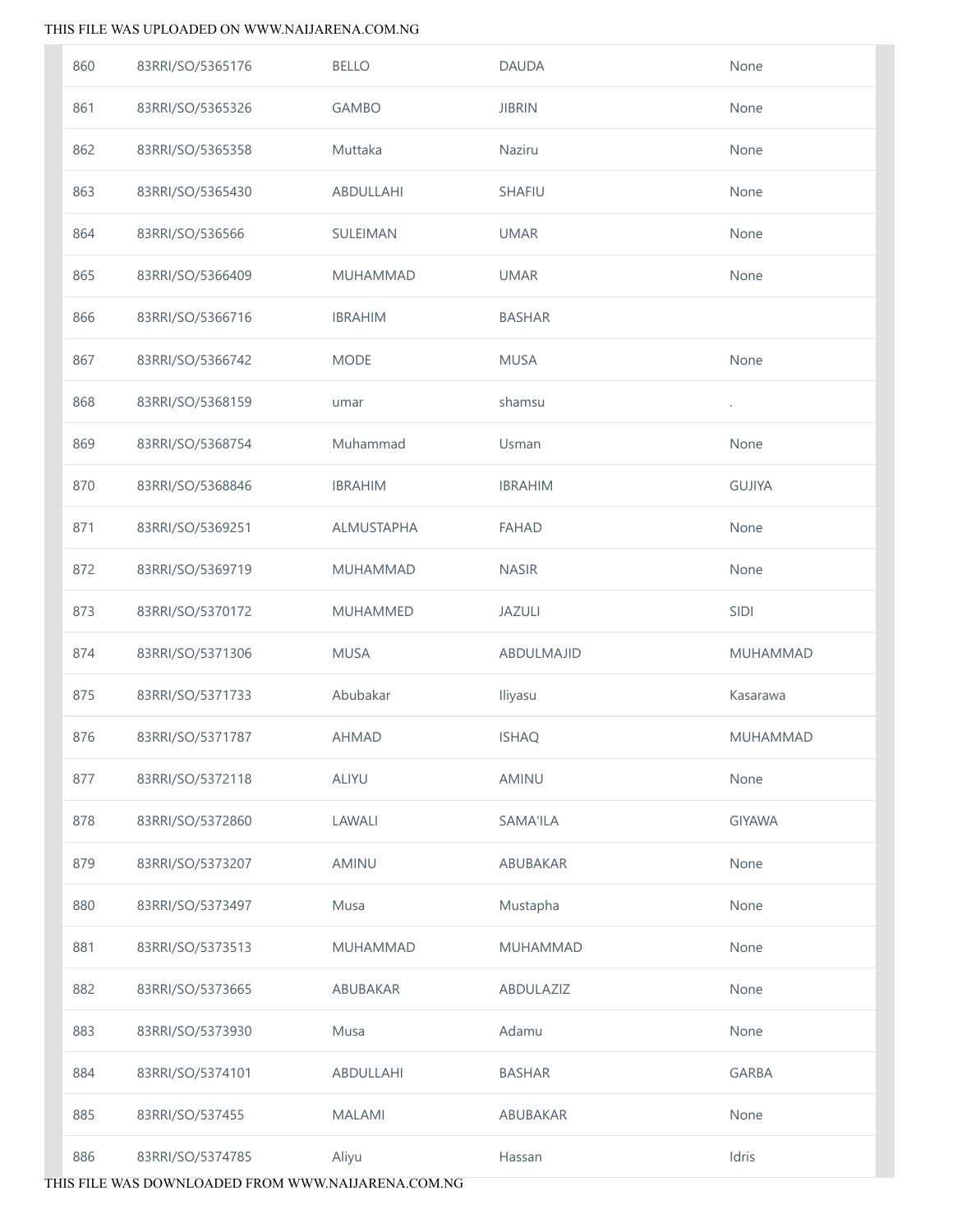| 887 | 83RRI/SO/5374844 | <b>HUSSAIN</b> | <b>IBRAHIM</b>    | None            |
|-----|------------------|----------------|-------------------|-----------------|
| 888 | 83RRI/SO/5374957 | Musa           | Umar              | Muhammad        |
| 889 | 83RRI/SO/5374988 | Abubakar       | Salisu            | None            |
| 890 | 83RRI/SO/5375080 | LAWAL          | <b>UMAR</b>       | <b>GARBA</b>    |
| 891 | 83RRI/SO/5375105 | SANI           | <b>ABDULMALIK</b> | None            |
| 892 | 83RRI/SO/537586  | <b>UMAR</b>    | <b>BABANGIDA</b>  | S               |
| 893 | 83RRI/SO/5376302 | ABUBAKAR       | <b>YUSUF</b>      | None            |
| 894 | 83RRI/SO/5376313 | Aliyu          | Bello             | None            |
| 895 | 83RRI/SO/5376480 | Suleiman       | Shamsu            | None            |
| 896 | 83RRI/SO/5377114 | <b>ISMAIL</b>  | <b>ALIYU</b>      | None            |
| 897 | 83RRI/SO/5377859 | ABDULLAHI      | <b>SHAFIU</b>     | None            |
| 898 | 83RRI/SO/5378573 | Abubakar       | Muazu             |                 |
| 899 | 83RRI/SO/5379883 | <b>IBRAHIM</b> | AMINU             | None            |
| 900 | 83RRI/SO/5379930 | Abubakar       | Sambo             | None            |
| 901 | 83RRI/SO/5380148 | Abdulhamid     | Abdulhamid        | None            |
| 902 | 83RRI/SO/5380163 | Ahamed         | Musa              | None            |
| 903 | 83RRI/SO/5380569 | LAWAL          | YAHAYA            | None            |
| 904 | 83RRI/SO/538065  | Yahaya         | Shafiu            | None            |
| 905 | 83RRI/SO/5380831 | <b>SHEHU</b>   | AMINU             | <b>DANCHADI</b> |
| 906 | 83RRI/SO/5380891 | <b>UMAR</b>    | <b>ALIYU</b>      | None            |
| 907 | 83RRI/SO/5380936 | Ibrahim        | Marwanu           | None            |
| 908 | 83RRI/SO/5381089 | LAWAL          | <b>USMAN</b>      |                 |
| 909 | 83RRI/SO/5382723 | <b>YUSUF</b>   | <b>ALIYU</b>      | None            |
| 910 | 83RRI/SO/5385438 | Sani           | Haliru            | Muhammad        |
| 911 | 83RRI/SO/5386589 | Yahaya         | Abusafiyanu       | None            |
| 912 | 83RRI/SO/5386744 | <b>GARBA</b>   | <b>IBRAHIM</b>    | None            |
| 913 | 83RRI/SO/5386762 | Aliyu          | Abbas             | Umar            |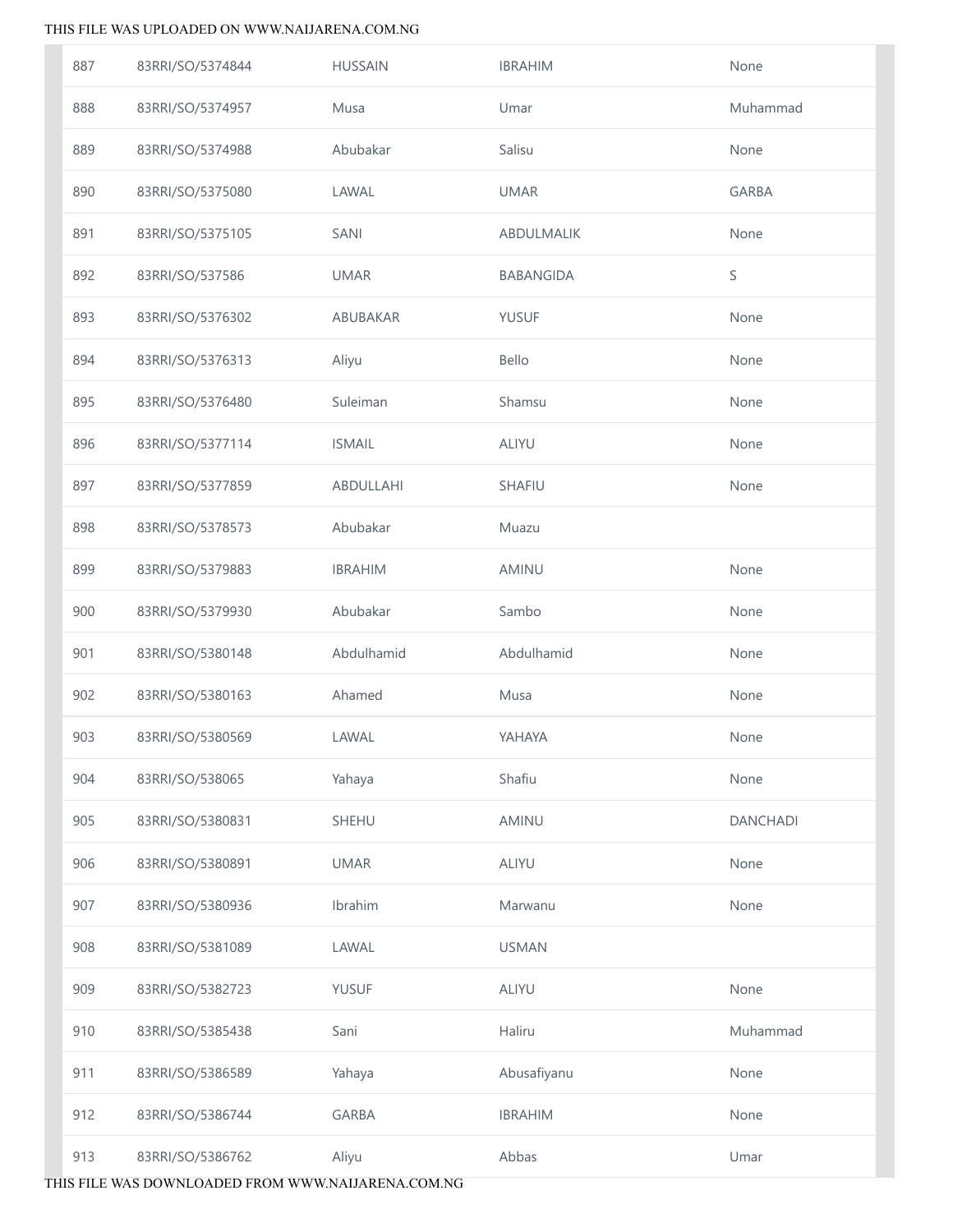| 914 | 83RRI/SO/5386884 | <b>MURTALA</b> | ABDULLAHI       | None             |
|-----|------------------|----------------|-----------------|------------------|
| 915 | 83RRI/SO/5386999 | <b>BELLO</b>   | ABBA            | SANI             |
| 916 | 83RRI/SO/5387030 | SAADU          | <b>BASHAR</b>   | None             |
| 917 | 83RRI/SO/5387142 | <b>UMAR</b>    | SHAFIU          | None             |
| 918 | 83RRI/SO/5387398 | SANI           | AMINU           | None             |
| 919 | 83RRI/SO/5387955 | <b>UMAR</b>    | <b>MUSDAFA</b>  | <b>GYAL GYAL</b> |
| 920 | 83RRI/SO/5388105 | <b>MUSA</b>    | AWAISU          | None             |
| 921 | 83RRI/SO/5388315 | Salihu         | Sagir           | Hussaini         |
| 922 | 83RRI/SO/5389039 | Isah           | Mubarak         | None             |
| 923 | 83RRI/SO/5389656 | <b>BASHIR</b>  | <b>ANAS</b>     | None             |
| 924 | 83RRI/SO/5389808 | <b>BALA</b>    | <b>KABIRU</b>   | None             |
| 925 | 83RRI/SO/5389946 | ALIYU          | <b>IMRANA</b>   | None             |
| 926 | 83RRI/SO/5389956 | <b>IBRAHIM</b> | YAHUZA          | None             |
| 927 | 83RRI/SO/5390266 | <b>UMAR</b>    | <b>NUHU</b>     |                  |
| 928 | 83RRI/SO/539038  | LAWALI         | <b>MUSTAPHA</b> | None             |
| 929 | 83RRI/SO/5390722 | <b>UMAR</b>    | SHAFIU          | None             |
| 930 | 83RRI/SO/5390896 | ADAMU          | LAUWALI         | None             |
| 931 | 83RRI/SO/5390902 | <b>ALIYU</b>   | <b>NASIRU</b>   | None             |
| 932 | 83RRI/SO/5392476 | <b>DAUDA</b>   | <b>MUBARAK</b>  | None             |
| 933 | 83RRI/SO/5392886 | Suleiman       | Nasiru          | None             |
| 934 | 83RRI/SO/5392979 | Sanusi         | Sanusi          | Tirmizi          |
| 935 | 83RRI/SO/5393119 | <b>ISAH</b>    | <b>AMINU</b>    | Α                |
| 936 | 83RRI/SO/5393145 | Sahabi         | Sani            | None             |
| 937 | 83RRI/SO/5393146 | Abubakar       | Fahad           | None             |
| 938 | 83RRI/SO/5394692 | Suleman        | Jamilu          | None             |
| 939 | 83RRI/SO/5394713 | <b>HASSAN</b>  | <b>DANLAMI</b>  | None             |
| 940 | 83RRI/SO/5394810 | <b>HABIBIU</b> | ABDULLAHI       | None             |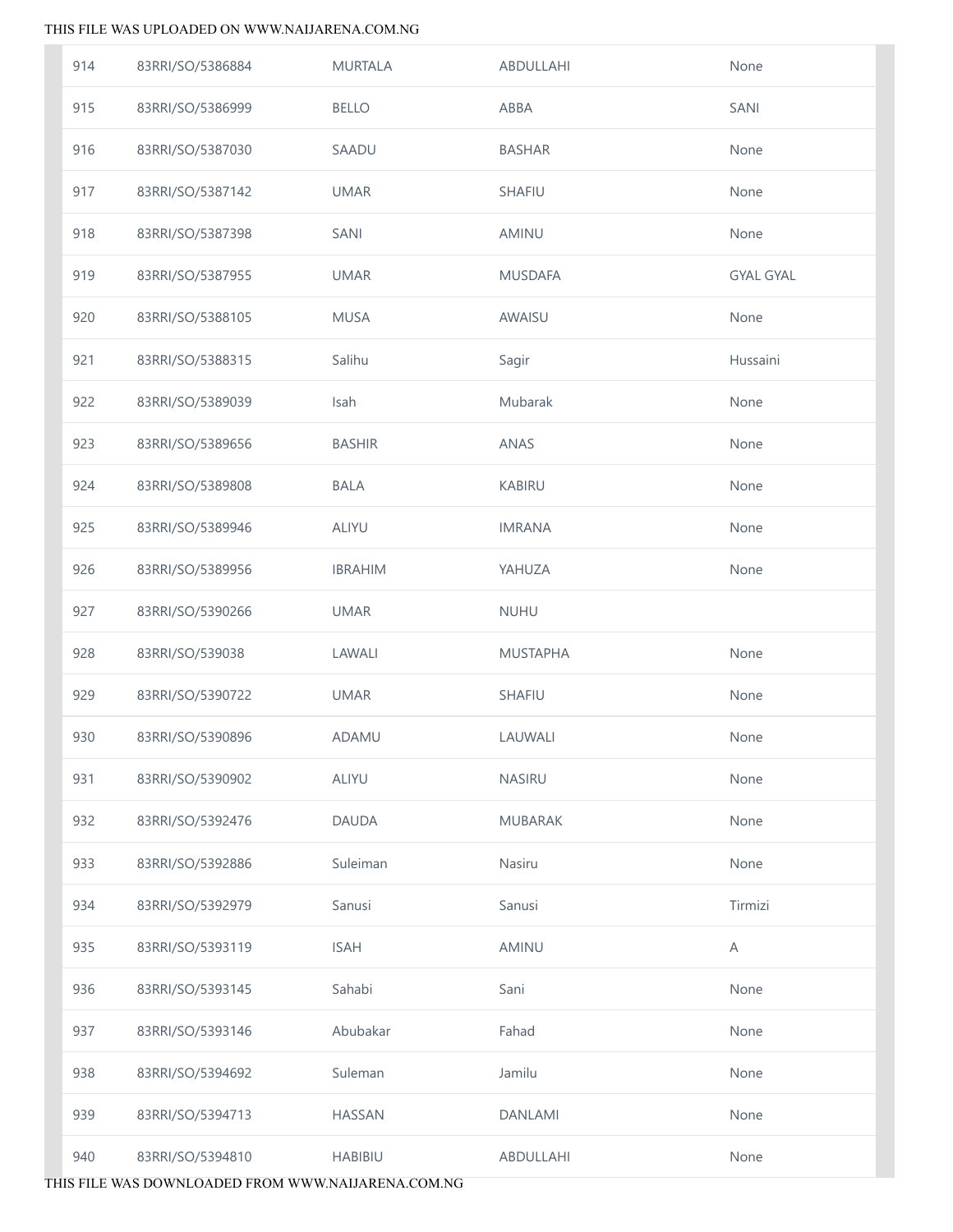| 941 | 83RRI/SO/5395052 | <b>ISHAQ</b>    | <b>ISMAIL</b>   | None         |
|-----|------------------|-----------------|-----------------|--------------|
| 942 | 83RRI/SO/5395358 | Usman           | Shuaibu         | None         |
| 943 | 83RRI/SO/5395615 | YAHUZA          | <b>NURA</b>     |              |
| 944 | 83RRI/SO/5395703 | <b>RABIU</b>    | <b>MIKA'ILU</b> | None         |
| 945 | 83RRI/SO/5396224 | <b>USMAN</b>    | ABDULAZIAZ      | None         |
| 946 | 83RRI/SO/5396293 | <b>IBRAHIM</b>  | <b>HASSAN</b>   | None         |
| 947 | 83RRI/SO/539637  | <b>HARUNA</b>   | ZAYYANU         | SAIDU        |
| 948 | 83RRI/SO/5396522 | <b>YUSUF</b>    | <b>UMAR</b>     | None         |
| 949 | 83RRI/SO/5396727 | <b>IDRIS</b>    | <b>JAMILU</b>   | None         |
| 950 | 83RRI/SO/5396768 | ALIYU           | <b>BASHAR</b>   | <b>IDRIS</b> |
| 951 | 83RRI/SO/5397267 | Abubakar        | Bashir          | None         |
| 952 | 83RRI/SO/5397389 | <b>KABIR</b>    | <b>AHMAD</b>    | None         |
| 953 | 83RRI/SO/5397619 | Yunusa          | Nasiru          | None         |
| 954 | 83RRI/SO/5397723 | SANI            | <b>UMAR</b>     | None         |
| 955 | 83RRI/SO/5397867 | Yale            | Aliyu           | None         |
| 956 | 83RRI/SO/5398059 | AMINU           | <b>USMAN</b>    | None         |
| 957 | 83RRI/SO/5398100 | <b>HARUNA</b>   | <b>ISMAIL</b>   | None         |
| 958 | 83RRI/SO/5398182 | Abdullahi       | Suleiman        |              |
| 959 | 83RRI/SO/5400149 | <b>NOMA</b>     | ZAKARIYA        | <b>MUSA</b>  |
| 960 | 83RRI/SO/5400512 | Bala            | Hamidu          | None         |
| 961 | 83RRI/SO/5400878 | <b>MUHAMMAD</b> | <b>TASIU</b>    | None         |
| 962 | 83RRI/SO/5401101 | ibrahim         | nasiru          | None         |
| 963 | 83RRI/SO/5401296 | umar            | ismaila         | bello        |
| 964 | 83RRI/SO/5401320 | Ibrahim         | Zaharaddini     | None         |
| 965 | 83RRI/SO/5401401 | <b>IBRAHIM</b>  | <b>HAFIZ</b>    | None         |
| 966 | 83RRI/SO/5401590 | ABDULLAHI       | SULEIMAN        | None         |
| 967 | 83RRI/SO/5401887 | <b>DANLADI</b>  | ABDULAZIZ       | None         |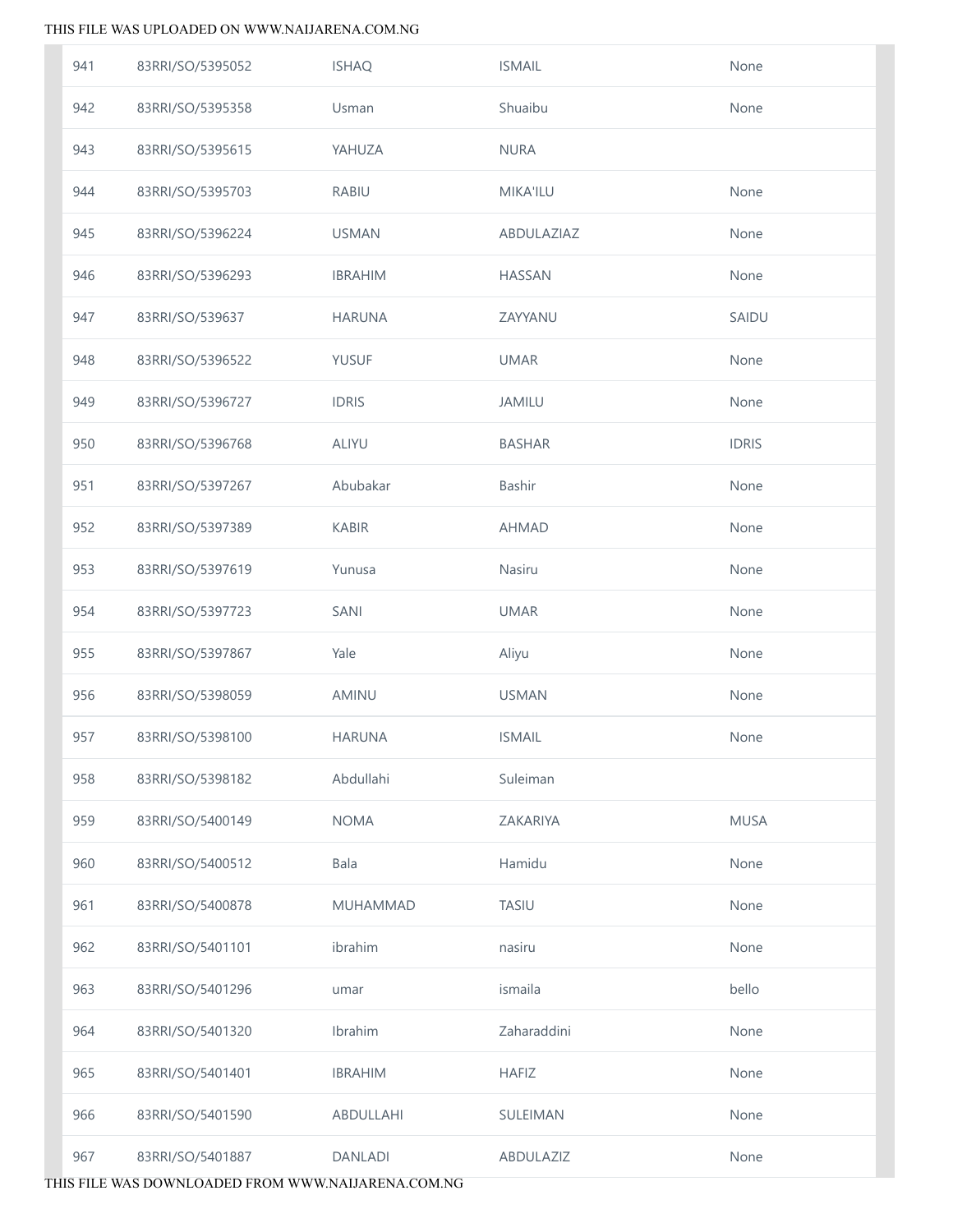| 968 | 83RRI/SO/5402197 | Adamu          | Samaila         | None        |
|-----|------------------|----------------|-----------------|-------------|
| 969 | 83RRI/SO/5402276 | <b>TANKO</b>   | ABUBAKAR        | None        |
| 970 | 83RRI/SO/5402298 | Labbo          | Bala            | None        |
| 971 | 83RRI/SO/5402342 | <b>GAZOBI</b>  | YUNUSA          | None        |
| 972 | 83RRI/SO/5402988 | <b>AHMAD</b>   | ABUBAKAR        | None        |
| 973 | 83RRI/SO/5403229 | ABUBAKAR       | <b>UKASHATU</b> | None        |
| 974 | 83RRI/SO/5403262 | Umar           | Aliyu           | None        |
| 975 | 83RRI/SO/5403604 | <b>MUSA</b>    | <b>ALIYU</b>    | MUHAMMAD    |
| 976 | 83RRI/SO/5403877 | MUJAHEED       | <b>YUSUF</b>    | None        |
| 977 | 83RRI/SO/5403985 | <b>ISAH</b>    | ABDULRAHAMAN    | None        |
| 978 | 83RRI/SO/5404190 | <b>AHMAD</b>   | <b>NUHU</b>     | None        |
| 979 | 83RRI/SO/5404207 | <b>SHEHU</b>   | <b>USAMA</b>    | None        |
| 980 | 83RRI/SO/5404582 | <b>UMAR</b>    | <b>BADAMASI</b> | None        |
| 981 | 83RRI/SO/5404782 | HASSAN         | <b>JIBRIL</b>   | <b>MUSA</b> |
| 982 | 83RRI/SO/5404854 | Ismail         | Bashir          | None        |
| 983 | 83RRI/SO/5404905 | NASIRU         | LAWAL           | None        |
| 984 | 83RRI/SO/5404962 | Musa           | Idris           | None        |
| 985 | 83RRI/SO/5404979 | AL-AMIN        | <b>IBRAHIM</b>  | None        |
| 986 | 83RRI/SO/5405063 | Idris          | Hassan          | None        |
| 987 | 83RRI/SO/5405070 | SAHABI         | AMINU           | None        |
| 988 | 83RRI/SO/5406297 | <b>MURTALA</b> | <b>MUBARAK</b>  | None        |
| 989 | 83RRI/SO/5406817 | Adamu          | Abdullahi       | None        |
| 990 | 83RRI/SO/5407100 | SHUAIBU        | <b>HASSAN</b>   | None        |
| 991 | 83RRI/SO/5407532 | Saidu          | Maniru          | None        |
| 992 | 83RRI/SO/540782  | ABUBAKAR       | ANAS            |             |
| 993 | 83RRI/SO/5408502 | Aliyu          | Abdullahi       | None        |
| 994 | 83RRI/SO/5409391 | Bello          | Mustapha        | Tambuwal    |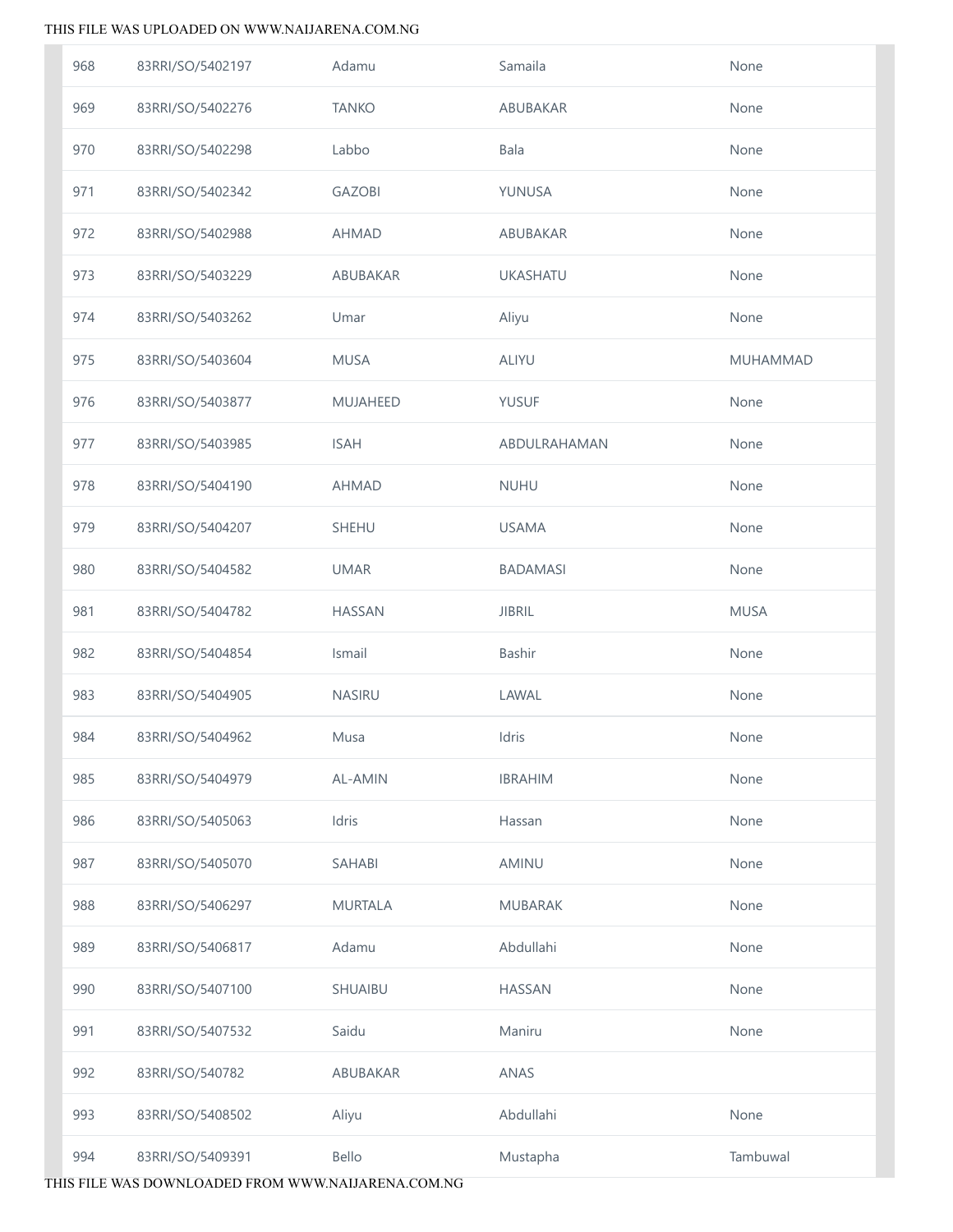| 995  | 83RRI/SO/5409663 | <b>ALIYU</b>   | SUFIYANU        | None     |
|------|------------------|----------------|-----------------|----------|
| 996  | 83RRI/SO/5410167 | SAIDU          | <b>UMAR</b>     | None     |
| 997  | 83RRI/SO/5410317 | <b>ADAMU</b>   | <b>USAMA</b>    | None     |
| 998  | 83RRI/SO/5410628 | <b>IBRAHIM</b> | ABDULLAHI       | None     |
| 999  | 83RRI/SO/541177  | MUHAMMAD       | ABDULRASHID     | None     |
| 1000 | 83RRI/SO/5412304 | Hassan         | Abba            | Ibrahim  |
| 1001 | 83RRI/SO/5412723 | MUHAMMAD       | <b>MISTAU</b>   | None     |
| 1002 | 83RRI/SO/5412817 | Suleman        | Bello           | None     |
| 1003 | 83RRI/SO/5413676 | MUHAMMAD       | <b>USMAN</b>    | None     |
| 1004 | 83RRI/SO/5414928 | AMINU          | <b>UKASHATU</b> | None     |
| 1005 | 83RRI/SO/5414945 | Umar           | Dauda           | None     |
| 1006 | 83RRI/SO/5415080 | Garba          | Zayyanu         | Muhammad |
| 1007 | 83RRI/SO/5415106 | ABDULLAHUI     | AUWAL           | None     |
| 1008 | 83RRI/SO/541540  | MUHAMMAD       | ABUBAKAR        | None     |
| 1009 | 83RRI/SO/541548  | SHEHU          | ZAKARIYA        | None     |
| 1010 | 83RRI/SO/5415595 | Yusuf          | Bello           | None     |
| 1011 | 83RRI/SO/5415617 | SABO           | MAS'UD          | None     |
| 1012 | 83RRI/SO/5415916 | <b>UMAR</b>    | <b>ALIYU</b>    | None     |
| 1013 | 83RRI/SO/5416683 | ZAKARI         | <b>HASSAN</b>   | None     |
| 1014 | 83RRI/SO/5416856 | Adamu          | Musa            | None     |
| 1015 | 83RRI/SO/5417039 | SALISU         | <b>RABIU</b>    | None     |
| 1016 | 83RRI/SO/5417625 | ABDULLAHI      | <b>TUKUR</b>    | None     |
| 1017 | 83RRI/SO/5418227 | SAHABI         | <b>UKASHA</b>   | None     |
| 1018 | 83RRI/SO/5418284 | <b>NASIRU</b>  | RIDWANU         | None     |
| 1019 | 83RRI/SO/5418775 | YAHUZA         | <b>ISAH</b>     | None     |
| 1020 | 83RRI/SO/5419086 | <b>HAYATU</b>  | ABDULLAHI       | None     |
| 1021 | 83RRI/SO/5419181 | <b>UMAR</b>    | TIJJANI         |          |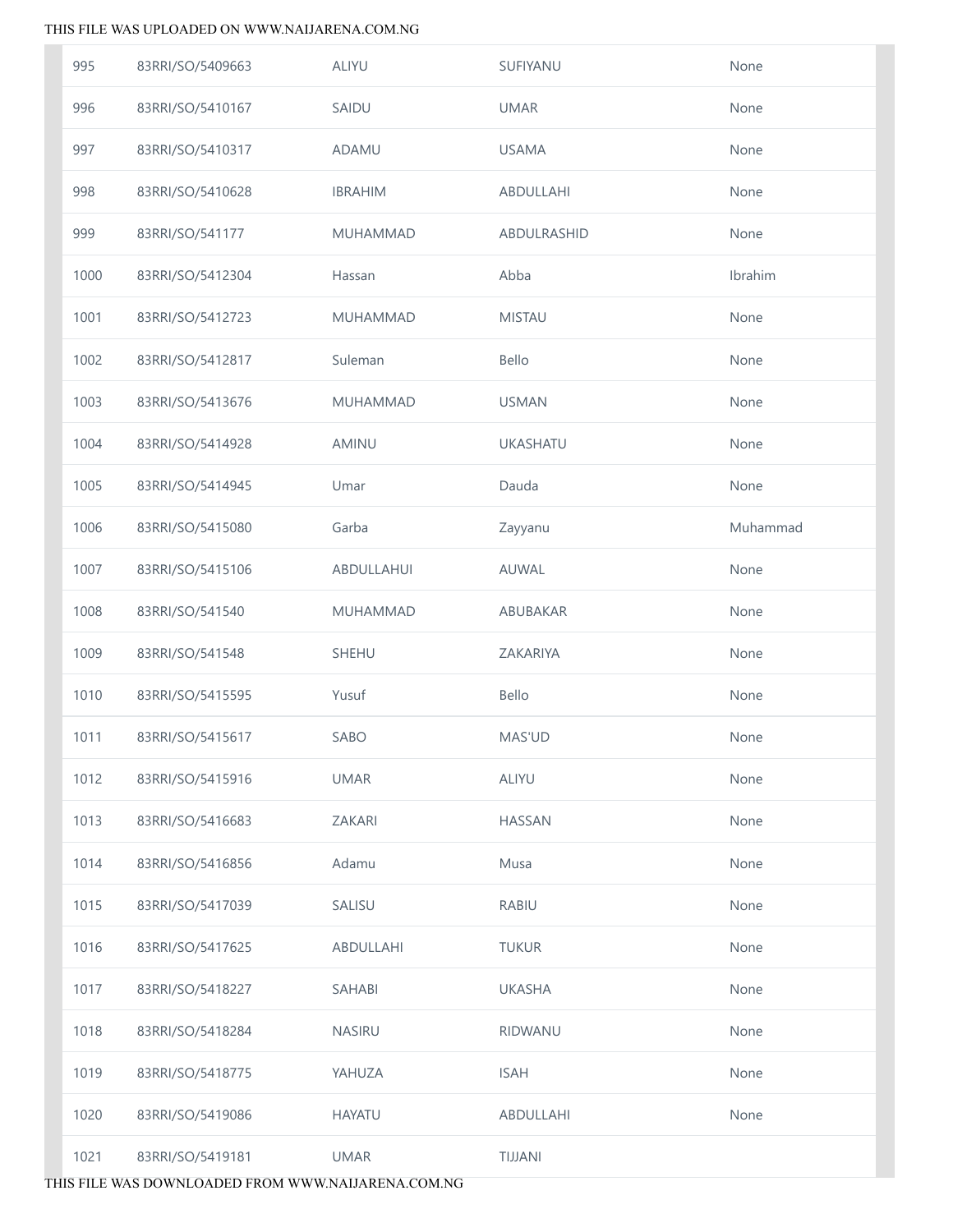| 1022 | 83RRI/SO/5419229 | <b>IBRAHIM</b> | ABDU                  | None           |
|------|------------------|----------------|-----------------------|----------------|
| 1023 | 83RRI/SO/5419349 | Abdulhamid     | Ishaga                | None           |
| 1024 | 83RRI/SO/5419789 | SUFIYANU       | <b>YUSUF</b>          | None           |
| 1025 | 83RRI/SO/5420025 | ABUBAKAR       | ABDULRAHMAN           | None           |
| 1026 | 83RRI/SO/542023  | SAHABI         | SULEIMAN              | <b>DANLADI</b> |
| 1027 | 83RRI/SO/5420341 | ABDULLAHI      | <b>MOHAMMED</b>       | $OC$           |
| 1028 | 83RRI/SO/5420693 | ABUBAKAR       | <b>IBRAHIM</b>        | None           |
| 1029 | 83RRI/SO/5420727 | <b>USMAN</b>   | ABDULRAUF             | None           |
| 1030 | 83RRI/SO/5420994 | MUHAMMAD       | <b>BASHIR</b>         | None           |
| 1031 | 83RRI/SO/5421633 | ABDULLAHI      | SANI                  | None           |
| 1032 | 83RRI/SO/5422212 | ABDULLAHI      | <b>USMAN</b>          | None           |
| 1033 | 83RRI/SO/5422238 | ALIYU          | <b>MUSA</b>           | None           |
| 1034 | 83RRI/SO/5422419 | MOHAMMED       | <b>USAMA</b>          | <b>RUMBU</b>   |
| 1035 | 83RRI/SO/5423694 | Haliru         | Aliyu                 | None           |
| 1036 | 83RRI/SO/5423826 | Samaila        | Yunusa                | None           |
| 1037 | 83RRI/SO/5424345 | KASIMU         | AYUBA                 | None           |
| 1038 | 83RRI/SO/5424442 | <b>IBRAHIM</b> | SANUSI                | None           |
| 1039 | 83RRI/SO/5424894 | Lawal          | Safiyanu              | None           |
| 1040 | 83RRI/SO/5425745 | Suleiman       | Salisu                | None           |
| 1041 | 83RRI/SO/5426440 | Yunusa         | <b>Bashiru</b>        | None           |
| 1042 | 83RRI/SO/5426802 | <b>USMAN</b>   | ABUBAKAR              | <b>HAFIZU</b>  |
| 1043 | 83RRI/SO/542797  | umar           | musa                  | None           |
| 1044 | 83RRI/SO/542995  | Sarkinnoma     | Abdulrauf             | None           |
| 1045 | 83RRI/SO/5430202 | Ibrahim        | Kabiru                | None           |
| 1046 | 83RRI/SO/5430276 | ADAMU          | UBAIDULLAHI ABDULLAHI | None           |
| 1047 | 83RRI/SO/5430416 | <b>USMAN</b>   | SHAFADEEN             | None           |
| 1048 | 83RRI/SO/543084  | ibrahim        | Bello                 | None           |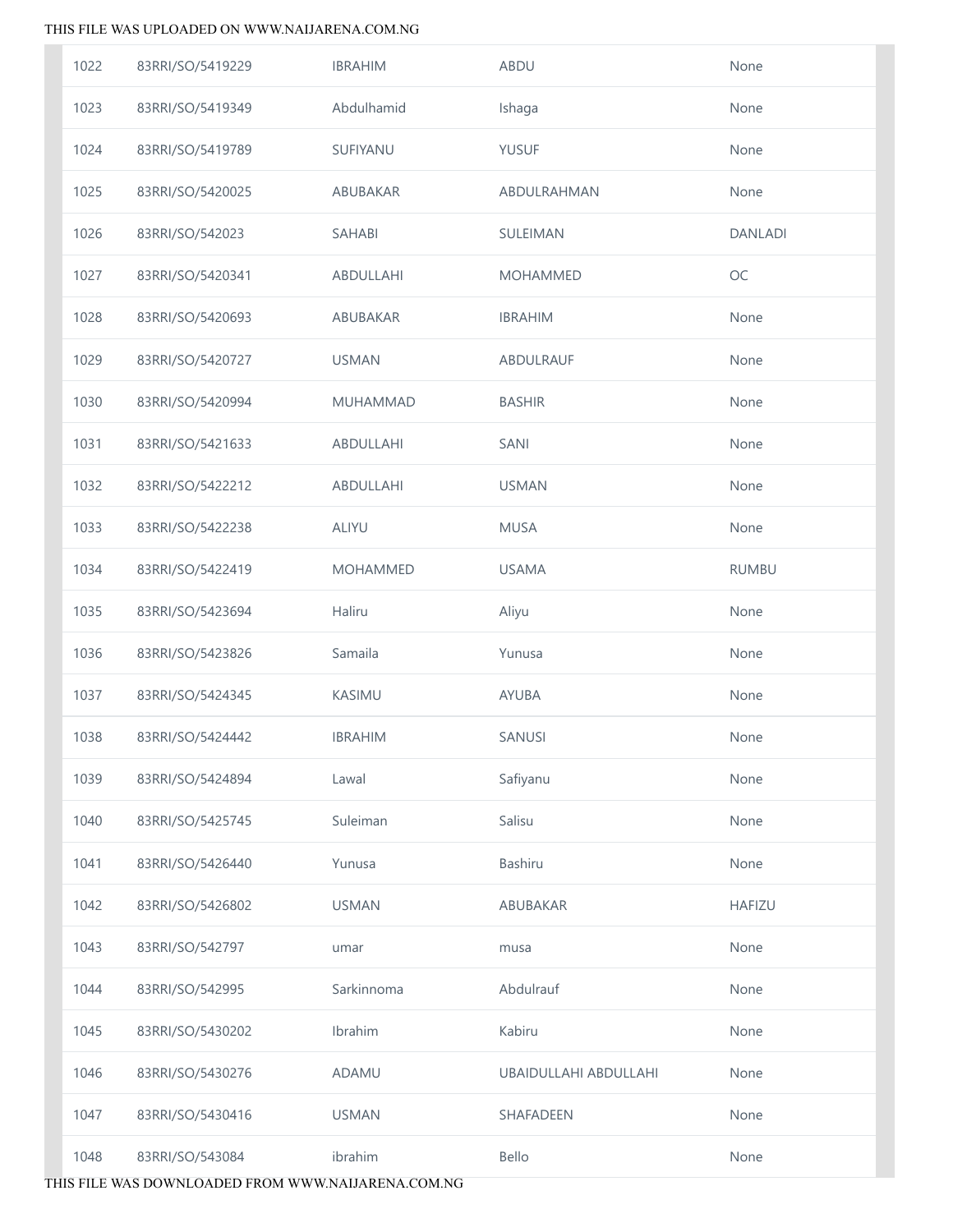| 1049 | 83RRI/SO/5430985 | SANI           | <b>MANSUR</b>   | None                                                                                                       |
|------|------------------|----------------|-----------------|------------------------------------------------------------------------------------------------------------|
| 1050 | 83RRI/SO/5431045 | ABUBAKAR       | <b>BELLO</b>    | None                                                                                                       |
| 1051 | 83RRI/SO/543114  | ibrahim        | Bello           | None                                                                                                       |
| 1052 | 83RRI/SO/5431413 | Shuaibu        | Ibrahim         | Abubakar                                                                                                   |
| 1053 | 83RRI/SO/5431856 | Tijani         | Muhammed        | None                                                                                                       |
| 1054 | 83RRI/SO/5432517 | <b>UMAR</b>    | AMINU           | <b>KWALFA</b>                                                                                              |
| 1055 | 83RRI/SO/5433544 | <b>UMAR</b>    | <b>BELLO</b>    | None                                                                                                       |
| 1056 | 83RRI/SO/5434375 | <b>BELLO</b>   | <b>UMAR</b>     | None                                                                                                       |
| 1057 | 83RRI/SO/5434700 | ADAMU          | <b>MUSTAPHA</b> | None                                                                                                       |
| 1058 | 83RRI/SO/543471  | <b>SA'IDU</b>  | <b>MANIRU</b>   | None                                                                                                       |
| 1059 | 83RRI/SO/5435117 | Abubakar       | Bello           | Sani                                                                                                       |
| 1060 | 83RRI/SO/5436076 | Shaaibu        | Ibrahim         | None                                                                                                       |
| 1061 | 83RRI/SO/5436643 | Idris          | Usama           | None                                                                                                       |
| 1062 | 83RRI/SO/5437403 | ANYE           | <b>UMAR</b>     | $\mathsf{M}% _{T}=\mathsf{M}_{T}\!\left( a,b\right) ,\ \mathsf{M}_{T}=\mathsf{M}_{T}\!\left( a,b\right) ,$ |
| 1063 | 83RRI/SO/5437951 | ADAMU          | ABUBAKAR        | None                                                                                                       |
| 1064 | 83RRI/SO/5438563 | shehu          | liya'u          | None                                                                                                       |
| 1065 | 83RRI/SO/5438606 | ADAMU          | ABUBAKAR        | None                                                                                                       |
| 1066 | 83RRI/SO/5439473 | Ayuba          | Yahaya          | None                                                                                                       |
| 1067 | 83RRI/SO/5440783 | <b>IBRAHIM</b> | <b>UMAR</b>     | None                                                                                                       |
| 1068 | 83RRI/SO/5441336 | Haruna         | Dahiru          | None                                                                                                       |
| 1069 | 83RRI/SO/5441685 | Onyeka         | Prince          | Stephen                                                                                                    |
| 1070 | 83RRI/SO/5441788 | Shehu          | Kabiru          | None                                                                                                       |
| 1071 | 83RRI/SO/5441822 | <b>AHMAD</b>   | <b>GAZALI</b>   | None                                                                                                       |
| 1072 | 83RRI/SO/5442089 | ABUBAKAR       | <b>MAHMUD</b>   | None                                                                                                       |
| 1073 | 83RRI/SO/5442562 | Mohammed       | Mansur          | None                                                                                                       |
| 1074 | 83RRI/SO/5443561 | <b>IMRANA</b>  | <b>ALIYU</b>    | None                                                                                                       |
| 1075 | 83RRI/SO/5443663 | SHEHU          | <b>HASSAN</b>   | None                                                                                                       |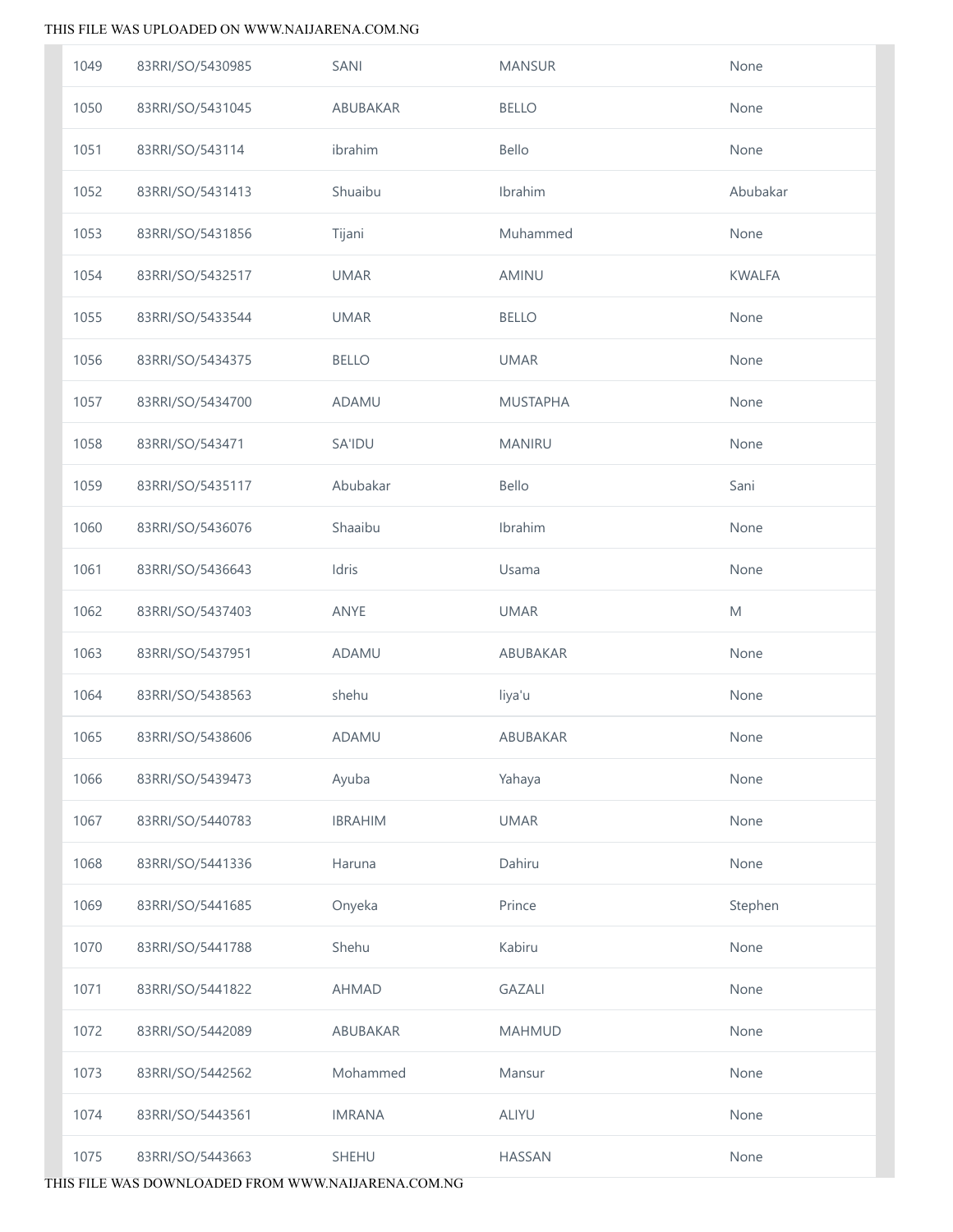| 1076 | 83RRI/SO/5443825 | ARMIYA'U        | <b>BELLO</b>      | None   |
|------|------------------|-----------------|-------------------|--------|
| 1077 | 83RRI/SO/5443976 | <b>MUSTAPHA</b> | SALISU            | None   |
| 1078 | 83RRI/SO/5444464 | YOHANNA         | <b>MUSA</b>       | None   |
| 1079 | 83RRI/SO/5447544 | ABDULLAHI       | <b>IDRIS</b>      | None   |
| 1080 | 83RRI/SO/5447546 | ALIYU           | SALISU            | None   |
| 1081 | 83RRI/SO/5447577 | <b>HAMIDU</b>   | <b>HAMZA</b>      | None   |
| 1082 | 83RRI/SO/5448630 | SALISU          | <b>ALAMIN</b>     | None   |
| 1083 | 83RRI/SO/544946  | ALIYU           | <b>ALMUSTAPHA</b> | None   |
| 1084 | 83RRI/SO/5450150 | Mode            | Haruna            | None   |
| 1085 | 83RRI/SO/5451564 | <b>UMAR</b>     | <b>HALIRU</b>     | None   |
| 1086 | 83RRI/SO/5452504 | LAWALI          | <b>MUDASSIRU</b>  | None   |
| 1087 | 83RRI/SO/5454393 | Samaila         | Yunusa            | None   |
| 1088 | 83RRI/SO/5454732 | MUHAMMAD        | SANI              | None   |
| 1089 | 83RRI/SO/5454971 | Abdulhamid      | Isah              | None   |
| 1090 | 83RRI/SO/5454981 | Ibrahim         | Samaila           | Fakku  |
| 1091 | 83RRI/SO/5455183 | <b>IBRAHIM</b>  | <b>MUTTAKA</b>    | None   |
| 1092 | 83RRI/SO/5455477 | Bello           | Anas              | Bala   |
| 1093 | 83RRI/SO/5456092 | ILIYASU         | <b>JAFAR</b>      | SALISU |
| 1094 | 83RRI/SO/5456271 | MUAAZU          | <b>IBRAHIM</b>    | None   |
| 1095 | 83RRI/SO/5456274 | <b>SHAFIU</b>   | <b>HASSAN</b>     | None   |
| 1096 | 83RRI/SO/5456603 | Abdullahi       | Usman             | None   |
| 1097 | 83RRI/SO/5456717 | Usman           | Khalid            | Haladu |
| 1098 | 83RRI/SO/5456721 | Ibrahim         | Buhari            | Umar   |
| 1099 | 83RRI/SO/5457425 | ABDULLAHI       | ZAHARADDEEN       | None   |
| 1100 | 83RRI/SO/5457955 | D ahmad         | Yushau            | None   |
| 1101 | 83RRI/SO/5458073 | Aliyu           | Umar              | None   |
| 1102 | 83RRI/SO/5458116 | <b>ADAM</b>     | <b>AHMAD</b>      | None   |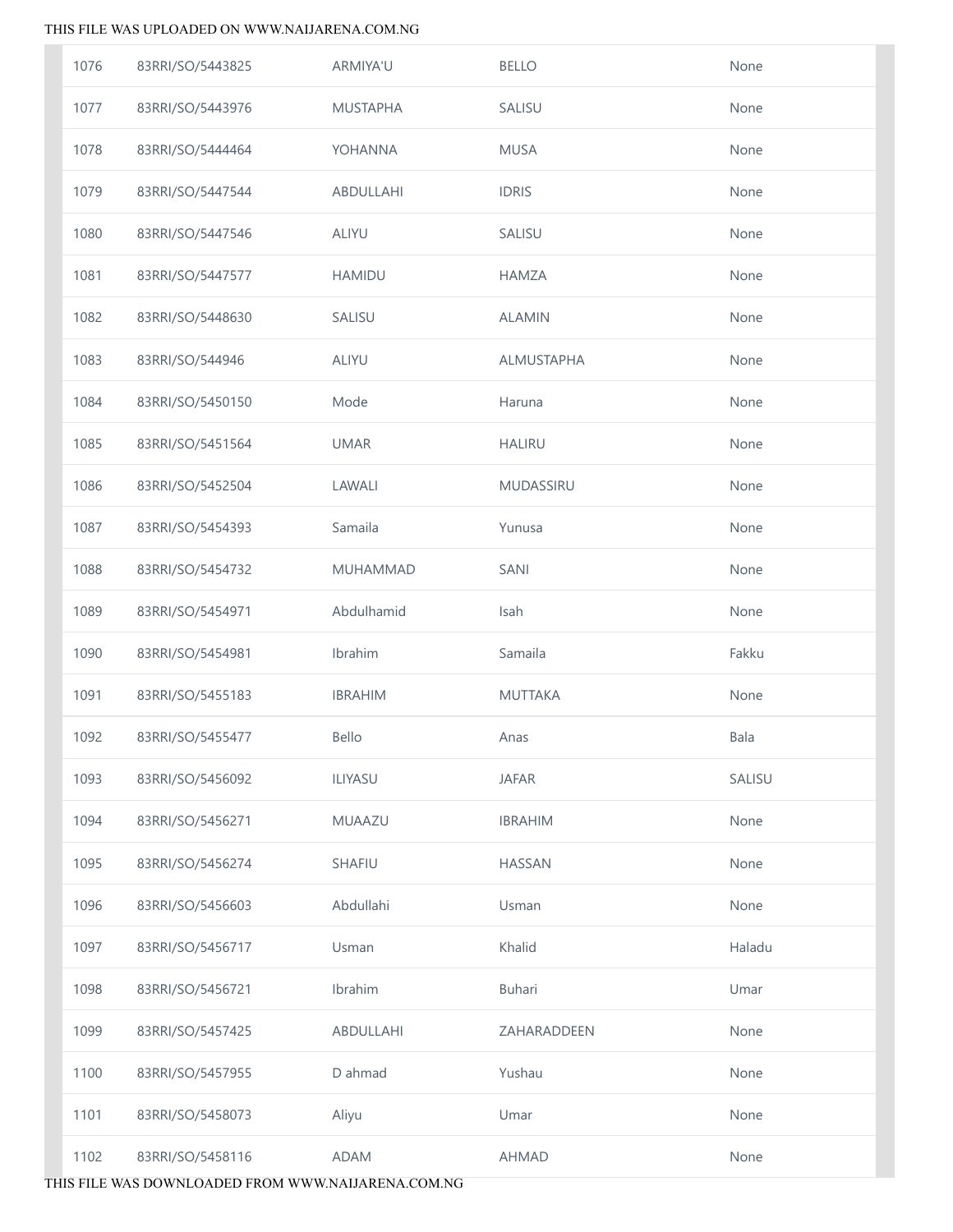| 1103 | 83RRI/SO/5458521 | Haruna          | Ibrahim         | None         |
|------|------------------|-----------------|-----------------|--------------|
| 1104 | 83RRI/SO/5459144 | <b>ISHAQ</b>    | <b>USMAN</b>    | None         |
| 1105 | 83RRI/SO/5459175 | <b>SALIHU</b>   | ABDULRAUF       | None         |
| 1106 | 83RRI/SO/5459198 | ABDULLAHI       | <b>HASSAN</b>   | ALI          |
| 1107 | 83RRI/SO/5459265 | Abbas           | Abubakar        | None         |
| 1108 | 83RRI/SO/5459572 | ABDULRAHMAN     | <b>MUHAMMAD</b> | None         |
| 1109 | 83RRI/SO/5459614 | <b>MUKTAR</b>   | <b>SAGIR</b>    | None         |
| 1110 | 83RRI/SO/5459831 | Sani            | Abdullahi       | Mikailu      |
| 1111 | 83RRI/SO/5459969 | Hashimu         | Maccido         | None         |
| 1112 | 83RRI/SO/5460082 | <b>BELLO</b>    | YUNUSA          | None         |
| 1113 | 83RRI/SO/5460156 | <b>DAUDA</b>    | <b>JAMILU</b>   | None         |
| 1114 | 83RRI/SO/5460262 | <b>MUHAMMED</b> | SADAM           | None         |
| 1115 | 83RRI/SO/5460281 | Ibrahim         | Abdullahi       | $\cdot$      |
| 1116 | 83RRI/SO/5460405 | Abubakar        | Abdulrazaq      | None         |
| 1117 | 83RRI/SO/5460483 | Abubakar        | Kamal           | None         |
| 1118 | 83RRI/SO/5460571 | Aliyu           | Zakariya        | None         |
| 1119 | 83RRI/SO/5460687 | Muhammed        | Ibrahim         | None         |
| 1120 | 83RRI/SO/5460725 | ANAS            | <b>MUHAMMAD</b> | <b>ALIYU</b> |
| 1121 | 83RRI/SO/5460967 | Hassan          | Muhammad        | None         |
| 1122 | 83RRI/SO/5461129 | Ahmad           | Ibrahim         | None         |
| 1123 | 83RRI/SO/5461388 | Sale            | Adamu           | None         |
| 1124 | 83RRI/SO/5461408 | Haruna          | Tukur           | None         |
| 1125 | 83RRI/SO/5461742 | Abdullahi       | Bashir          | None         |
| 1126 | 83RRI/SO/5461858 | ABDULLAHI       | <b>FAHAD</b>    | None         |
| 1127 | 83RRI/SO/5461878 | ADAMU           | ANAS            | None         |
| 1128 | 83RRI/SO/5461951 | Hamman          | Abba            | None         |
| 1129 | 83RRI/SO/5462276 | Harisu          | Abubakar        | None         |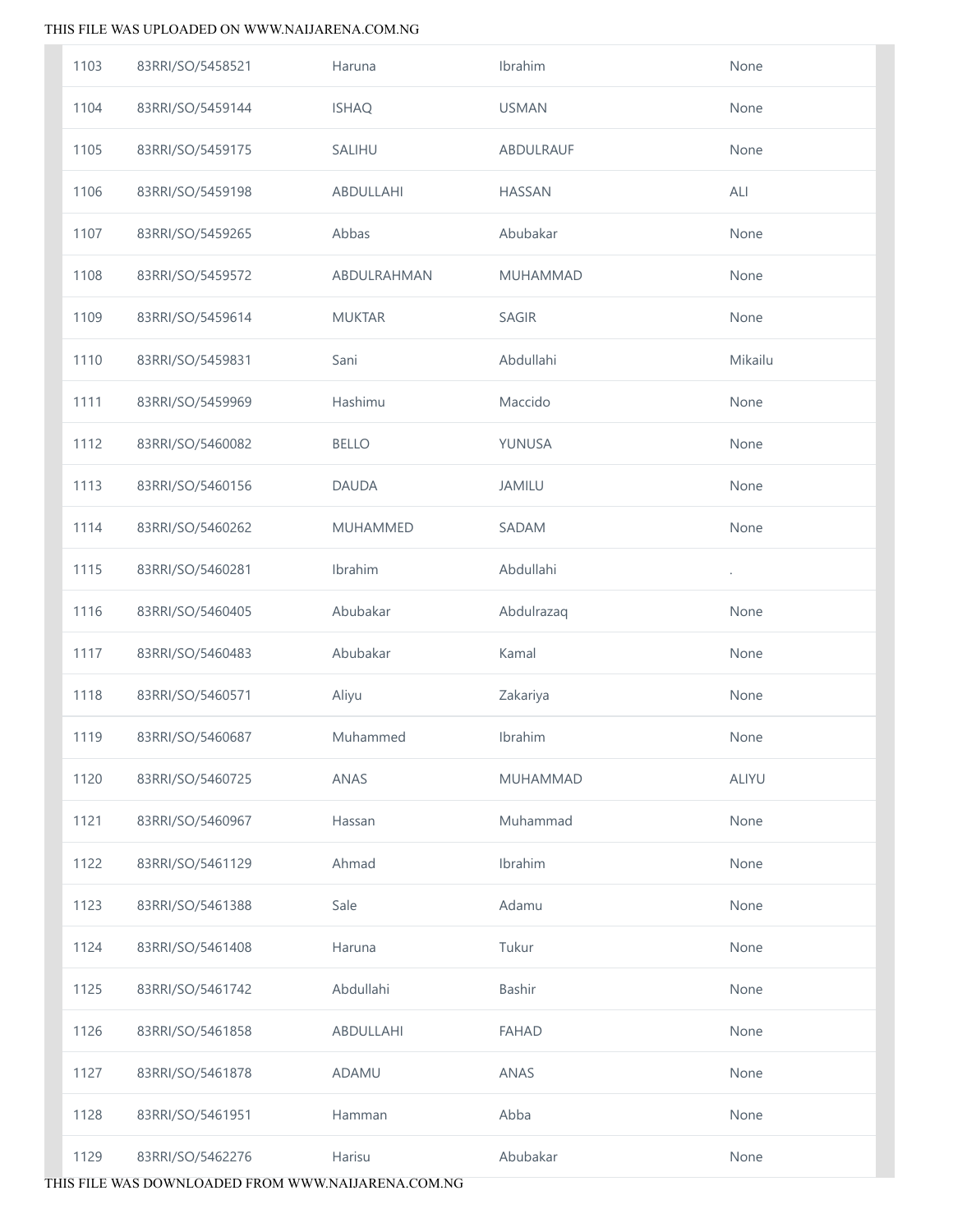| 1130 | 83RRI/SO/5462413 | Aliyu           | Abdulaziz       |              |
|------|------------------|-----------------|-----------------|--------------|
| 1131 | 83RRI/SO/5462988 | Dahiru          | Hassan          | None         |
| 1132 | 83RRI/SO/5463037 | <b>ISAH</b>     | <b>SURAJO</b>   | None         |
| 1133 | 83RRI/SO/5463278 | ABUBAKAR        | <b>USMAN</b>    | None         |
| 1134 | 83RRI/SO/5463504 | SALISU          | <b>MUHAMMAD</b> | None         |
| 1135 | 83RRI/SO/5463550 | Idris           | Yunusa          | None         |
| 1136 | 83RRI/SO/5463680 | ABBAS           | ANAS            | None         |
| 1137 | 83RRI/SO/5463776 | muhammad        | abubakar        | None         |
| 1138 | 83RRI/SO/546380  | <b>IBRAHIM</b>  | <b>JABIRU</b>   | None         |
| 1139 | 83RRI/SO/5463810 | Musa            | Ibrahim         | Fakku        |
| 1140 | 83RRI/SO/5463929 | Yunusa          | Abubakar        | None         |
| 1141 | 83RRI/SO/5465457 | <b>IBRAHIM</b>  | SANI            | None         |
| 1142 | 83RRI/SO/5465632 | YAU             | <b>MUBARAK</b>  | None         |
| 1143 | 83RRI/SO/5465912 | <b>JOSHUA</b>   | <b>ELISHA</b>   | None         |
| 1144 | 83RRI/SO/5466386 | <b>USMAN</b>    | SANI            | None         |
| 1145 | 83RRI/SO/5466539 | Musa            | Abdulrahman     | None         |
| 1146 | 83RRI/SO/5466612 | mohammed        | bello           | None         |
| 1147 | 83RRI/SO/5466875 | <b>BUHARI</b>   | LAWALI          | None         |
| 1148 | 83RRI/SO/5466966 | <b>MOHAMMED</b> | <b>ALIYU</b>    | None         |
| 1149 | 83RRI/SO/5467041 | <b>MUSA</b>     | SULEIMAN        | <b>GANDI</b> |
| 1150 | 83RRI/SO/5467527 | SANI            | ABDULRAHMAN     |              |
| 1151 | 83RRI/SO/5467959 | ABDULLAHI       | SANI            |              |
| 1152 | 83RRI/SO/5468616 | Haruna          | Abubakar        | None         |
| 1153 | 83RRI/SO/546874  | SAIDU           | <b>IBRAHIM</b>  | None         |
| 1154 | 83RRI/SO/5468843 | <b>BINDOW</b>   | ADAMU           | None         |
| 1155 | 83RRI/SO/5468944 | Aliyu           | Abubakar        | None         |
| 1156 | 83RRI/SO/5468956 | MUHAMMAD        | SADIQ           | None         |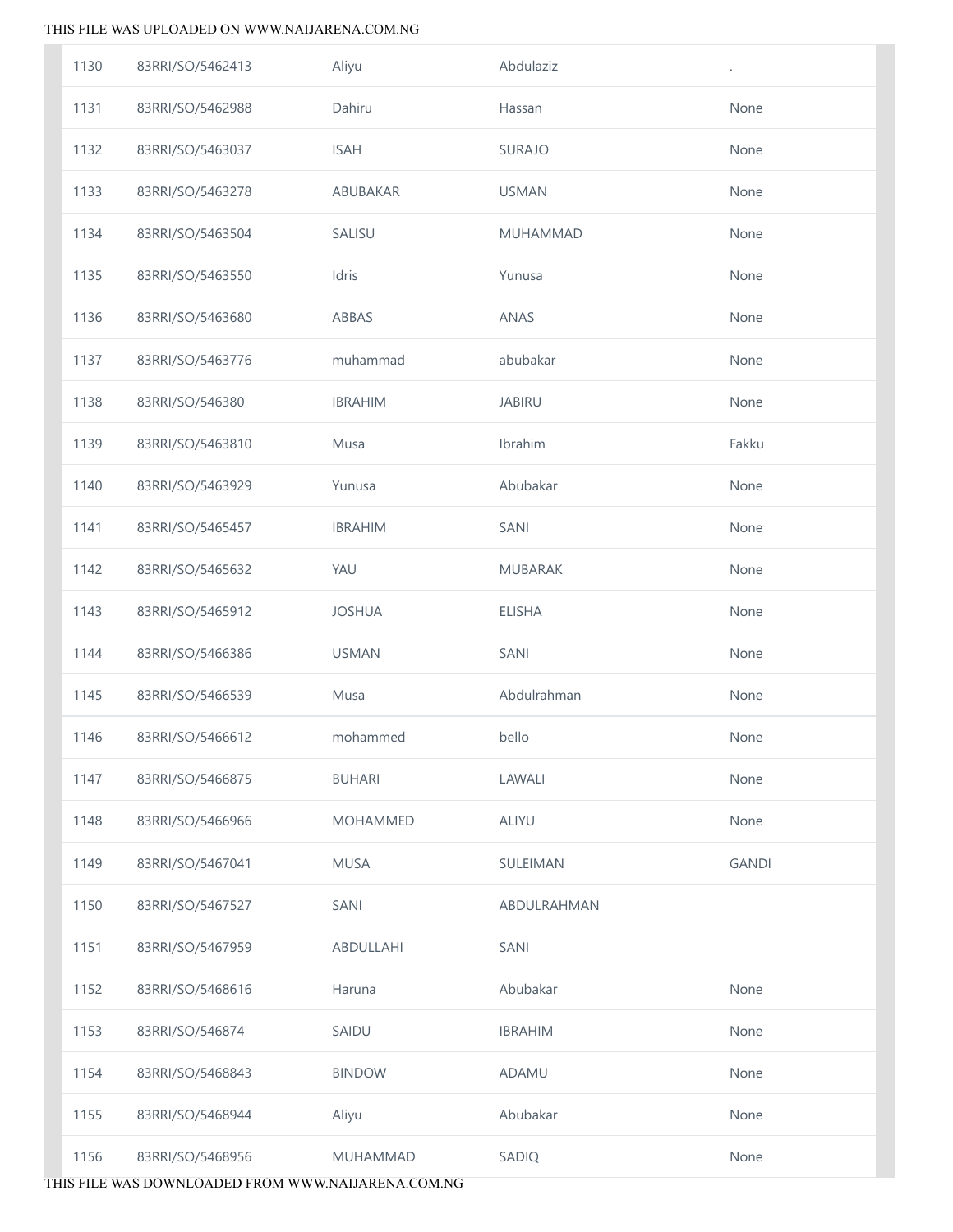| 1157 | 83RRI/SO/5468958 | AMINU          | <b>MANIRU</b>      | None         |
|------|------------------|----------------|--------------------|--------------|
| 1158 | 83RRI/SO/5469083 | jafar          | muhammad           | sani         |
| 1159 | 83RRI/SO/5469805 | <b>IBRAHIM</b> | <b>SUDAIS</b>      | <b>AHMAD</b> |
| 1160 | 83RRI/SO/5469824 | LAWAL          | <b>MUSA</b>        | None         |
| 1161 | 83RRI/SO/5469925 | ABUBAKAR       | <b>IDRIS</b>       | None         |
| 1162 | 83RRI/SO/546993  | <b>SARKI</b>   | <b>BASIRU</b>      | None         |
| 1163 | 83RRI/SO/5470032 | Saidu          | Mukhtar            | None         |
| 1164 | 83RRI/SO/5470051 | Malami         | Usama              | Α            |
| 1165 | 83RRI/SO/5470605 | Muhammad       | Badamasi           | None         |
| 1166 | 83RRI/SO/5470691 | ALIYU          | <b>YUSUF</b>       | <b>AUTA</b>  |
| 1167 | 83RRI/SO/5470759 | <b>BELLO</b>   | <b>ABDUL AZIZU</b> | None         |
| 1168 | 83RRI/SO/5470789 | Aliyu          | Tukur              | None         |
| 1169 | 83RRI/SO/5470815 | Shehu          | Salmanu            | None         |
| 1170 | 83RRI/SO/5471016 | Nuhu           | Zakariyya          | None         |
| 1171 | 83RRI/SO/5471784 | Haruna         | Auwalu             | Garba        |
| 1172 | 83RRI/SO/5471838 | Abdullahi      | Abubakar           | None         |
| 1173 | 83RRI/SO/5472168 | SALIHU         | SABIU              | None         |
| 1174 | 83RRI/SO/5472218 | <b>JUNAIDU</b> | SALMANU            | None         |
| 1175 | 83RRI/SO/547223  | <b>BELLO</b>   | <b>IBRAHIM</b>     | None         |
| 1176 | 83RRI/SO/5472312 | Sadiq          | Muhammad           | None         |
| 1177 | 83RRI/SO/5472587 | ADAMU          | <b>ALIYU</b>       | None         |
| 1178 | 83RRI/SO/547261  | SULEIMAN       | <b>ISAH</b>        | None         |
| 1179 | 83RRI/SO/5472932 | MUHAMMAD       | ANAS               | None         |
| 1180 | 83RRI/SO/5473411 | Magawata       | Shehu              | None         |
| 1181 | 83RRI/SO/5473477 | shehu          | usama              | None         |
| 1182 | 83RRI/SO/5473696 | Aliyu          | Usman              | None         |
| 1183 | 83RRI/SO/547373  | ADAMU          | ABDULLAHI          | None         |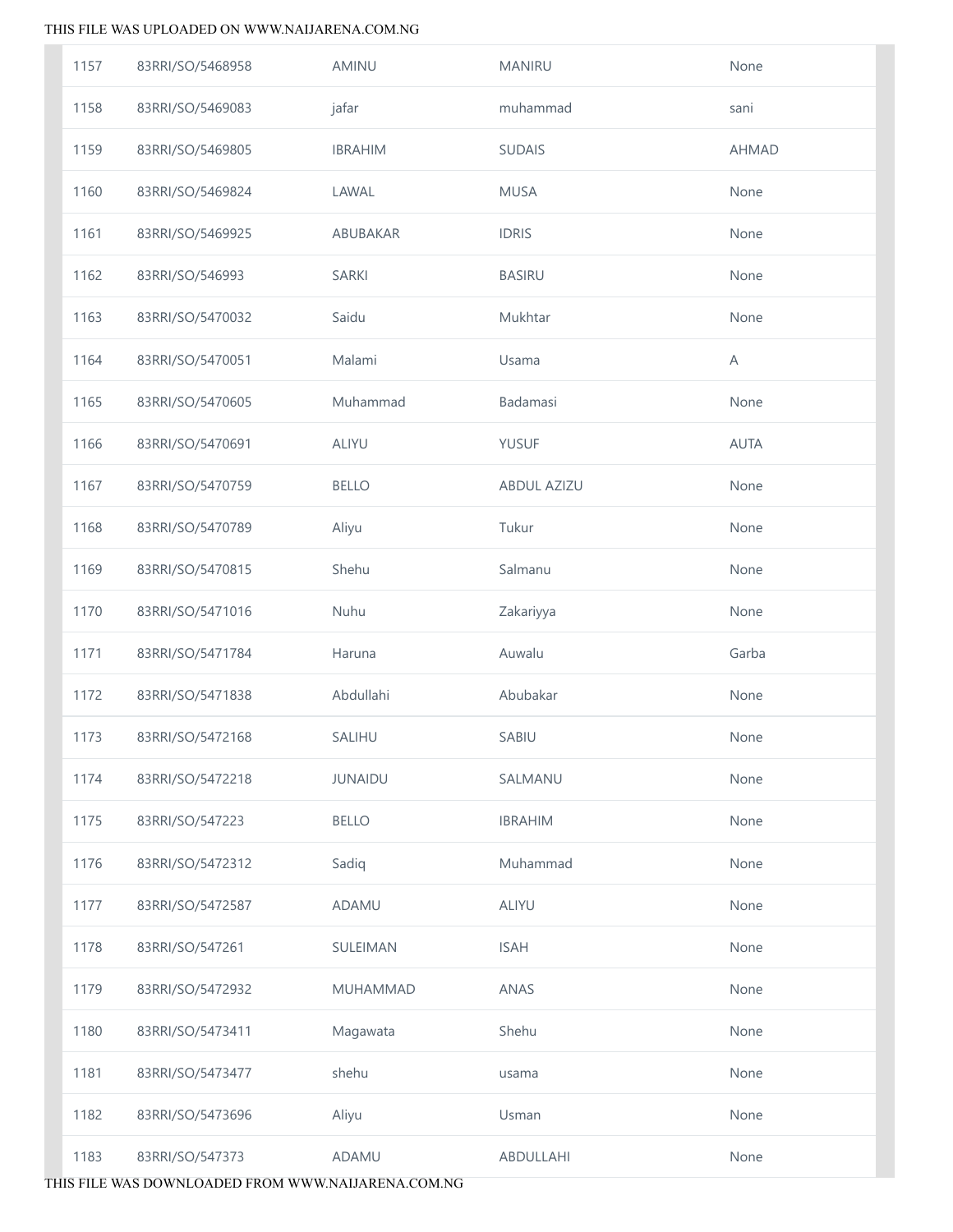| 1184 | 83RRI/SO/5473907 | Yunusa          | Hussaini       |       |
|------|------------------|-----------------|----------------|-------|
| 1185 | 83RRI/SO/5474102 | Umar            | Rabi'u         | None  |
| 1186 | 83RRI/SO/5474672 | LAUWALI         | <b>IBRAHIM</b> | None  |
| 1187 | 83RRI/SO/547470  | Muhammad        | Hamisu         | None  |
| 1188 | 83RRI/SO/5474913 | <b>YUSUF</b>    | <b>YUSUF</b>   | A     |
| 1189 | 83RRI/SO/5475092 | <b>MOHAMMED</b> | <b>KABIRU</b>  | None  |
| 1190 | 83RRI/SO/5475209 | Saminu          | Abdulrahman    | None  |
| 1191 | 83RRI/SO/5475544 | SAIDU           | SUFIYANU       | None  |
| 1192 | 83RRI/SO/5475597 | <b>ISAH</b>     | AMINU          | A     |
| 1193 | 83RRI/SO/5475718 | Idris           | Kasimu         |       |
| 1194 | 83RRI/SO/5475727 | Salisu          | Alkasim        | None  |
| 1195 | 83RRI/SO/5475773 | SAHABI          | ALIYU          | None  |
| 1196 | 83RRI/SO/5475805 | SANI            | ABUBAKAR       | None  |
| 1197 | 83RRI/SO/5475826 | Ibrahim         | Auwal          | None  |
| 1198 | 83RRI/SO/5475963 | ABUBAKAR        | ZAYYANU        | None  |
| 1199 | 83RRI/SO/5475978 | abubakar        | fahad          | None  |
| 1200 | 83RRI/SO/5476042 | ABDULLAHI       | <b>IBRAHIM</b> | None  |
| 1201 | 83RRI/SO/547629  | <b>HAMZA</b>    | AMINU          | None  |
| 1202 | 83RRI/SO/5476350 | Sanusi          | Suleiman       | Bello |
| 1203 | 83RRI/SO/5476375 | MU'AZU          | NASIRU         | None  |
| 1204 | 83RRI/SO/5476661 | Hussaini        | Ismail         |       |
| 1205 | 83RRI/SO/5476836 | ABDULLAHI       | <b>ISHAK</b>   | None  |
| 1206 | 83RRI/SO/5477199 | Nasiru          | Mustapha       | None  |
| 1207 | 83RRI/SO/5477263 | Aliyu           | Tukur          | None  |
| 1208 | 83RRI/SO/5477401 | Haruna          | Sani           | None  |
| 1209 | 83RRI/SO/5477473 | Idris           | Abdullahi      | None  |
| 1210 | 83RRI/SO/5477632 | MUHAMMAD        | ABUBAKAR       | None  |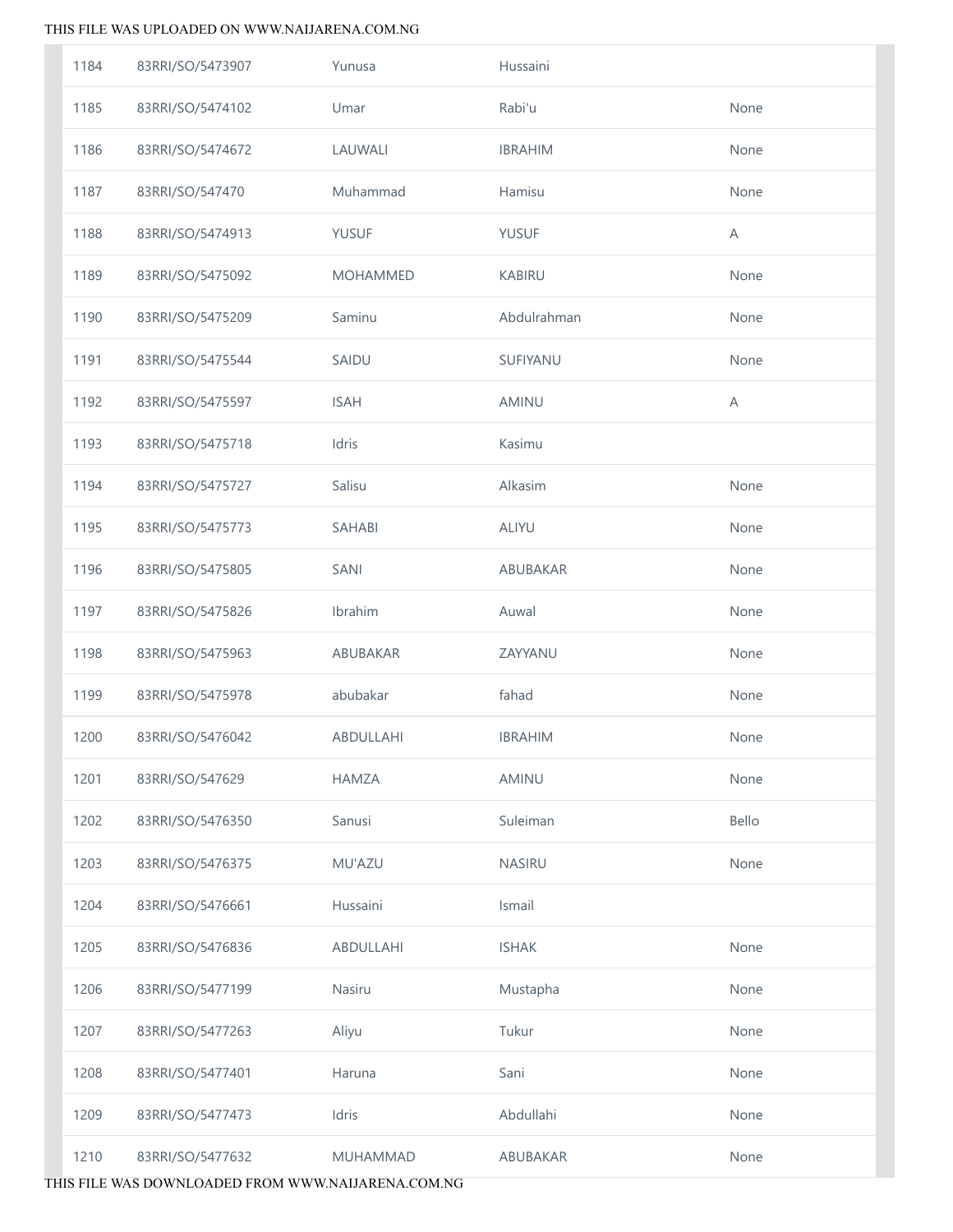| 1211 | 83RRI/SO/547778  | Nura           | Sadiq           | Idris   |
|------|------------------|----------------|-----------------|---------|
| 1212 | 83RRI/SO/5478010 | YUSUF          | <b>ATTAHIRU</b> | None    |
| 1213 | 83RRI/SO/5478336 | YUNUSA         | <b>UMAR</b>     | None    |
| 1214 | 83RRI/SO/5478628 | Umar           | Ibrahim         | None    |
| 1215 | 83RRI/SO/5478669 | Aminu          | Safiyanu        | None    |
| 1216 | 83RRI/SO/5478824 | <b>AYUBA</b>   | AMINU           | None    |
| 1217 | 83RRI/SO/5478825 | Ayuba          | Umar            | None    |
| 1218 | 83RRI/SO/5478869 | Ibrahim        | Adamu           | Hashim  |
| 1219 | 83RRI/SO/5478930 | ADAMU          | ABUBAKAR        | None    |
| 1220 | 83RRI/SO/5479010 | Bello          | Kasimu          | None    |
| 1221 | 83RRI/SO/5479065 | Hamza          | Zaidu           | None    |
| 1222 | 83RRI/SO/5479106 | Muhammad       | Babangida       | None    |
| 1223 | 83RRI/SO/5479206 | Lawan          | Mohammed        | Tijjani |
| 1224 | 83RRI/SO/5479487 | <b>HARUNA</b>  | <b>IBRAHIM</b>  | None    |
| 1225 | 83RRI/SO/5479628 | Abdullahi      | Ibrahim         | None    |
| 1226 | 83RRI/SO/5479647 | <b>HASSAN</b>  | <b>FAHAD</b>    | None    |
| 1227 | 83RRI/SO/547998  | <b>ISAH</b>    | LAUWALI         | None    |
| 1228 | 83RRI/SO/5480020 | Abdulmalik     | Yusuf           | None    |
| 1229 | 83RRI/SO/5480129 | <b>ISIYA</b>   | <b>UZAIRU</b>   | None    |
| 1230 | 83RRI/SO/5480379 | <b>HARUNA</b>  | <b>SULEIMAN</b> | None    |
| 1231 | 83RRI/SO/5480425 | <b>BALA</b>    | <b>IBRAHIM</b>  | None    |
| 1232 | 83RRI/SO/5480833 | <b>AL-AMIN</b> | <b>GARBA</b>    | None    |
| 1233 | 83RRI/SO/5480878 | Mohammed       | Abdulhameed     | None    |
| 1234 | 83RRI/SO/5481159 | Mohammed       | Bashiru         | None    |
| 1235 | 83RRI/SO/5481247 | <b>HARUNA</b>  | SAIDU           | ZAYYANU |
| 1236 | 83RRI/SO/5481340 | Abdullahi      | Mubarak         | None    |
| 1237 | 83RRI/SO/5481520 | Salihu         | Sadiq           | None    |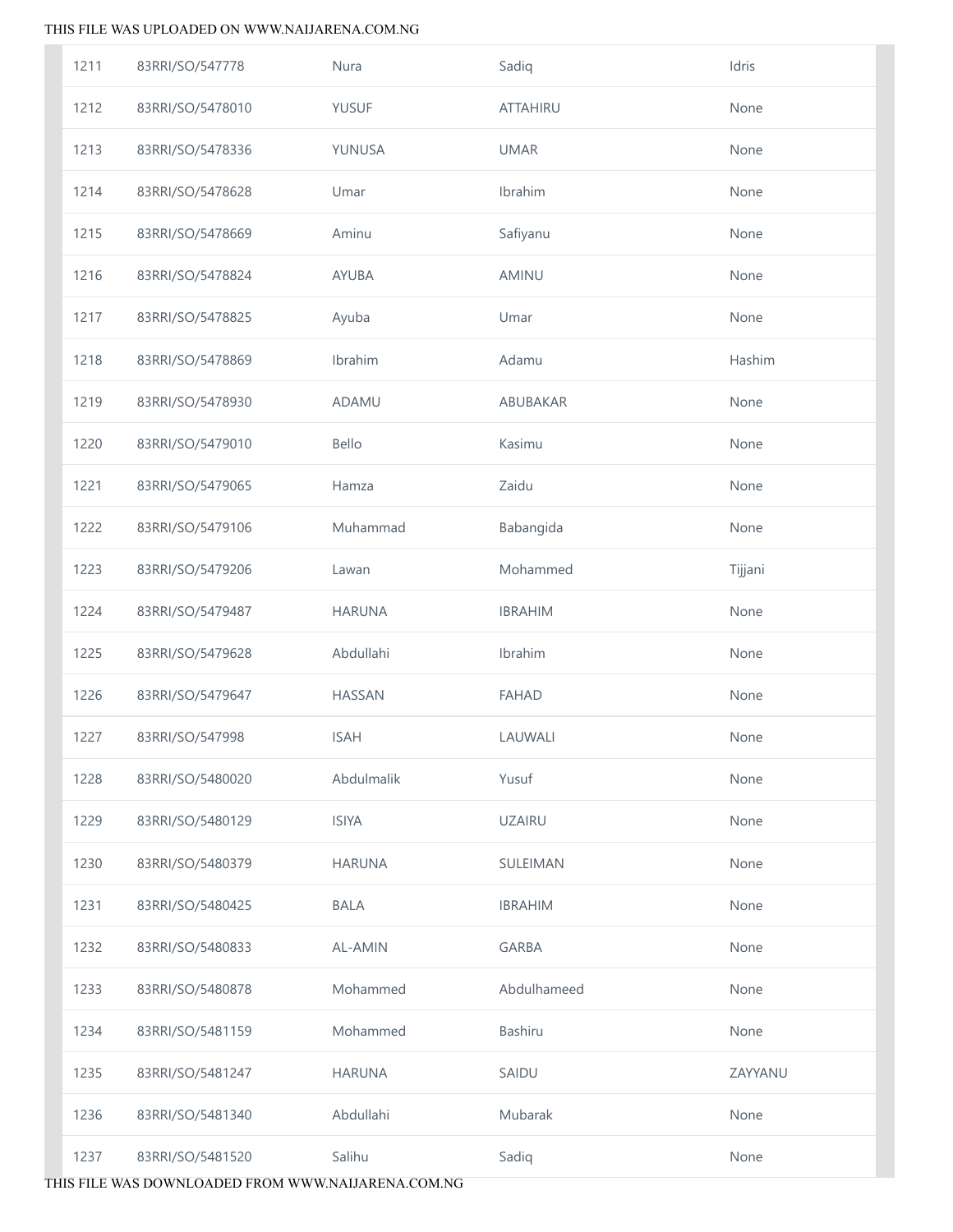| 1238 | 83RRI/SO/5481654 | Yalusa          | Rufai              | None     |
|------|------------------|-----------------|--------------------|----------|
| 1239 | 83RRI/SO/5481859 | Musa            | Nura               | None     |
| 1240 | 83RRI/SO/5482077 | <b>MAIDAMMA</b> | <b>BELLO</b>       | None     |
| 1241 | 83RRI/SO/5482185 | <b>IBRAHIM</b>  | SALIHU             | None     |
| 1242 | 83RRI/SO/5482411 | Yunusa          | Sanusi             | None     |
| 1243 | 83RRI/SO/5482607 | YAHAYA          | AMADU              | None     |
| 1244 | 83RRI/SO/5482644 | <b>HARUNA</b>   | <b>ISMAIL</b>      | None     |
| 1245 | 83RRI/SO/5482790 | ZAKARI          | <b>MUHAMMED</b>    | None     |
| 1246 | 83RRI/SO/5482791 | SHUAIBU         | YUNUSA             | None     |
| 1247 | 83RRI/SO/5482890 | Rilwanu         | Suleiman           | None     |
| 1248 | 83RRI/SO/5482910 | Suleiman        | Abdulmalik         | None     |
| 1249 | 83RRI/SO/5483112 | LABBO           | <b>HALIDU</b>      | None     |
| 1250 | 83RRI/SO/5483709 | Shehu           | Alhassan           | None     |
| 1251 | 83RRI/SO/5484006 | SHUAIBU         | <b>ISAH</b>        | None     |
| 1252 | 83RRI/SO/5484097 | Adamu           | Usman              | Mallam   |
| 1253 | 83RRI/SO/548419  | Mohammed        | Usman              | None     |
| 1254 | 83RRI/SO/5484192 | <b>IBRAHIM</b>  | SHUAIBU            | None     |
| 1255 | 83RRI/SO/5484302 | Muazu           | Ibrahim            | Alhaji   |
| 1256 | 83RRI/SO/5484425 | <b>SANUSI</b>   | ALIYU              | ZAKI     |
| 1257 | 83RRI/SO/5484563 | ABDULLAHI       | <b>ABDULMUMINI</b> | None     |
| 1258 | 83RRI/SO/5484602 | Abubakar        | Abdulrahman        | Muhammad |
| 1259 | 83RRI/SO/5484705 | Nuhu            | Zakariyya          | None     |
| 1260 | 83RRI/SO/5484851 | Nura            | Zakariyya          | None     |
| 1261 | 83RRI/SO/5485405 | Arzika          | Sufiyanu           | Bello    |
| 1262 | 83RRI/SO/5485457 | <b>UMAR</b>     | <b>FAHAD</b>       | A        |
| 1263 | 83RRI/SO/5485560 | Hamza           | Ibrahim            | Rabah    |
| 1264 | 83RRI/SO/5485659 | Babuga          | Faruku             | Sebore   |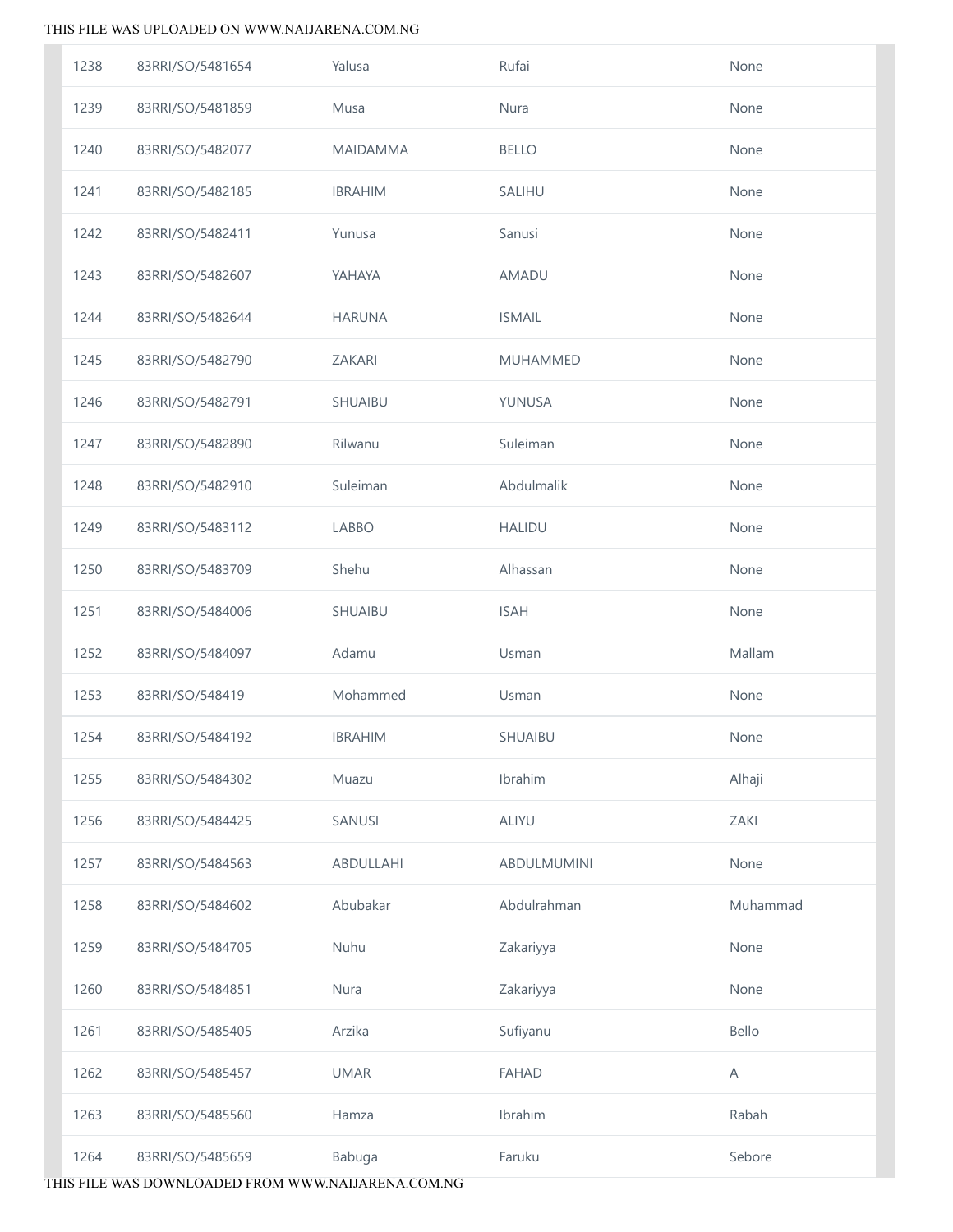| 1265 | 83RRI/SO/5486125 | Haruna         | Bashar         | None         |
|------|------------------|----------------|----------------|--------------|
| 1266 | 83RRI/SO/5486188 | ABUBAKAR       | <b>BASHAR</b>  | None         |
| 1267 | 83RRI/SO/548646  | <b>AMINU</b>   | SAMINUU        |              |
| 1268 | 83RRI/SO/5487039 | <b>HAMZA</b>   | RAYYANU        | None         |
| 1269 | 83RRI/SO/5487601 | Shuaibu        | Shafiu         | None         |
| 1270 | 83RRI/SO/5487919 | <b>BALA</b>    | YAHAYA         | None         |
| 1271 | 83RRI/SO/5488458 | <b>MAHMUDA</b> | <b>HABIBU</b>  | <b>USMAN</b> |
| 1272 | 83RRI/SO/5488494 | <b>ISMAIL</b>  | ZAKARIYYA      | None         |
| 1273 | 83RRI/SO/5488672 | ABDULSALAM     | SUNUSI         | None         |
| 1274 | 83RRI/SO/5488701 | Aliyu          | Dahiru         | None         |
| 1275 | 83RRI/SO/5489175 | SANI           | SAIDU          | None         |
| 1276 | 83RRI/SO/5489488 | <b>HAMZA</b>   | <b>BELLO</b>   |              |
| 1277 | 83RRI/SO/5489933 | <b>ALIYU</b>   | KASIMU         | None         |
| 1278 | 83RRI/SO/5490370 | Ibrahim        | Hassan         | None         |
| 1279 | 83RRI/SO/5490535 | Anache         | Babangida      | None         |
| 1280 | 83RRI/SO/5490558 | Ibrahim        | Hussaini       | None         |
| 1281 | 83RRI/SO/5490564 | ABDULRASHID    | <b>NAFIU</b>   | <b>AHMAD</b> |
| 1282 | 83RRI/SO/5490780 | <b>USMAN</b>   | <b>GARBA</b>   | None         |
| 1283 | 83RRI/SO/549097  | Abba           | Haruna         | None         |
| 1284 | 83RRI/SO/549104  | <b>ALTINE</b>  | ABUBAKAR       | None         |
| 1285 | 83RRI/SO/550178  | ABDULLAHI      | <b>MUBARAK</b> | None         |
| 1286 | 83RRI/SO/550324  | <b>SANI</b>    | MUHAMMAD       | None         |
| 1287 | 83RRI/SO/550359  | Bala           | Anas           | None         |
| 1288 | 83RRI/SO/550512  | KASIMU         | <b>YUSUF</b>   | None         |
| 1289 | 83RRI/SO/550597  | <b>IBRAHIM</b> | SANI           | None         |
| 1290 | 83RRI/SO/550929  | <b>HAMISU</b>  | <b>FAISAL</b>  | None         |
| 1291 | 83RRI/SO/551266  | MAGAJI         | ILIYASU        | None         |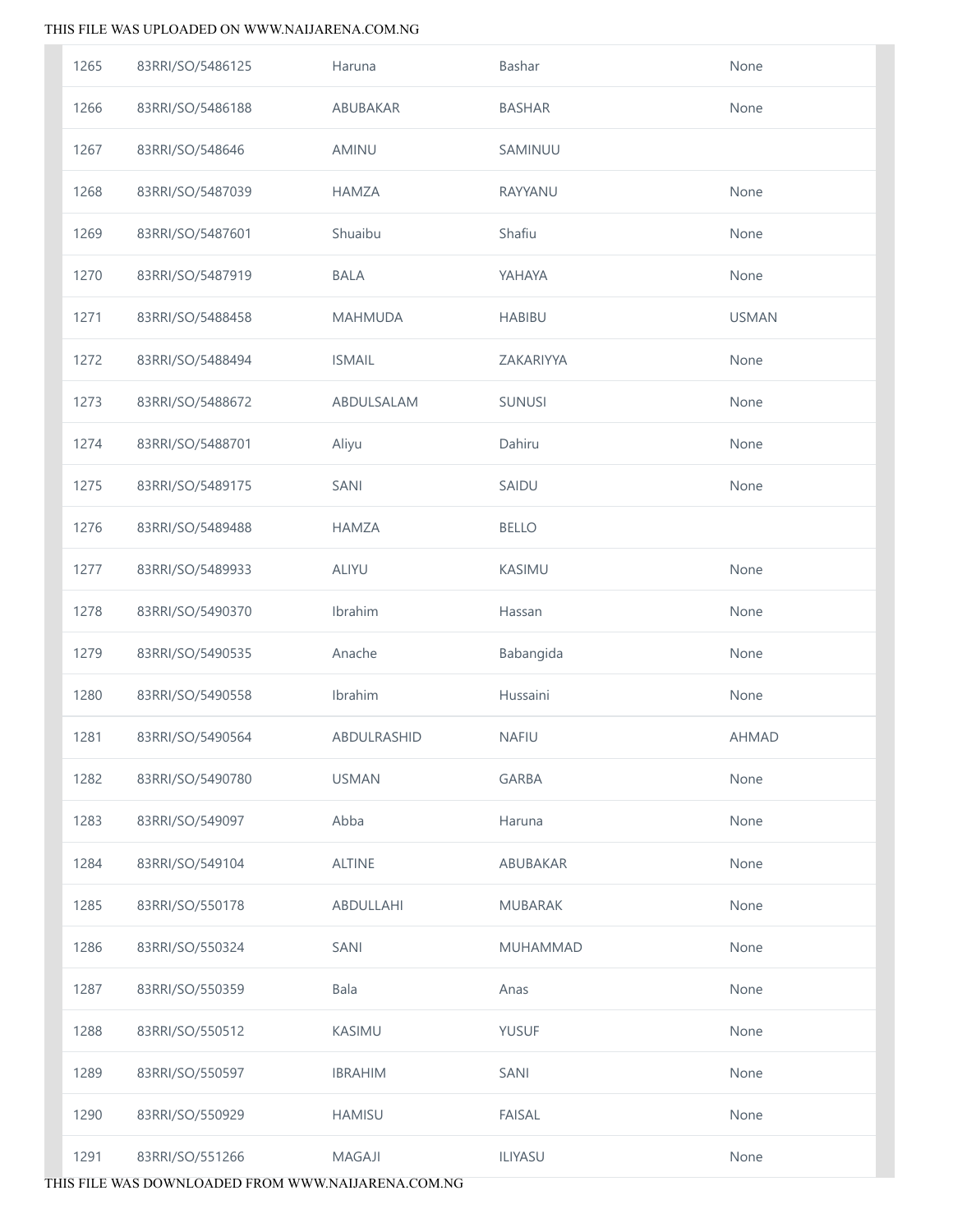| 1292 | 83RRI/SO/551277 | Abubakar       | Masudu        | None            |
|------|-----------------|----------------|---------------|-----------------|
| 1293 | 83RRI/SO/551667 | ABDULLAHI      | <b>MUSA</b>   | None            |
| 1294 | 83RRI/SO/551681 | Abdullahi      | Muhammad      | None            |
| 1295 | 83RRI/SO/551937 | <b>IBRAHIM</b> | <b>ISMAIL</b> | None            |
| 1296 | 83RRI/SO/552016 | <b>MANIRU</b>  | <b>UMAR</b>   | None            |
| 1297 | 83RRI/SO/552060 | SULEIMAN       | ABDULLAHI     | None            |
| 1298 | 83RRI/SO/552621 | <b>BELLO</b>   | <b>KABIRU</b> | None            |
| 1299 | 83RRI/SO/552713 | Umar           | Abubakar      | None            |
| 1300 | 83RRI/SO/552880 | <b>UMAR</b>    | <b>MANSUR</b> | <b>TUKUR</b>    |
| 1301 | 83RRI/SO/553233 | SADA           | SAIFULLAHI    | None            |
| 1302 | 83RRI/SO/553246 | Muhammad       | Mustapha      | None            |
| 1303 | 83RRI/SO/553354 | Bala           | Nasiru        | Musa            |
| 1304 | 83RRI/SO/553695 | YUSUF          | ALIYU         | None            |
| 1305 | 83RRI/SO/553709 | Abubakar       | Umar          | None            |
| 1306 | 83RRI/SO/554706 | Yakubu         | Idris         | Idris           |
| 1307 | 83RRI/SO/554819 | <b>BELLO</b>   | <b>JIBRIN</b> | None            |
| 1308 | 83RRI/SO/554871 | Garba          | Hamza         | None            |
| 1309 | 83RRI/SO/555020 | <b>NASIR</b>   | ABUBAKAR      | M               |
| 1310 | 83RRI/SO/555357 | <b>UMAR</b>    | AMINU         | D-DAJI          |
| 1311 | 83RRI/SO/557235 | MUHAMMAD       | ABUBAKAR      | None            |
| 1312 | 83RRI/SO/557987 | AMINU          | MUHAMMAD      | <b>GADDAFI</b>  |
| 1313 | 83RRI/SO/558185 | SANI           | <b>BASHAR</b> | <b>MUHAMMAD</b> |
| 1314 | 83RRI/SO/558906 | <b>TUKUR</b>   | MUHAMMAD      | SHARHABILU      |
| 1315 | 83RRI/SO/559036 | Jibril         | Abdulmajid    | None            |
| 1316 | 83RRI/SO/559254 | <b>JIBRIL</b>  | ZAYYANU       | <b>DIKKO</b>    |
| 1317 | 83RRI/SO/559387 | SHAMAKI        | <b>BELLO</b>  | None            |
| 1318 | 83RRI/SO/559792 | ABDULLAHI      | ABUBAKAR      | None            |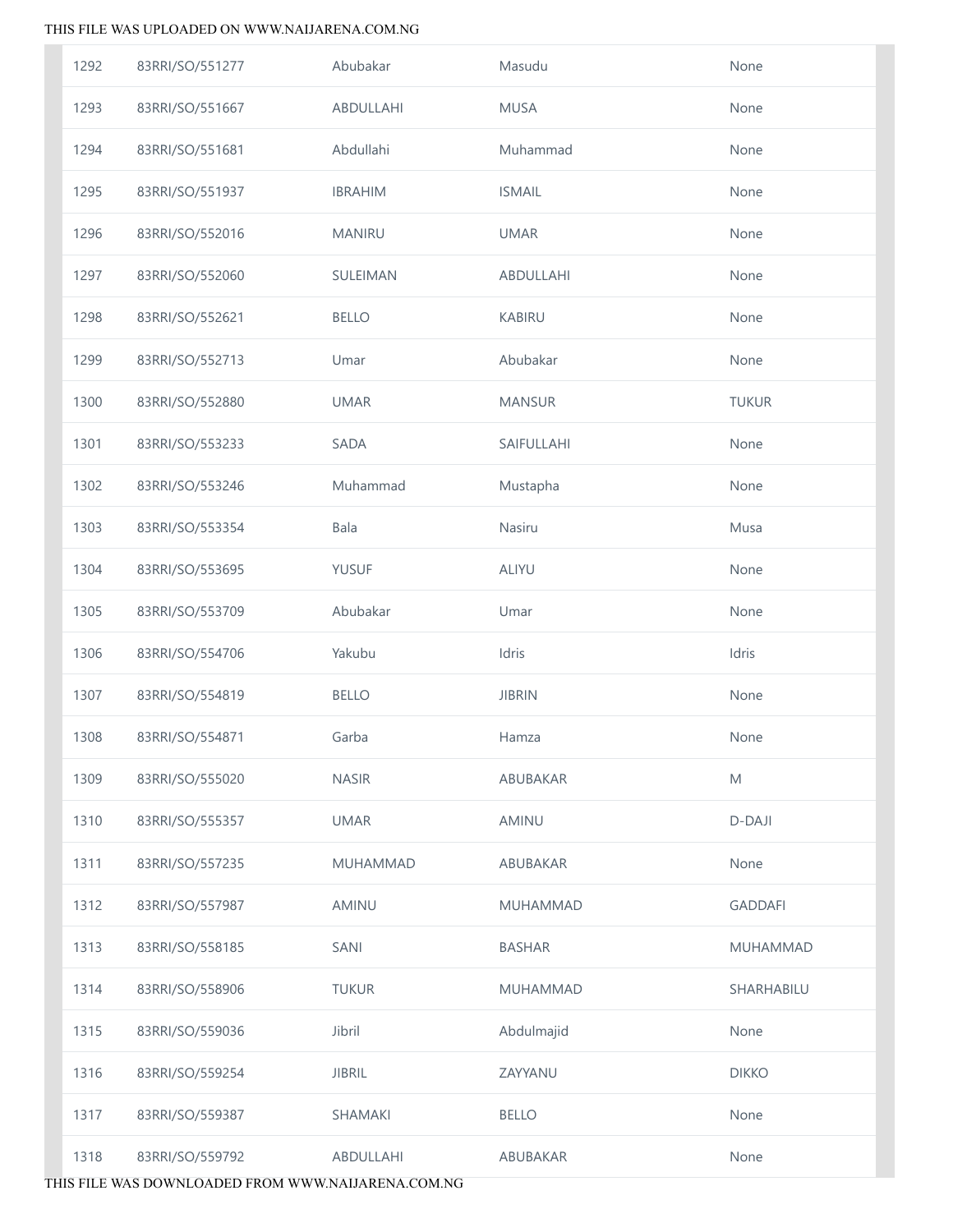| 1319 | 83RRI/SO/559908 | ABUBAKAR      | SULEMAN          | None        |
|------|-----------------|---------------|------------------|-------------|
| 1320 | 83RRI/SO/559926 | Almustapha    | Anas             | None        |
| 1321 | 83RRI/SO/559952 | muhammad      | mustapha         | None        |
| 1322 | 83RRI/SO/560171 | LAWAL         | <b>NAZIRU</b>    | None        |
| 1323 | 83RRI/SO/560581 | SANI          | ABDULAZIZ        | <b>UMAR</b> |
| 1324 | 83RRI/SO/560630 | ABDULLAHI     | <b>HABIBU</b>    | None        |
| 1325 | 83RRI/SO/561707 | Abdullahi     | Shamsu           | Morai       |
| 1326 | 83RRI/SO/561839 | Garba         | Saifullahi       | None        |
| 1327 | 83RRI/SO/561897 | AMINU         | AMRU             | <b>IMAM</b> |
| 1328 | 83RRI/SO/561992 | Aminu         | Saifullahi       | Bello       |
| 1329 | 83RRI/SO/562218 | <b>HABIB</b>  | <b>MASUD</b>     | None        |
| 1330 | 83RRI/SO/562283 | hassan        | lukman           | None        |
| 1331 | 83RRI/SO/562685 | ABDULRAHMAN   | SULEIMAN         | None        |
| 1332 | 83RRI/SO/562693 | LABARAN       | MUBARAK          | None        |
| 1333 | 83RRI/SO/563679 | <b>UMAR</b>   | <b>BABANGIDA</b> | None        |
| 1334 | 83RRI/SO/564099 | muhammad      | abdulmalik       | None        |
| 1335 | 83RRI/SO/564126 | Umar          | Aminu            | None        |
| 1336 | 83RRI/SO/564140 | Isah          | Usama            | None        |
| 1337 | 83RRI/SO/564307 | Abdulsalam    | Saidu            | None        |
| 1338 | 83RRI/SO/565034 | Jibrin        | Mustapha         | None        |
| 1339 | 83RRI/SO/565114 | ALIYU         | ABDULLAHI        | None        |
| 1340 | 83RRI/SO/565244 | Lukuman       | Ibrahim          | None        |
| 1341 | 83RRI/SO/565280 | MUHAMMAD      | <b>IDRIS</b>     | None        |
| 1342 | 83RRI/SO/565865 | Muhammad      | Murtala          | None        |
| 1343 | 83RRI/SO/565978 | Mukhtar       | Mubarak          | None        |
| 1344 | 83RRI/SO/566856 | <b>DAHIRU</b> | <b>HAMZA</b>     | TAMBUWAL    |
| 1345 | 83RRI/SO/566951 | Abubakar      | Aminu            |             |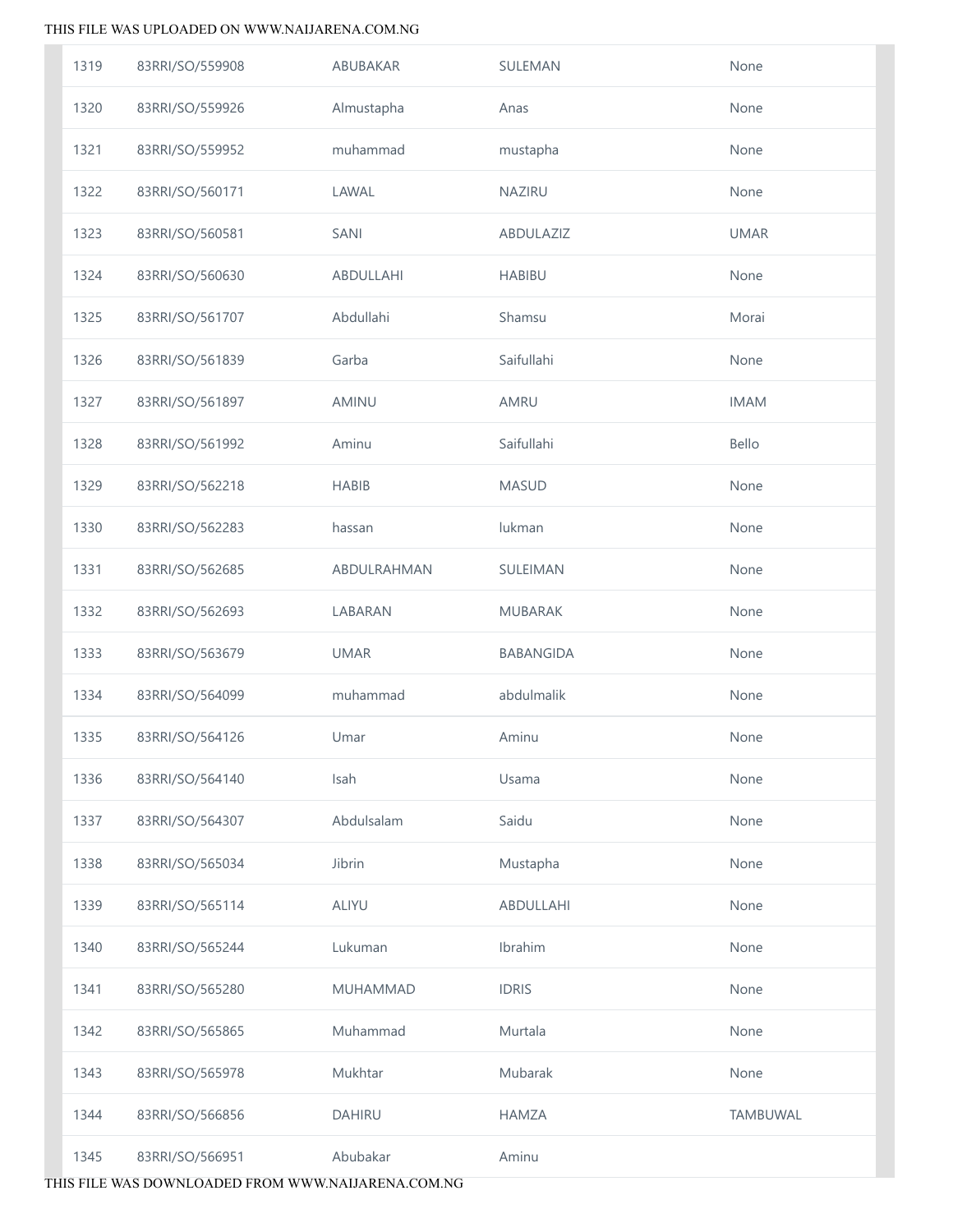| 1346 | 83RRI/SO/566997 | Ibrahim        | Aliyu           | None         |
|------|-----------------|----------------|-----------------|--------------|
| 1347 | 83RRI/SO/567412 | SHEHU          | <b>USAMA</b>    | None         |
| 1348 | 83RRI/SO/567623 | <b>Bashiru</b> | Shuaibu         | None         |
| 1349 | 83RRI/SO/568139 | Umar           | Ukasha          | None         |
| 1350 | 83RRI/SO/568379 | ABDULLAHI      | <b>MA'ARUF</b>  | None         |
| 1351 | 83RRI/SO/568518 | AMINU          | <b>AHMAD</b>    | <b>SARKI</b> |
| 1352 | 83RRI/SO/568524 | <b>IBRAHIM</b> | YUSHAU          | None         |
| 1353 | 83RRI/SO/569298 | <b>IBRAHIM</b> | <b>BELLO</b>    | None         |
| 1354 | 83RRI/SO/569302 | <b>IBRAHIM</b> | <b>MUSTAPHA</b> | None         |
| 1355 | 83RRI/SO/569347 | <b>BELLO</b>   | SAMINU          | None         |
| 1356 | 83RRI/SO/569437 | <b>HARUNA</b>  | MUBARAK         | <b>UMAR</b>  |
| 1357 | 83RRI/SO/569450 | ABDULLAHI      | <b>UKASHA</b>   | None         |
| 1358 | 83RRI/SO/569590 | <b>MALAMI</b>  | <b>MUZAMBIL</b> | None         |
| 1359 | 83RRI/SO/569673 | MUHAMMAD       | <b>JUNAIDU</b>  | None         |
| 1360 | 83RRI/SO/569830 | <b>IBRAHIM</b> | SHAFIU          | None         |
| 1361 | 83RRI/SO/570574 | Rabi'u         | Saminu          | None         |
| 1362 | 83RRI/SO/570784 | Nuhu           | Usman           | None         |
| 1363 | 83RRI/SO/570804 | <b>BELLO</b>   | <b>SAMAILA</b>  | None         |
| 1364 | 83RRI/SO/571046 | Suleiman       | Mubarak         | None         |
| 1365 | 83RRI/SO/571241 | ABDULLAHI      | ABUBAKAR        | None         |
| 1366 | 83RRI/SO/571331 | <b>UMAR</b>    | ABUBAKAR        | None         |
| 1367 | 83RRI/SO/571573 | <b>UMAR</b>    | <b>NAZIRU</b>   | None         |
| 1368 | 83RRI/SO/571613 | <b>UMAR</b>    | <b>IMRANA</b>   | None         |
| 1369 | 83RRI/SO/571762 | <b>IBRAHIM</b> | ABDULRASHID     | None         |
| 1370 | 83RRI/SO/572229 | <b>BAKO</b>    | SHUAIBU         | None         |
| 1371 | 83RRI/SO/572268 | <b>BELLO</b>   | <b>ISAH</b>     | None         |
| 1372 | 83RRI/SO/572280 | Magaji         | Abdullahi       | None         |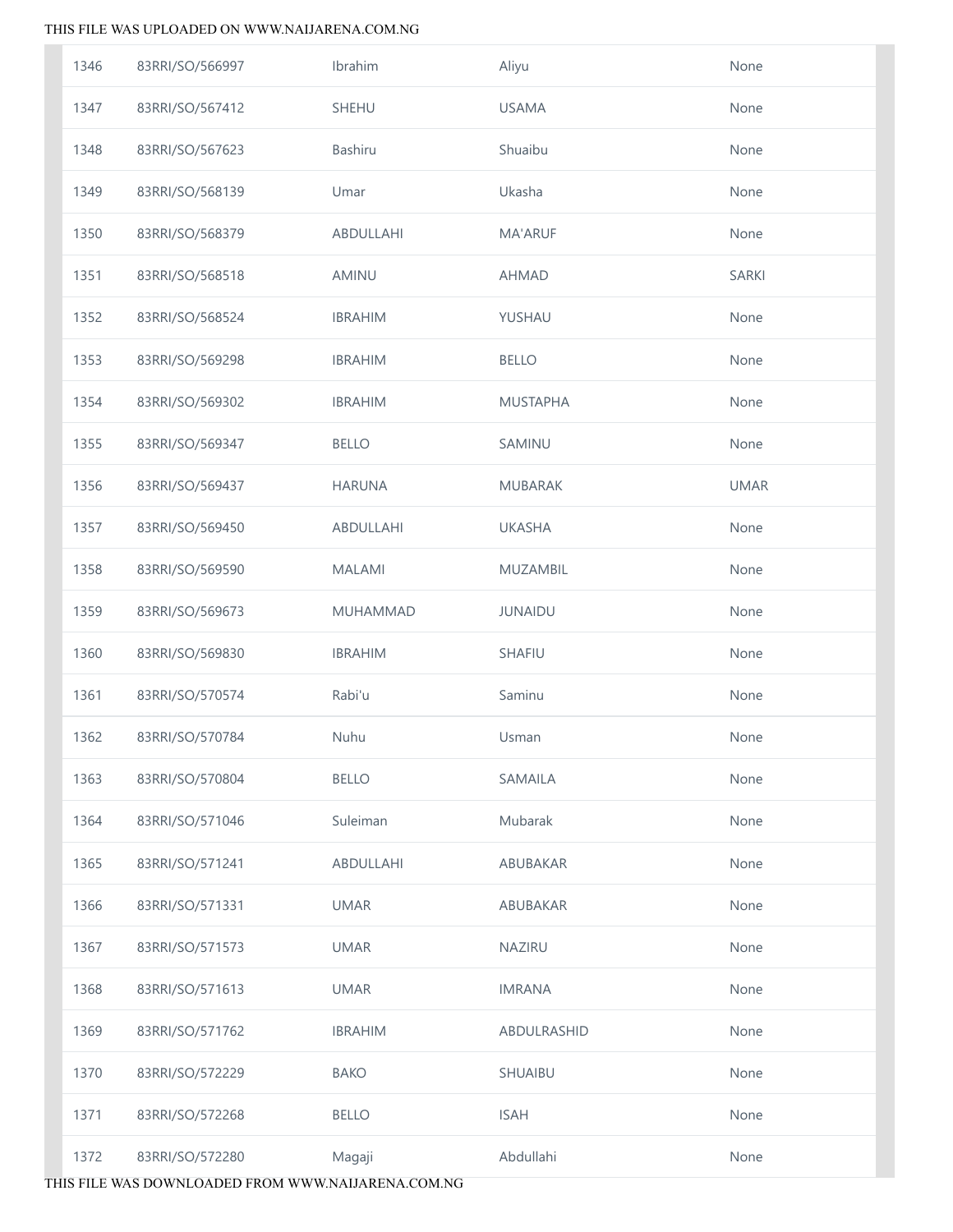| 1373 | 83RRI/SO/572369 | Yahuza          | Ukashatu        | None         |
|------|-----------------|-----------------|-----------------|--------------|
| 1374 | 83RRI/SO/572720 | Bello           | Shuaibu         | None         |
| 1375 | 83RRI/SO/573284 | <b>IBRAHIM</b>  | AMINU           | None         |
| 1376 | 83RRI/SO/573601 | <b>HASSAN</b>   | MUHAMMED        | <b>USMAN</b> |
| 1377 | 83RRI/SO/573772 | SANI            | ABDULLAHI       | None         |
| 1378 | 83RRI/SO/573801 | SULEIMAN        | <b>UKASHATU</b> | None         |
| 1379 | 83RRI/SO/574230 | <b>HARUNA</b>   | SHAFIU          | None         |
| 1380 | 83RRI/SO/574962 | <b>MADAWAKI</b> | ALYASSAU        | $\sf B$      |
| 1381 | 83RRI/SO/575476 | Mustapha        | Bello           | None         |
| 1382 | 83RRI/SO/575496 | Saidu           | Rilwanu         | None         |
| 1383 | 83RRI/SO/575508 | <b>FALALU</b>   | SIRAJO          | None         |
| 1384 | 83RRI/SO/575538 | ALHAJI          | AMINU           | ALIYU        |
| 1385 | 83RRI/SO/575728 | <b>IBRAHIM</b>  | ABDULRAHMAN     | None         |
| 1386 | 83RRI/SO/575781 | umar            | musa            | None         |
| 1387 | 83RRI/SO/576114 | abubakar        | shafiu          | None         |
| 1388 | 83RRI/SO/576324 | Rabo            | Musa            | None         |
| 1389 | 83RRI/SO/576363 | <b>UMAR</b>     | <b>KABIRU</b>   | None         |
| 1390 | 83RRI/SO/576370 | <b>UMAR</b>     | <b>MUSTAPHA</b> |              |
| 1391 | 83RRI/SO/577023 | Abdulhamid      | Abdulhamid      | None         |
| 1392 | 83RRI/SO/577057 | Salmanu         | Mubarak         | None         |
| 1393 | 83RRI/SO/577082 | <b>ISMAIL</b>   | <b>JAFARU</b>   | None         |
| 1394 | 83RRI/SO/577101 | <b>MALAMI</b>   | AMINU           | <b>UMAR</b>  |
| 1395 | 83RRI/SO/577162 | <b>NUHU</b>     | <b>USMAN</b>    | None         |
| 1396 | 83RRI/SO/577219 | <b>BELLO</b>    | <b>ALIYU</b>    | <b>UMAR</b>  |
| 1397 | 83RRI/SO/577262 | Umar            | Uzairu          | None         |
| 1398 | 83RRI/SO/577465 | YAHAYA          | <b>HASSAN</b>   | None         |
| 1399 | 83RRI/SO/578289 | Rabiu           | Uzairu          | None         |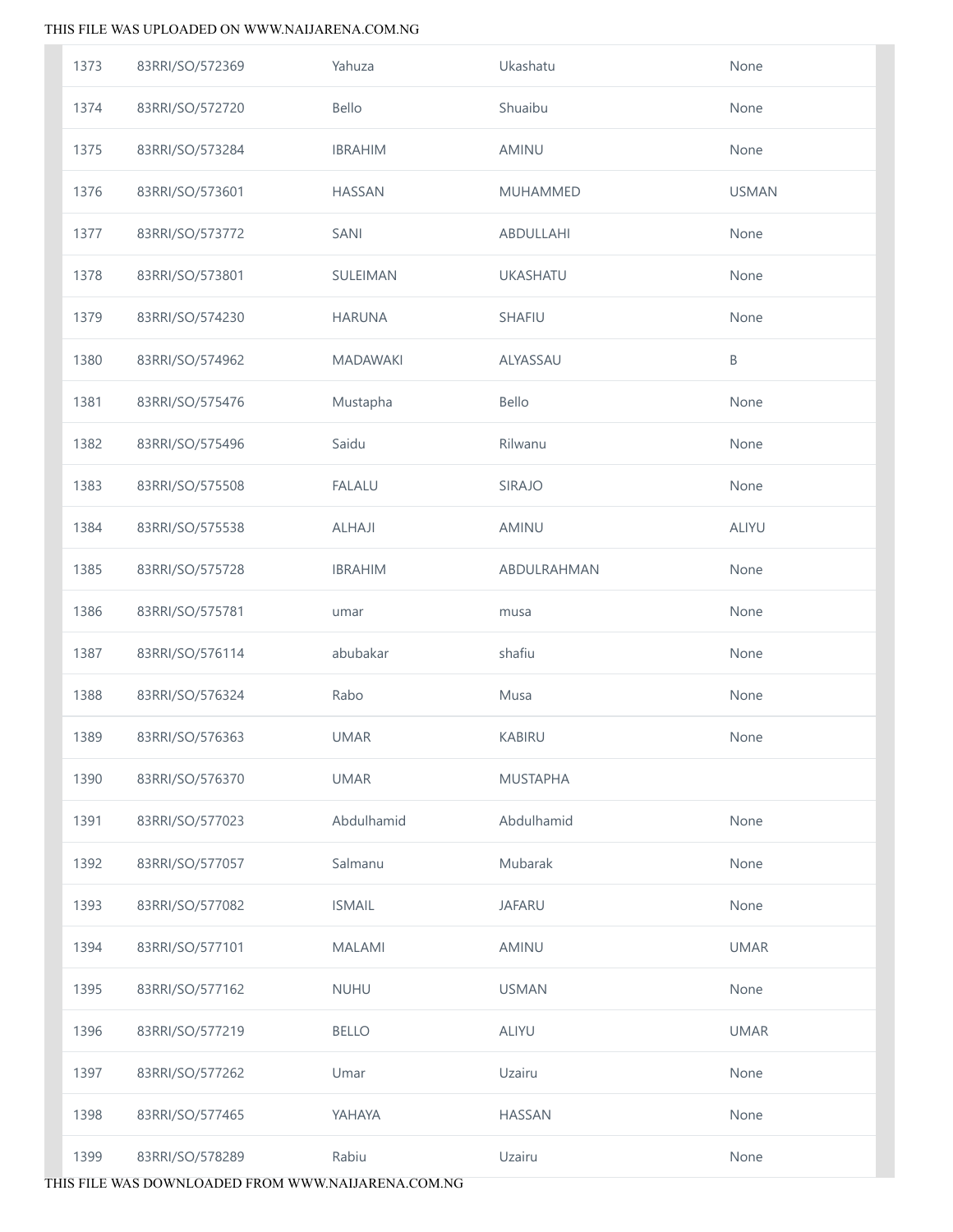| 1400 | 83RRI/SO/578346 | <b>BELLO</b>    | <b>HASSAN</b>   | None     |
|------|-----------------|-----------------|-----------------|----------|
| 1401 | 83RRI/SO/578382 | ABDULLAHI       | <b>HASSAN</b>   | None     |
| 1402 | 83RRI/SO/578611 | <b>BASHAR</b>   | <b>IBRAHIM</b>  | None     |
| 1403 | 83RRI/SO/579134 | <b>ATTAHIRU</b> | <b>ANAS</b>     | None     |
| 1404 | 83RRI/SO/579890 | Aminu           | Mikailu         | None     |
| 1405 | 83RRI/SO/579970 | SANI            | ABDULHAKIM      | None     |
| 1406 | 83RRI/SO/580145 | <b>BALA</b>     | MUHAMMAD        | None     |
| 1407 | 83RRI/SO/580227 | <b>IBRAHIM</b>  | <b>FATIMA</b>   | None     |
| 1408 | 83RRI/SO/580384 | Mode            | Zainu           | None     |
| 1409 | 83RRI/SO/580662 | ABUBAKAR        | <b>HASSAN</b>   | None     |
| 1410 | 83RRI/SO/580702 | tukur           | usama           | None     |
| 1411 | 83RRI/SO/581140 | Umar            | Nuraddeen       | None     |
| 1412 | 83RRI/SO/581309 | <b>FARUK</b>    | MUZZAMMIL       | SHEHU    |
| 1413 | 83RRI/SO/581501 | Lawali          | Mukhtar         | None     |
| 1414 | 83RRI/SO/582001 | Dahiru          | Ibrahim         | None     |
| 1415 | 83RRI/SO/582005 | <b>DIKKO</b>    | <b>BILAL</b>    | ABUBAKAR |
| 1416 | 83RRI/SO/582202 | <b>BELLO</b>    | <b>IBRAHIM</b>  | None     |
| 1417 | 83RRI/SO/582205 | Abubakar        | Mubarak         | None     |
| 1418 | 83RRI/SO/582386 | ADAMU           | AMINU           | None     |
| 1419 | 83RRI/SO/582556 | Usman           | Ibrahim         | None     |
| 1420 | 83RRI/SO/582659 | <b>BELLO</b>    | ABUBAKAR        | ABUBAKAR |
| 1421 | 83RRI/SO/582843 | ABUBAKAR        | <b>MUSTAPHA</b> | None     |
| 1422 | 83RRI/SO/583008 | Hussaini        | Kabiru          | None     |
| 1423 | 83RRI/SO/583056 | <b>UMAR</b>     | ABDULHAKIM      | None     |
| 1424 | 83RRI/SO/583109 | Ahmad           | Ibrahim         | None     |
| 1425 | 83RRI/SO/583357 | Umar            | Huzaifa         | None     |
| 1426 | 83RRI/SO/583599 | Shuaibu         | Ishaka          | None     |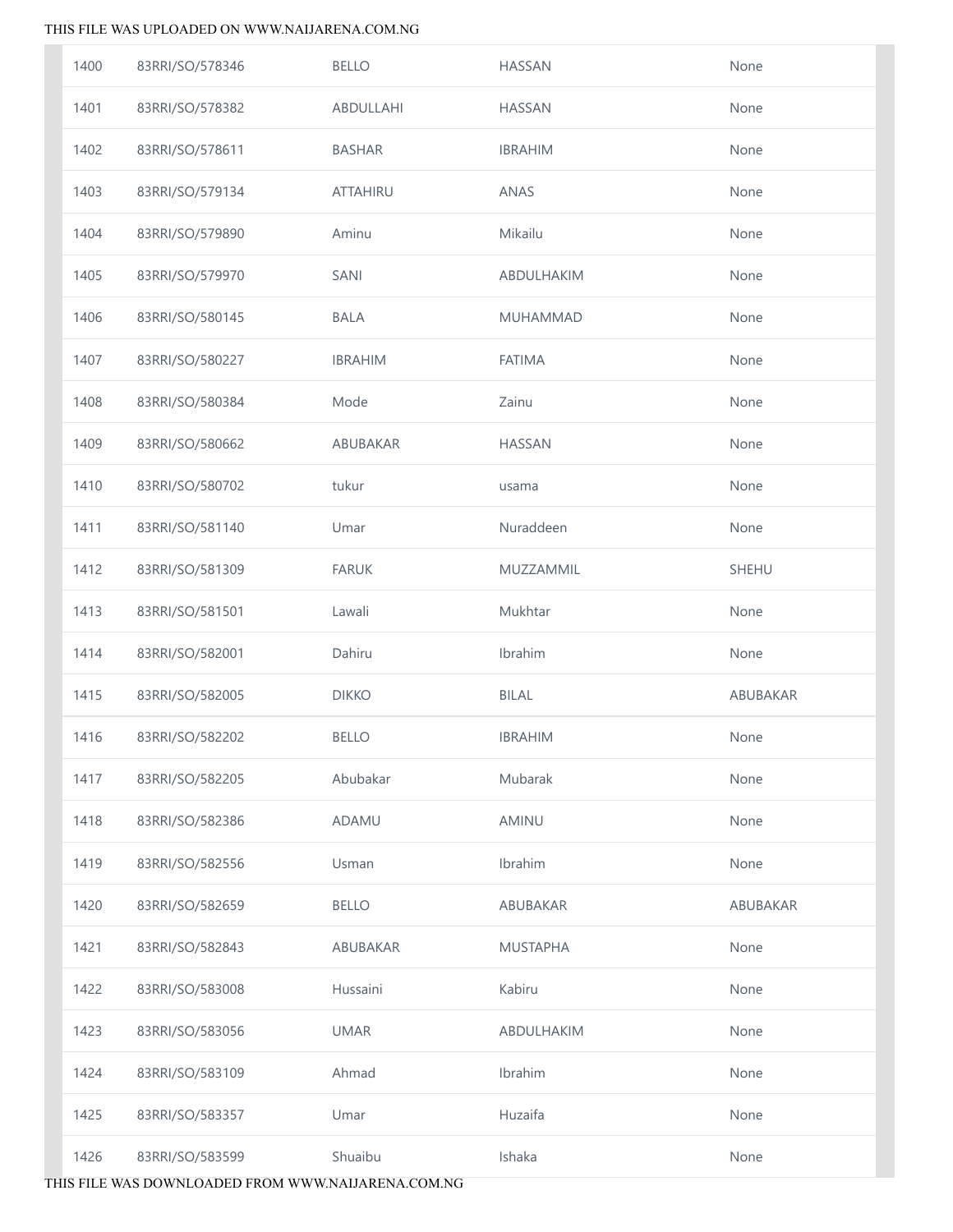| 1427 | 83RRI/SO/583981 | SALIHU         | ABDULSAMAD      | None |
|------|-----------------|----------------|-----------------|------|
| 1428 | 83RRI/SO/584009 | Idris          | Abubakar        | None |
| 1429 | 83RRI/SO/584057 | Rabiu          | Saifullahi      | None |
| 1430 | 83RRI/SO/584185 | <b>AHMAD</b>   | <b>BELLO</b>    | None |
| 1431 | 83RRI/SO/584454 | <b>BELLO</b>   | ALIYU           | None |
| 1432 | 83RRI/SO/584523 | <b>ISAH</b>    | <b>MANSUR</b>   | None |
| 1433 | 83RRI/SO/584711 | <b>USMAN</b>   | <b>NURA</b>     | None |
| 1434 | 83RRI/SO/584762 | Abubkar        | Shuaibu         | None |
| 1435 | 83RRI/SO/584828 | YAHAYA         | <b>BASHIR</b>   | None |
| 1436 | 83RRI/SO/584868 | ABUBAKAR       | <b>BELLO</b>    | None |
| 1437 | 83RRI/SO/584964 | SANI           | AMINU           | None |
| 1438 | 83RRI/SO/585467 | Abdullahi      | Lukuman         | None |
| 1439 | 83RRI/SO/586052 | ALIYU          | SHEHU           | None |
| 1440 | 83RRI/SO/586091 | ABUBAKAR       | <b>USMAN</b>    | None |
| 1441 | 83RRI/SO/586157 | Muhammad       | Abubakar        | None |
| 1442 | 83RRI/SO/586366 | <b>IBRAHIM</b> | YAKUBU          | None |
| 1443 | 83RRI/SO/586517 | Abubakar       | Aliyu           | None |
| 1444 | 83RRI/SO/586950 | Mustapha       | Khalid          | None |
| 1445 | 83RRI/SO/587069 | <b>HARUNA</b>  | <b>HUSSAINI</b> | None |
| 1446 | 83RRI/SO/587309 | <b>ALIYU</b>   | ABUBAKAR        | None |
| 1447 | 83RRI/SO/587770 | Muhammad       | Yahaya          | None |
| 1448 | 83RRI/SO/588273 | Umar           | Mujahid         | M    |
| 1449 | 83RRI/SO/589050 | Abdullahi      | Usman           | None |
| 1450 | 83RRI/SO/589329 | <b>UMAR</b>    | ABDULAZEEZ      | None |
| 1451 | 83RRI/SO/589499 | Abubakar       | Garba           | None |
| 1452 | 83RRI/SO/590227 | Bello          | Ukashatu        | None |
| 1453 | 83RRI/SO/590380 | <b>YUSUF</b>   | <b>MUBARAK</b>  |      |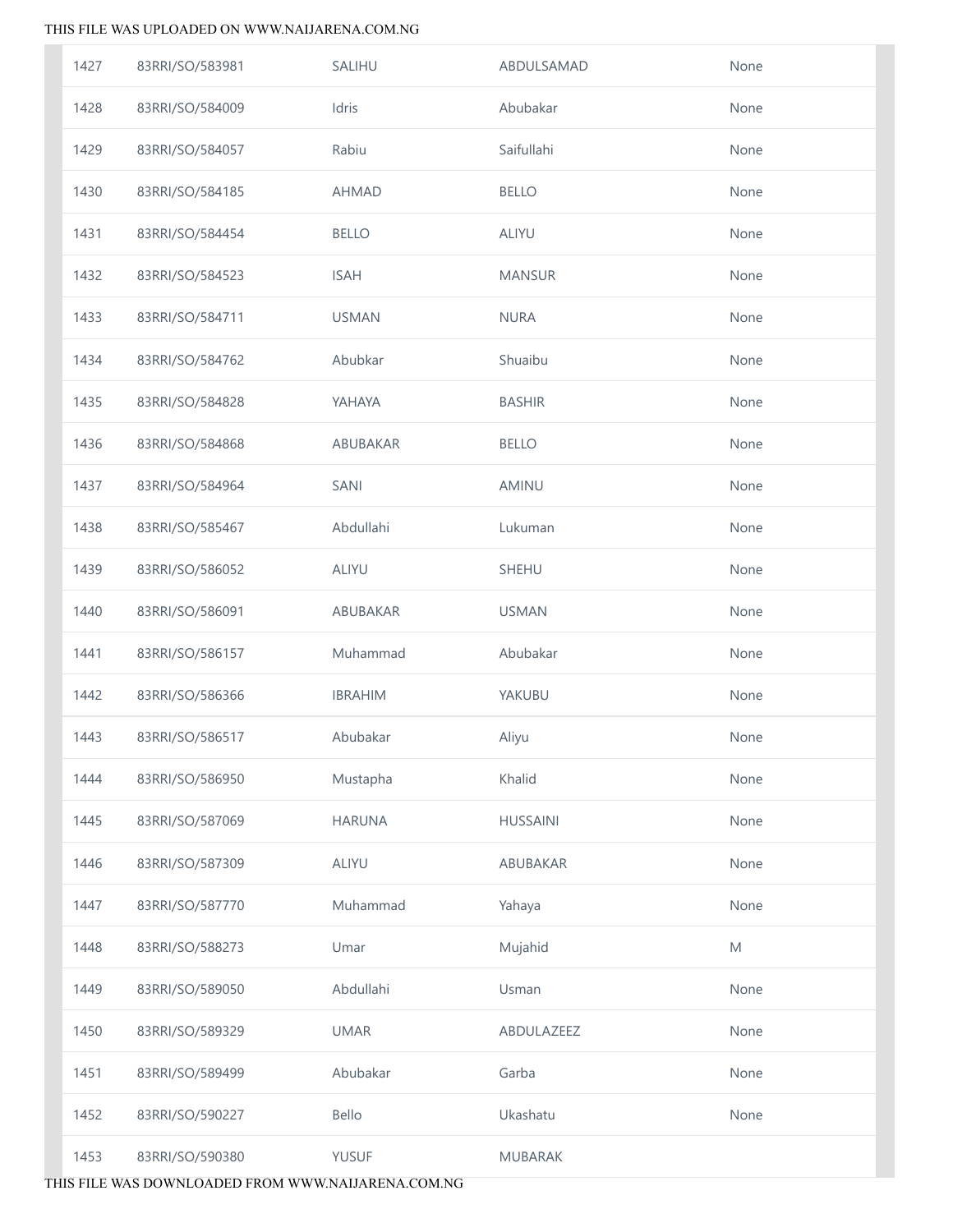| 1454 | 83RRI/SO/590432 | Muhammad        | Ibrahim         | None        |
|------|-----------------|-----------------|-----------------|-------------|
| 1455 | 83RRI/SO/590748 | Abubakar        | Ahmad           | None        |
| 1456 | 83RRI/SO/590853 | <b>MANSIR</b>   | <b>MUSAB</b>    | None        |
| 1457 | 83RRI/SO/591366 | Dikko           | Abdulmalik      | None        |
| 1458 | 83RRI/SO/591502 | <b>SHEHU</b>    | ABUBAKAR        | None        |
| 1459 | 83RRI/SO/592212 | <b>USMAN</b>    | <b>JABIR</b>    | None        |
| 1460 | 83RRI/SO/592254 | LADAN           | ABDULLAHI       | None        |
| 1461 | 83RRI/SO/592500 | Tanko           | Bashar          | None        |
| 1462 | 83RRI/SO/593130 | Muhammad        | Yusuf           | None        |
| 1463 | 83RRI/SO/593373 | Abubakar        | Sirajo          | Baba        |
| 1464 | 83RRI/SO/593811 | Shehu           | Isah            | None        |
| 1465 | 83RRI/SO/593897 | <b>NUHU</b>     | <b>KABIRU</b>   | None        |
| 1466 | 83RRI/SO/594557 | <b>UMAR</b>     | ABUBAKAR        | None        |
| 1467 | 83RRI/SO/594695 | SHUAIBU         | SHAFIU          | None        |
| 1468 | 83RRI/SO/594848 | Hassan          | Kabiru          | None        |
| 1469 | 83RRI/SO/595028 | <b>MUHAMMAD</b> | <b>UMAR</b>     | None        |
| 1470 | 83RRI/SO/595053 | Labaran         | Abdullahi       | None        |
| 1471 | 83RRI/SO/595113 | <b>OSENI</b>    | <b>MUSA</b>     | ABDULRAHMAN |
| 1472 | 83RRI/SO/595176 | Shehu           | Saminu          | None        |
| 1473 | 83RRI/SO/595622 | Ahmad           | Bashar          | None        |
| 1474 | 83RRI/SO/596002 | Goni            | Hussaini        | Alhaji      |
| 1475 | 83RRI/SO/596362 | MUHAMMAD        | SAIFULLAHI      | None        |
| 1476 | 83RRI/SO/596668 | Abubakar        | Aliyu           | None        |
| 1477 | 83RRI/SO/596702 | <b>NA'ABU</b>   | NASIRU          | None        |
| 1478 | 83RRI/SO/597584 | ABDULAZIZ       | SULEMAN         | None        |
| 1479 | 83RRI/SO/597778 | <b>MUHAMMAD</b> | ABUBAKAR        | None        |
| 1480 | 83RRI/SO/597900 | MUHAMMAD        | <b>BADAMASI</b> |             |